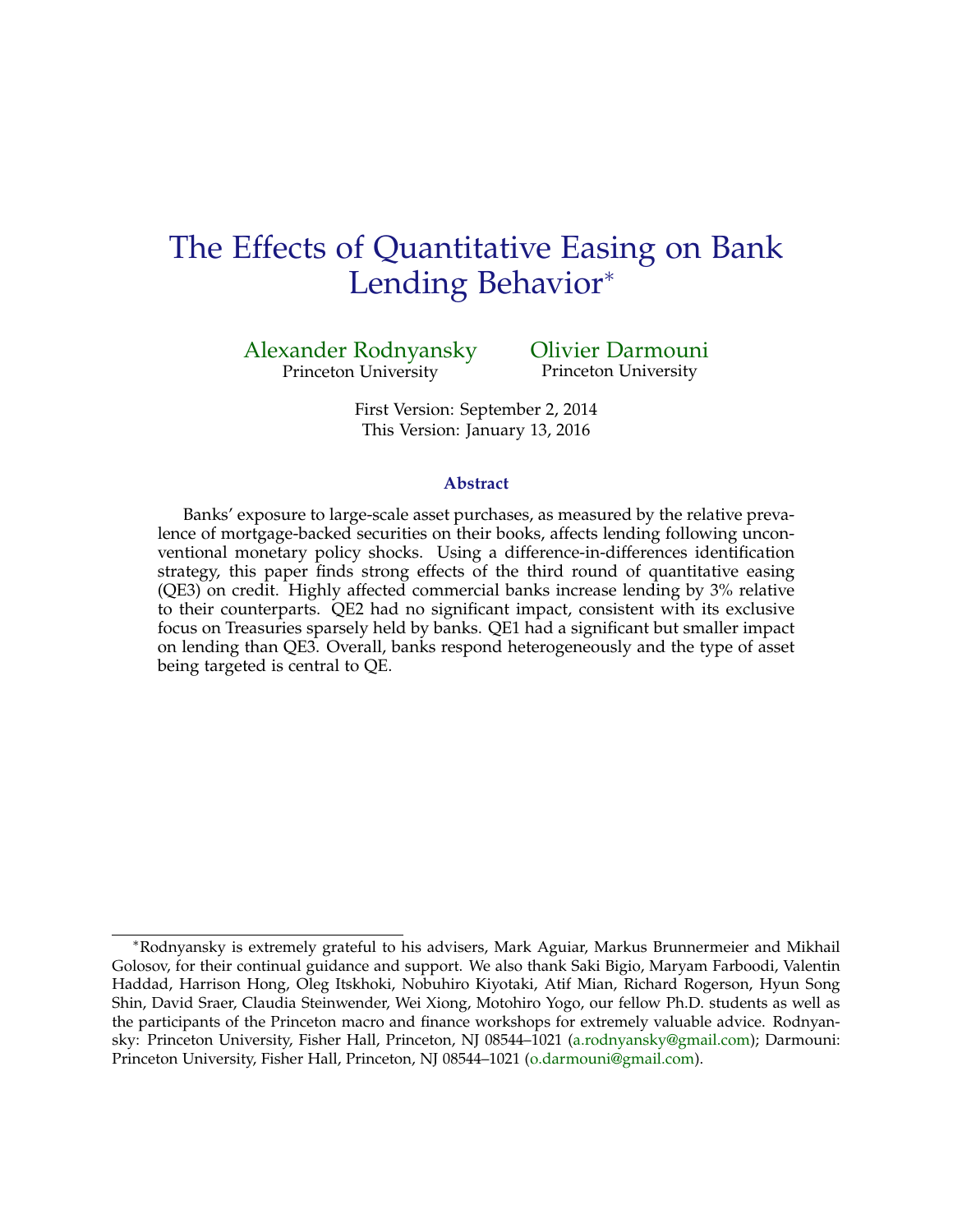## **1. Introduction**

What are the effects of unconventional monetary policy, and how does its transmission mechanism work? These questions began to attract ever more attention during the wake of the Great Recession and following a series of aggressive liquidity measures by the Fed. In a dramatic change of policy, the European Central Bank (ECB) lately also announced its own "expanded asset purchase program". Meanwhile, banks play a central role in the monetary system and in facilitating economic activity. Shocks to the banking sector can have real effects by reducing firm borrowing and employment [\(Chodorow-Reich](#page-38-0) [\(2014b\)](#page-38-0)). Motivated by these findings, this paper explores the impact of the three rounds of large-scale asset purchases (LSAPs), colloquially known as quantitative easing (QE), on commercial bank lending in the US.

The effectiveness of LSAPs has been a topic of vivid debate over the last couple of years. Most recently, when the Fed phased out of QE3, policy makers, commentators and analysts around the world were hoping to distill and summarize the policy's overall economic impact.<sup>1</sup> The majority of assessments, whether positive or negative, tend to focus on some uniform macroeconomic effects, including a fall in long-term interest rates, changes in confidence and inflation expectations. However, assessing policy success is made difficult by the absence of a control group which would be unaffected by the policy at such macro levels. Proponents of QE usually praise the Fed for raising asset prices and lowering yields on US Treasuries or mortgage-backed securities (MBS). Overall levels of confidence are seen to have improved, leading to greater borrowing and spending decisions on behalf of consumers. The aggregate post-crisis recovery, it is argued, came about a lot more promptly than it would have done without QE. On

<sup>1</sup>Source: ["Has quantitative easing worked in the US?",](http://www.bbc.com/news/business-29778331) *BBC*, Oct. 30, 2014.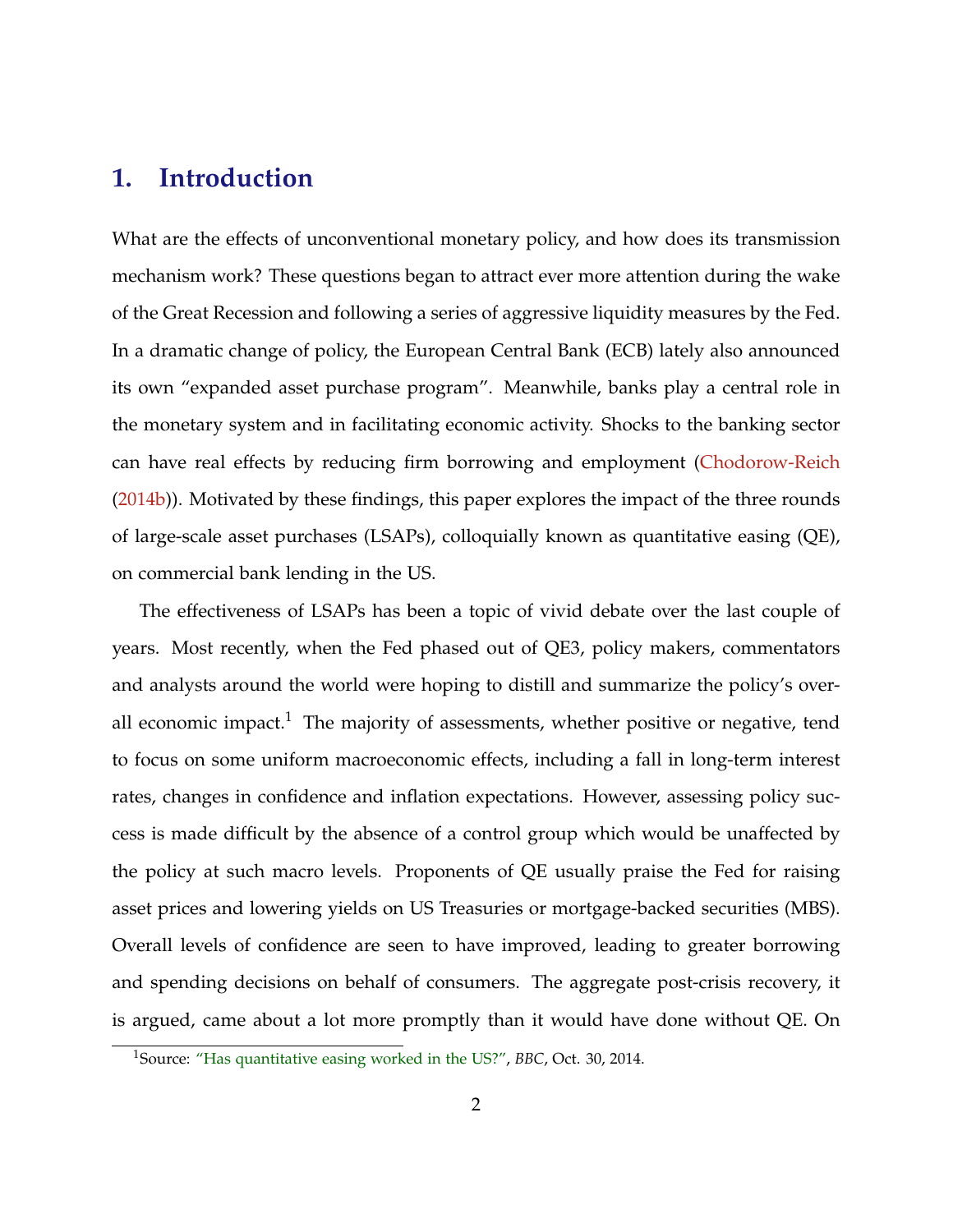the other side of the debate, skeptics see QE as having fueled asset bubbles, which led to a build-up of excessive risk-taking and encouraged investors to seek refuge in questionable investments as they increasingly chose to "reach for yield". Besides, critics have pointed to the last round of asset purchases as being inadequate and failing to raise inflation expectations. An ever improving state of the economy around 2013 was therefore seen as entirely unrelated to the Fed's last round of quantitative easing.<sup>2</sup>

This paper is the first to provide evidence on LSAPs stimulating lending by banks with considerable holdings of mortgage-backed securities on their books. Using a difference-in-differences identification strategy, banks with relatively larger holdings of MBS are shown to have expanded lending after the first and third rounds of quantitative easing (QE1 and QE3). On the other hand, QE2 had no significant influence on credit provision as it focused exclusively on Treasuries that are sparsely held by banks. Contrary to conventional wisdom, the novel takeaways consist in recognizing large heterogeneous effects of QE across lending institutions and the targeted asset's centrality for the transmission mechanism of unconventional monetary policy.

The paper starts out by empirically documenting commercial banks' exposure to the Fed's large-scale asset purchases of mortgage-backed securities. Aggregating individual bank data to the bank holding company (BHC) level from 2008*Q*1 until 2014*Q*1, each institution's sensitivity towards QE is captured by the MBS-to-Securities ratio in the quarter prior to any major policy introduction. Even though banks are remarkably sticky in their relative MBS holdings over time, with a probability of switching from the highest to the lowest quartile of the distribution equal to 0.55% each quarter, this measure of exposure is characterised by substantial cross-sectional variation across banks in any

<sup>2</sup>Source: ["The 2% Mystery: Why Has QE3 Been Such a Bust?",](http://www.theatlantic.com/business/archive/2013/02/the-2-mystery-why-has-qe3-been-such-a-bust/273381/) *The Atlantic*, Feb 22, 2013.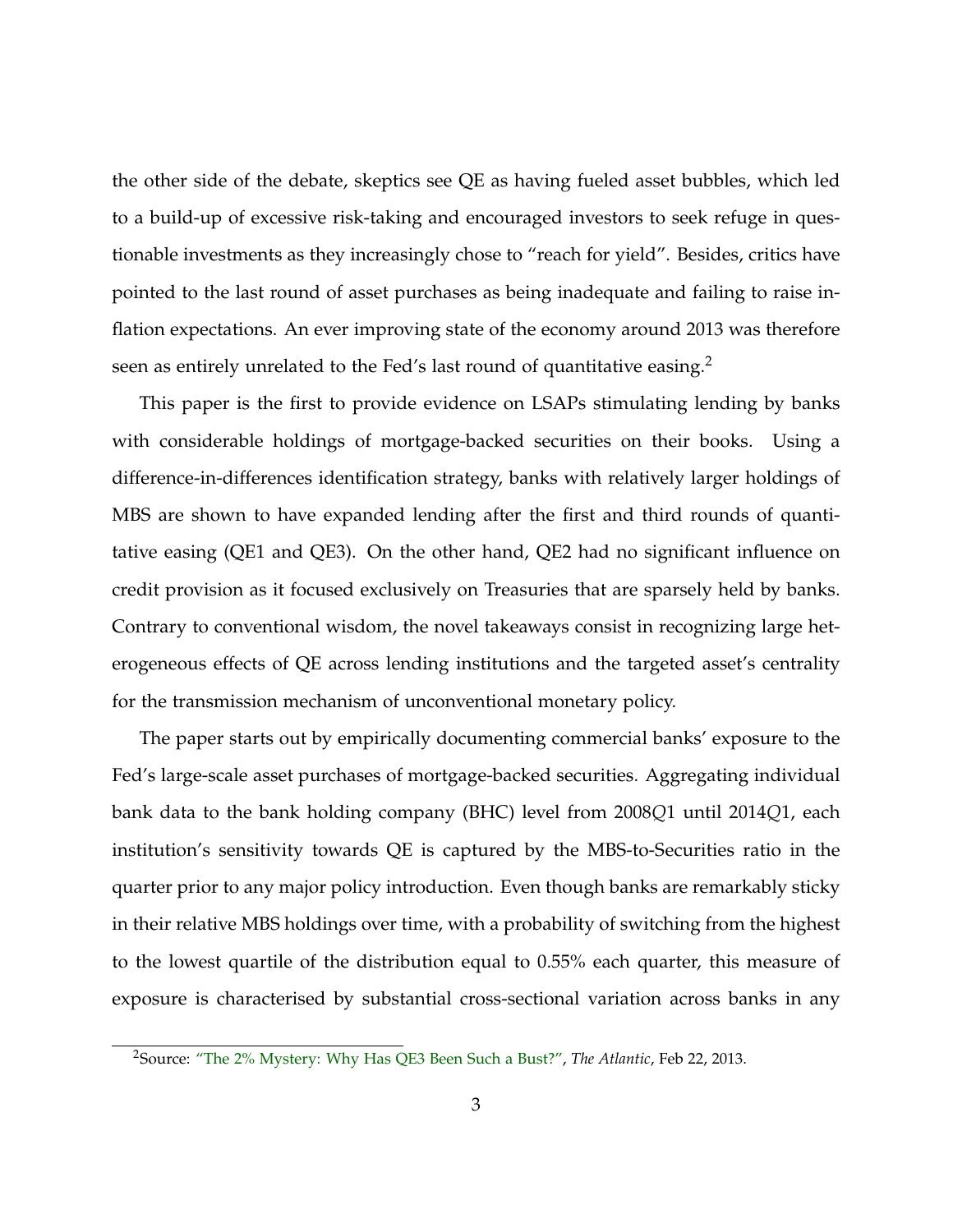given period: while the fraction of banks' total securities held as agency MBS is 35% on average, this number stand at 60% for the upper quartile.

Exploiting this cross-sectional variation to estimate the effect of quantitative easing via a standard difference-in-differences approach, we find strong and significant effects of QE3 on the lending behavior of bank holding companies with a large share of MBS relative to their counterparts. The former group increases levels of lending by about 2.8% − 3.3% compared to banks with little exposure. The first round, QE1, implemented during the peak of the financial crisis in 2008, had a smaller but still significant effect of 2.2% − 2.9%. In contrast, QE2 focused on Treasuries and exerted virtually no differential impact on lending institutions.

Accounting for the legal restrictions governing asset purchases by the Fed as well as its declared objectives of providing support to housing markets and fostering improved financial conditions more generally, the cross-sectional variation of the MBS-to-Securities ratio across banks was orthogonal to the evolution of each institution's pre-intervention lending rates. And while the allocation of relative MBS holdings is unlikely to be random across banks, but instead reflects diverse securitization activity and specialization in realestate lending (as confirmed by [Erel et al.](#page-38-0) [\(2013\)](#page-38-0)), the evidence is supportive of a parallel trends assumptions in lending outcomes for diverse groups of banks before the onset of QE and the resulting shocks to liquid assets. In other words, while the levels of lending are markedly different across treated and untreated banks throughout all time periods, there is no reason for the gap between both groups to have widened in the absence of the Fed's interventions. The paper also considers a myriad of robustness checks to allow for the possibility of time-varying heterogeneity across differentially exposed groups of banks. Further, extant research documents a "narrow channel" of QE, solely affecting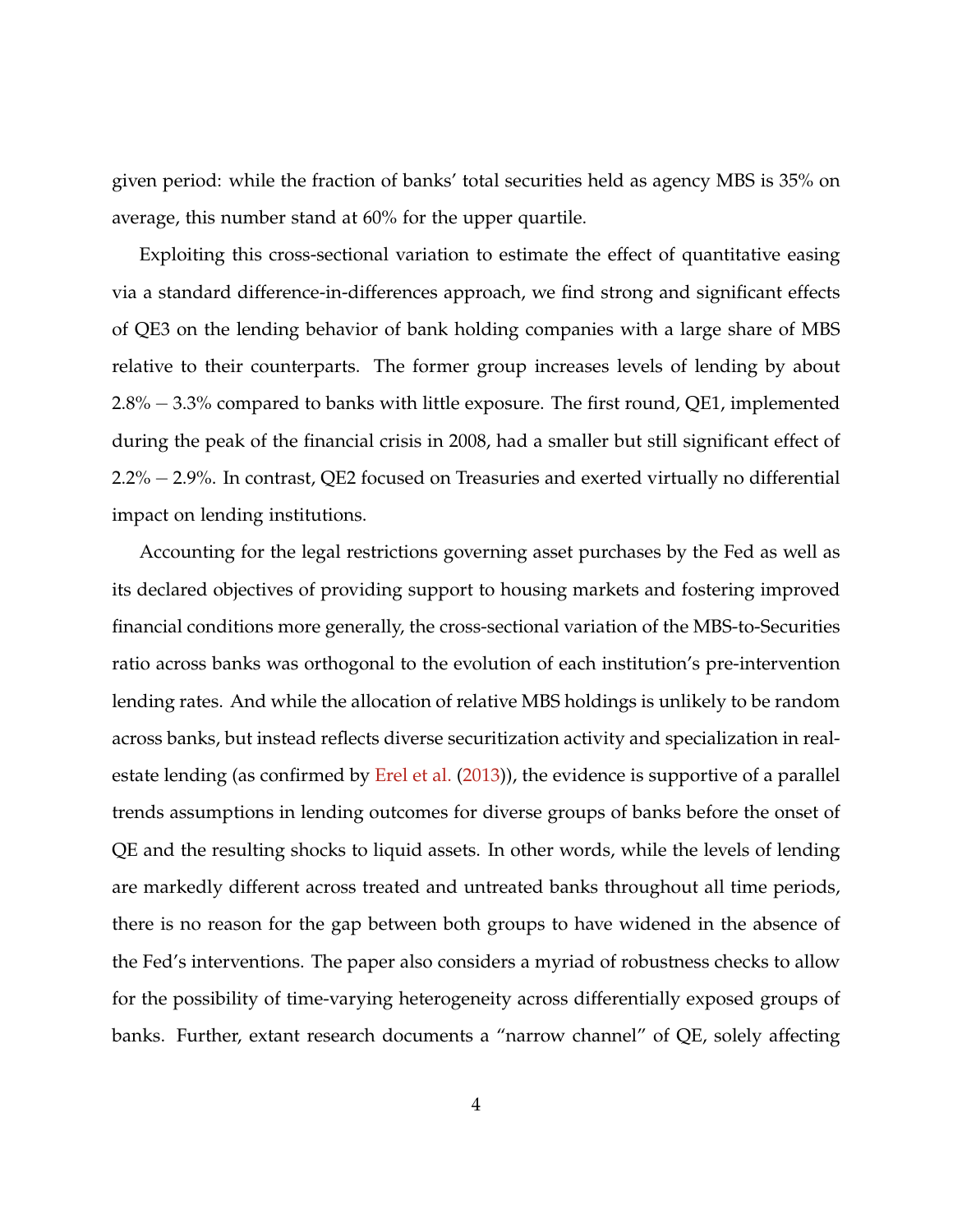the prices of each particular asset being purchased and thereby lends additional support to the main identification strategy.<sup>3</sup> But to fully account for borrower-level shocks that could potentially confound any bank-level findings, the Call Reports are hand-matched with Dealscan loan-level data on commercial and industrial loans to estimate the effect of QE including borrower fixed effects. This setup allows to discern whether banks with larger holdings of MBS are more likely to lend to the same firm relative to other institutions and confirms the original bank-level findings.

Theoretically, there are three broad mechanisms through which large-scale asset purchases could exert influence on banks' proclivity to lend. Firstly, and according to the bank lending channel [\(Kashyap and Stein](#page-39-0) [\(1994\)](#page-39-0) and [Kashyap and Stein](#page-39-0) [\(2000\)](#page-39-0)), which hinges on the failure of the Modigliani-Miller proposition for banks, QE would effectively replace securities with reserves on banks' balance sheets and thereby strengthen their ability to raise *reservable* funding, such as insured transaction deposits.<sup>4</sup> The second mechanism is the net-worth channel [\(Bernanke and Gertler](#page-37-0) [\(1989\)](#page-37-0), [Kiyotaki and Moore](#page-39-0) [\(1997\)](#page-39-0), and [Bernanke et al.](#page-37-0) [\(1999\)](#page-37-0)). Here, unconventional monetary policy would raise the prices of MBS held as assets and lead to an improvement in the mark-to-market value of bank equity. Assuming that commercial banks target constant leverage ratios [\(Adrian](#page-37-0) [and Shin](#page-37-0) [\(2010b\)](#page-37-0)), these changes would induce banks to expand their lending and take on additional debt. Finally, and abstracting away from potential asset price adjustments, the "liquidity channel" of QE would consist of security purchases by the Fed from commercial banks via secondary markets and the consequent exchange of MBS for reserve

<sup>&</sup>lt;sup>3</sup> [Krishnamurthy and Vissing-Jorgensen](#page-39-0) [\(2013\)](#page-39-0) argue that QE does not work via broad channels that affect the term premium on all long term bonds, but rather decrease mortgage interest rate spreads whenever targeted at MBS.

 $4$ Clearly, for an active lending channel to be at work banks have to encounter frictions when reducing uninsured sources of finance after adjusting for a Fed-induced increase in deposits.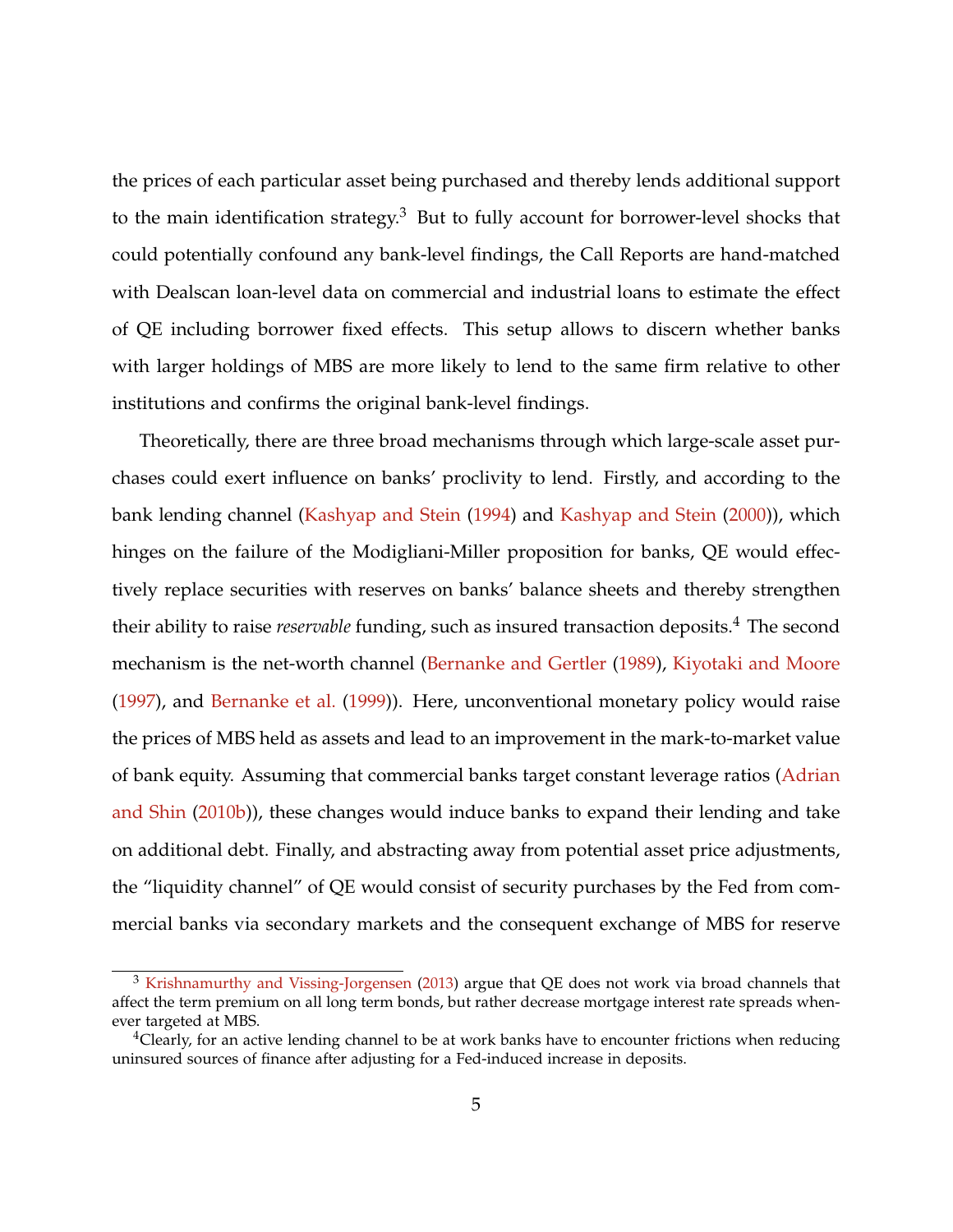balances *without* any notable modifications to the overall size of banks' balance sheets. These additional reserves could then be partially transformed into new loans and raise deposits across the banking system.

Setting out to explore which of the above theories is consonant with the data, this paper finds evidence supportive of the third "liquidity channel" during QE3 and patterns consistent with the "net-worth channel" following QE1.

## **1.1. Relation to the Literature**

This paper is primarily related to the literature on the bank lending channel of monetary policy transmission. Seeking to find evidence that monetary policy affects the economy via credit supply, the bank lending channel posits a failure of the Modigliani-Miller theorem for banks. In line with these arguments, [Kashyap and Stein](#page-39-0) [\(1995\)](#page-39-0) show that monetary tightening reduces lending by relatively small banks. Analogously, [Campello](#page-37-0) [\(2002\)](#page-37-0) provide evidence that contractionary monetary policy reduces the amount of loans made by banks that are unrelated to a large banking group. [Kashyap and Stein](#page-39-0) [\(2000\)](#page-39-0) elucidate the same mechanisms for banks that hold fewer liquid assets, while [Kishan](#page-39-0) [and Opiela](#page-39-0) [\(2000\)](#page-39-0), [Gambacorta and Mistrulli](#page-38-0) [\(2004\)](#page-38-0) carry out the analysis for banks with higher leverage ratios. More recent work investigates a risk-taking channel, where reductions in policy rates cause financial institutions to take on larger risks and result in lower risk premia [\(Adrian and Shin](#page-37-0) [\(2010a\)](#page-37-0), [Borio and Zhu](#page-37-0) [\(2012\)](#page-37-0)). Focusing on the income gap, a measure of banks' cash flow exposure to interest rate risk, [Landier et al.](#page-39-0) [\(2015\)](#page-39-0) document its pivotal role for the lending behavior of banks following monetary policy shocks.

Another proximate branch of literature concerns the liability structure of banks dur-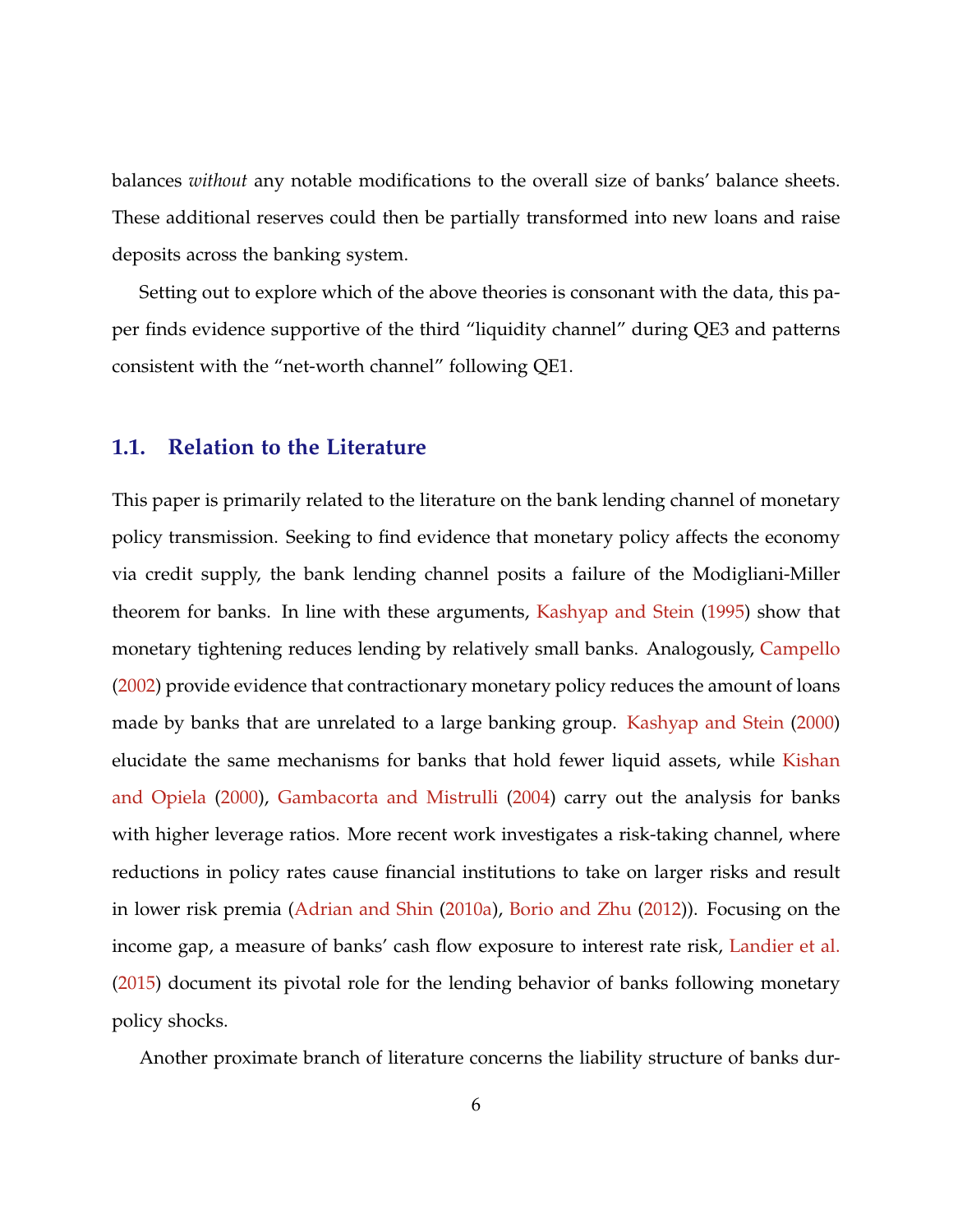ing periods of liquidity shocks. [Dagher and Kazimov](#page-38-0) [\(2015\)](#page-38-0) use loan-level data to show that banks end up curtailing their lending by more if they are heavily reliant on wholesale funding during crises. [Ivashina and Scharfstein](#page-38-0) [\(2010\)](#page-38-0) demonstrate that banks cut less of their lending during the 2008 crisis if they had better access to deposit financing and were less dependant on short-term debt. The broader work studying the impact of liquidity shocks on credit supply includes [Puri et al.](#page-40-0) [\(2011\)](#page-40-0), [Paravisini](#page-40-0) [\(2008\)](#page-40-0), [Peek and](#page-40-0) [Rosengren](#page-40-0) [\(2000\)](#page-40-0), and [Cornett et al.](#page-38-0) [\(2011\)](#page-38-0). A recent extension of the [Khwaja and Mian](#page-39-0)  $(2008)$  methodology in loan-level regressions to isolate credit supply devised by Jiménez [et al.](#page-38-0) [\(2014\)](#page-38-0) to identify aggregate firm-level effects through credit shocks is also taken up in the present study.

This research is also related to a strand of theoretical work emphasising the sharply non-linear effects of financial sector capital on risk premia and lending [\(He and Krishna](#page-38-0)[murthy](#page-38-0) [\(2013\)](#page-38-0), [Brunnermeier and Sannikov](#page-37-0) [\(2014\)](#page-37-0)). In these models, large contractions in financial sector capital lead to binding borrowing constraints or adverse feedback loops. In a fire sale, the pressure to delever decreases mark-to-market prices of assets held at other institutions, leading to further deleveraging [\(Shleifer and Vishny](#page-40-0) [\(2011\)](#page-40-0)). The focus on liquidity management issues interacted with monetary policy shocks and lending choices is closely linked to the agenda of [Bianchi and Bigio](#page-37-0) [\(2014\)](#page-37-0).

Part of the mechanism uncovered in this paper is the empirical analogue of redistributive monetary policy, as first introduced by [Brunnermeier and Sannikov](#page-37-0) [\(2015\)](#page-37-0). In their model, monetary policy impacts the real economy by affecting the value of assets held by agents on their books. For instance, raising the price of a long-term security effectively improves the balance sheets of agents who hold this asset and relaxes financial constraints. In other words, such policy is equivalent to a *stealth recapitalisation* of these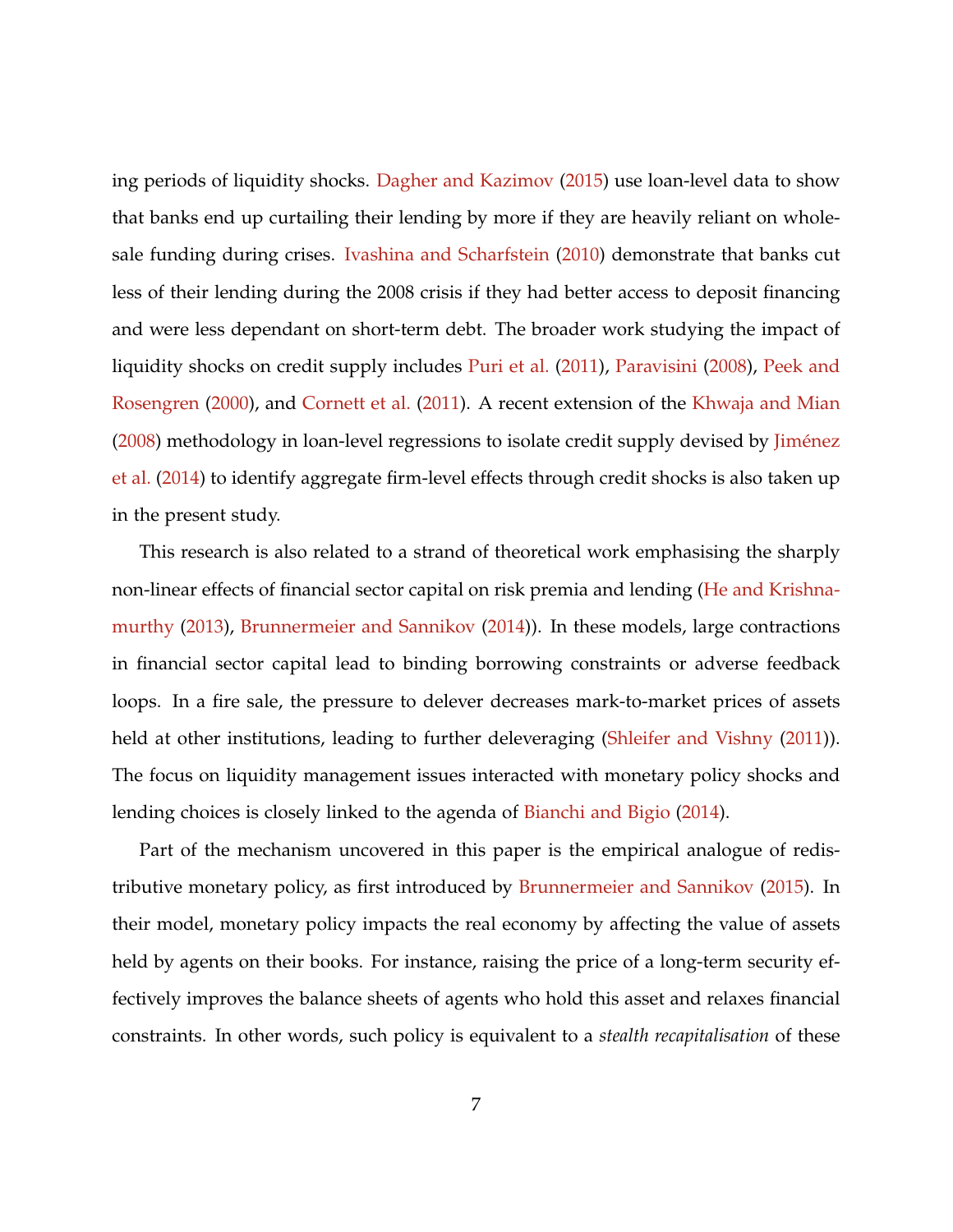<span id="page-7-0"></span>agents. The key aspect is that not all agents in this economy are affected in the same way: heterogeneity in asset holdings matters for aggregate outcomes and policy makers should choose carefully which asset to buy instead of simply focusing on quantity, an insight which the present study is first to uncover empirically.

The nascent literature studying the effects of LSAPs is also very much related to this paper. The high-frequency event study by [Chodorow-Reich](#page-37-0) [\(2014a\)](#page-37-0) suggests that the Fed's unconventional monetary policy actions had a strong positive impact on banks and life insurance companies by raising the value of their legacy assets in 2008. [Krish](#page-39-0)[namurthy and Vissing-Jorgensen](#page-39-0) [\(2013\)](#page-39-0) examine the influence of quantitative easing on asset prices and interest rate spreads, [Morais et al.](#page-39-0) [\(2015\)](#page-39-0) provide some first evidence on the international dimensions of QE, documenting credit supply spillovers from US and European banks to Mexico, while a very recent paper by [Di Maggio et al.](#page-39-0) [\(2015\)](#page-39-0) looks at re-financing and consumption choices. Finally, this article is connected to previous work on the real effects of credit market disruptions, especially during the aftermath of the 2008 crisis [\(Chodorow-Reich](#page-38-0) [\(2014b\)](#page-38-0) and [Greenstone et al.](#page-38-0) [\(2014\)](#page-38-0)).

## **2. Background of LSAPs**

The initial wave of large-scale asset purchases (QE1) began on November 25, 2008 when the FOMC announced a program to purchase agency mortgage-backed securities (MBS) with the stated intentions of providing support to mortgage lending and housing markets as well as fostering improved conditions in financial markets more generally. The purchase phase was completed on March 31, 2010 after the Fed accumulated \$1.25 trillion in MBS, \$175 billion in federal agency debt (issued by Fannie Mae, Freddie Mac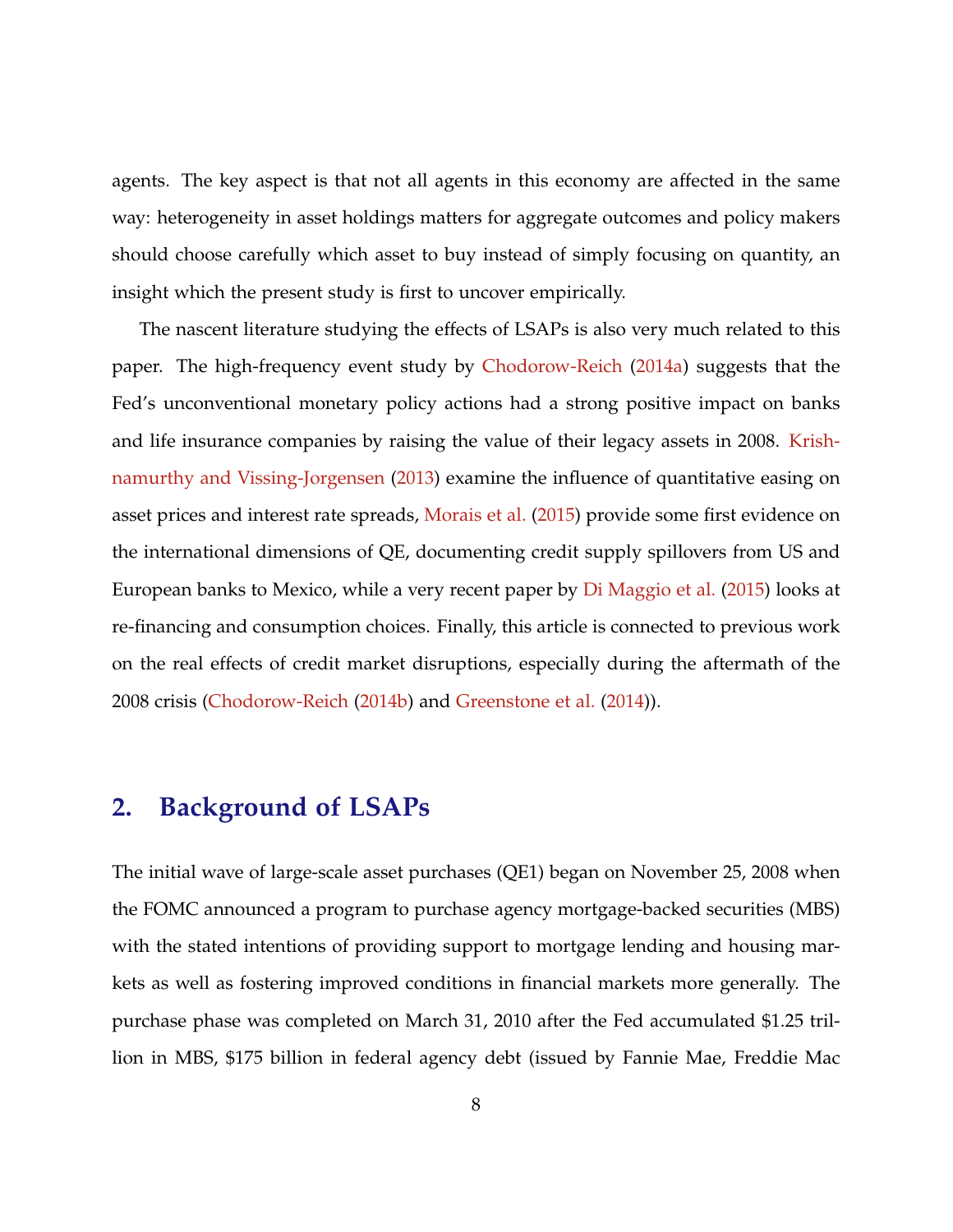and Ginnie Mae) and \$300 billion in long-term Treasury securities. At that point, the Fed's market share of agency MBS had reached approximately 25%. While the purchase of \$300 billion in long-term Treasuries was meant to exert downward pressure on interest rates in general, the joint purchase of \$1.425 trillion of MBS and agency debt was aimed at increasing credit availability in private markets, resuscitate mortgage lending and supporting the housing market.

In mid-2010, numerous concerns about a deflationary spiral led to serious fears of lost decade of economic growth, similar to Japan's experience during the 1990s. To avert deflation, the Federal Open Market Committee (FOMC) introduced a second round of LSAPs (QE2), entailing the total purchase of \$778 billion in long-term Treasury securities, which included \$600 billion in announced program purchases and \$178 billion as reinvestment of principal payments from the Fed's agency debt and MBS holdings. This second round of quantitative easing lasted from November 3, 2010 until June 30, 2011 and proceeded at a pace of \$75 billion per month.

With the onset of Europe's sovereign debt crisis threatening to further destabilise the US economy, the FOMC turned to its maturity extension program, known as Operation Twist. This involved the sale of short-term Treasury securities and an equal purchase of long-term Treasury securities to exert downward pressure on long-term interest rates while maintaining the same amount of securities on the Fed balance sheet. Operation Twist was started in September 2011 and extended in June 2012 to continue through the end of 2012. Overall, the FOMC purchased, sold and redeemed \$667 billion in Treasury securities through this program, dispensing all holdings of short-term securities with a maturity of one year or less.

Finally, on September 13, 2012 the FOMC began a largely unanticipated third round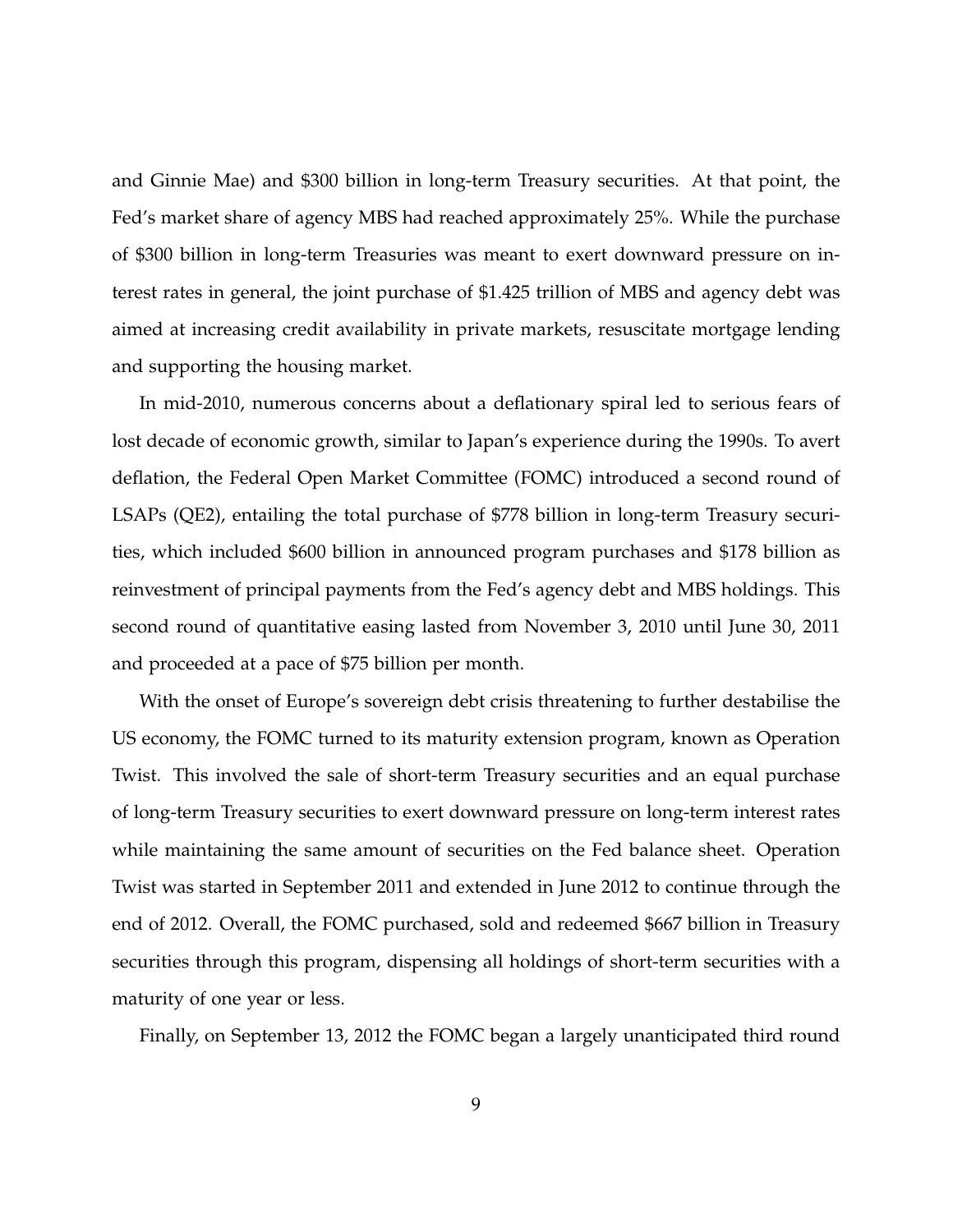of quantitative easing  $(QE3)$ .<sup>5</sup> The purchases initially involved \$40 billion in agency MBS per month. However, after Operation Twist ended in December 2012, the FOMC added \$45 billion in long-term Treasury securities to the monthly purchase. And while at its December 2013 meeting, the FOMC reduced the monthly asset purchases for the first time, dropping the total amount to \$75 billion from \$85 billion, $^6$  the QE3 program continued as state-contingent and open-ended initiative until October 29, 2014 when it was formally discontinued. By the end of all there QE rounds, the Fed had accumulated \$1.75 trillion in MBS, representing around 30% of the entire agency MBS market.

For the analysis in the subsequent sections, it is important to highlight some institutional features of the Fed's LSAPs throughout this period. Agency MBS securities are generally demarcated by different coupons, corresponding to the interest rate on the underlying mortgage loans. More than 90% of agency MBS trading volume occurs in the To-Be-Announced (TBA) forward market.<sup>7</sup> And while the degree of integration in the agency MBS market is quite high, the Fed's purchases were primarily target at mortgage-backed securities with coupons near those of *new* mortgage loan originations, often called current-coupon or production-coupon MBS. These assets have greater liquidity and are closely tied to primary mortgage rates. Meanwhile, the TBA market is the most liquid, and hence the most important secondary market for mortgage loans.

<sup>&</sup>lt;sup>5</sup>The extent of the Fed's push towards recovery was a surprise to traders, prompting a rally in stocks and commodities. In particular, the Wall Street Index rose by 1.6% within two hours of the news, along with huge gains in Asian and European markets. For more: ["QE3: Reactions to the Feds big stimulus](http://www.washingtonpost.com/blogs/wonkblog/wp/2012/09/13/qe3-reactions-to-the-feds-big-stimulus-move) [move",](http://www.washingtonpost.com/blogs/wonkblog/wp/2012/09/13/qe3-reactions-to-the-feds-big-stimulus-move) *The Washington Post*, September 13, 2012.

<sup>6</sup>This \$10 billion reduction consisted of an equal \$5 billion decline for both MBS and US Treasury security purchases.

 $^{7}$ In a TBA trade, the buyer obtains a contract for delivery of securitized mortgage loans at some date in the future. As part of a unique feature of such contracts, the buyer is left in the dark about the actual identify of the securitized mortgage loans to be delivered. Instead, participants agree on general parameters, such as the issuer, maturity, or coupon, and the buyer discovers the actual parameters of the loans 48 hours prior to the settlement of the forward contract.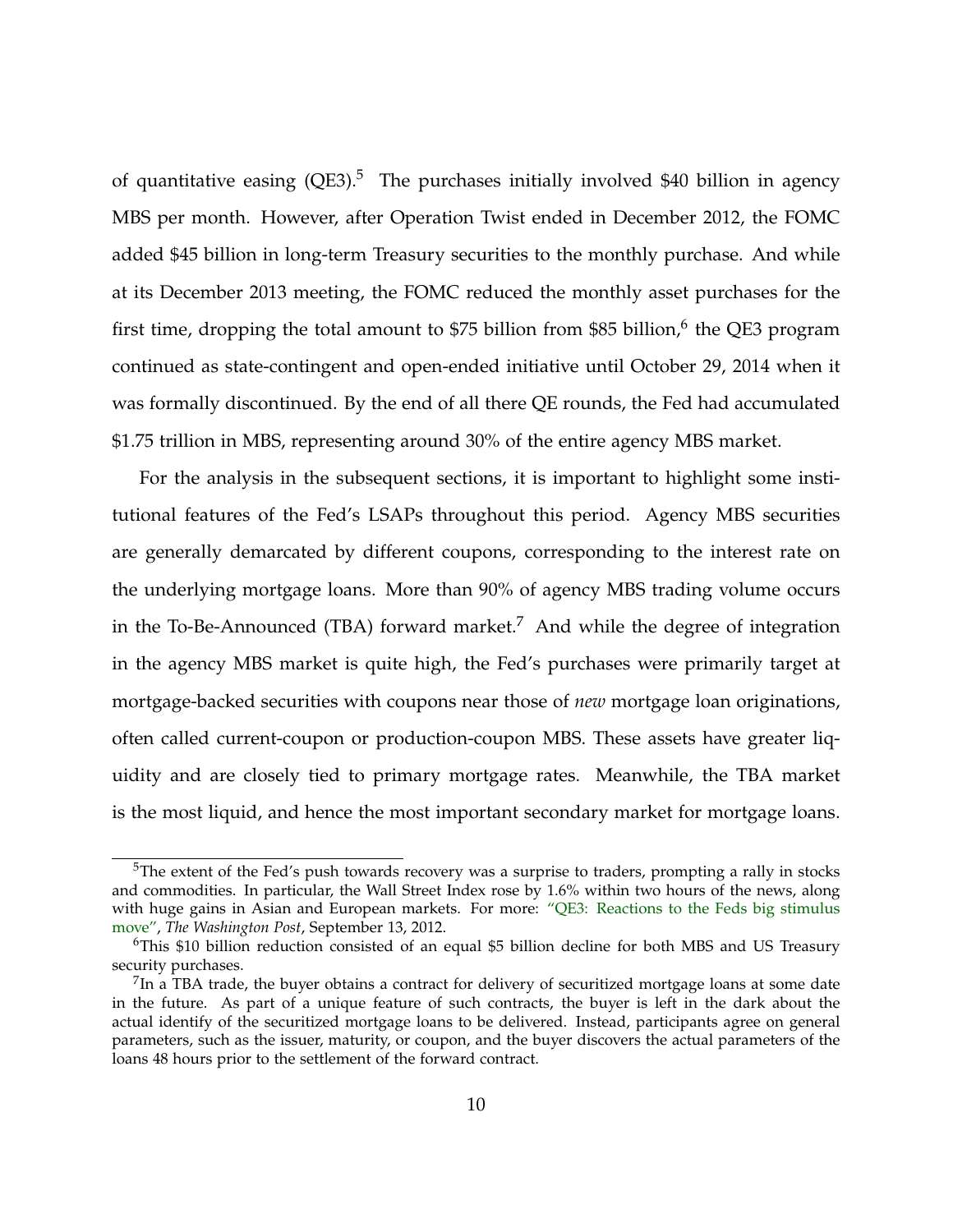Market participants that benefit from TBA trading are primarily mortgage bankers, commercial banks, and thrift institutions that originate residential mortgages and sell them into the secondary mortgage market in securitized form. According to the rules of the Federal Reserve Act, only fixed-rate agency MBS securities guaranteed by Fannie Mae, Freddie Mac and Ginnie Mae were eligible assets for purchase, including the 30-year and 15-year securities of these issuers. The New York Fed's primary dealers were entitled to transact in agency MBS directly with the Federal Reserve, and they were expected to submit bids or offers for themselves as well as for their customers.

## **3. Data and Empirical Strategy**

## **3.1. Data Construction**

This paper mainly relies on two datasets: i) the Consolidated Reports of Condition and Income (Call Reports), formally known as the FFIEC 031 and FFIEC 041 regulatory filings, which must be submitted each quarter by all commercial banks with insured deposits and from which all main variables in the analysis are sourced, and ii) the Dealscan syndicated loan database, which contains the borrowing history of both public and private firms that have accessed the syndicated loan market. The Call Reports include detailed information on the composition of banks' income statements, balance sheets, and off-balance sheet items. The time period under consideration in this study spans the main period of LSAPs, from 2008*Q*1 up until 2014*Q*1.

In line with most of the empirical literature based on the Call Reports, the raw data are adjusted to account for the fact that many banks are part of multibank holding companies. Hence individual bank data are aggregated to comprise holding-company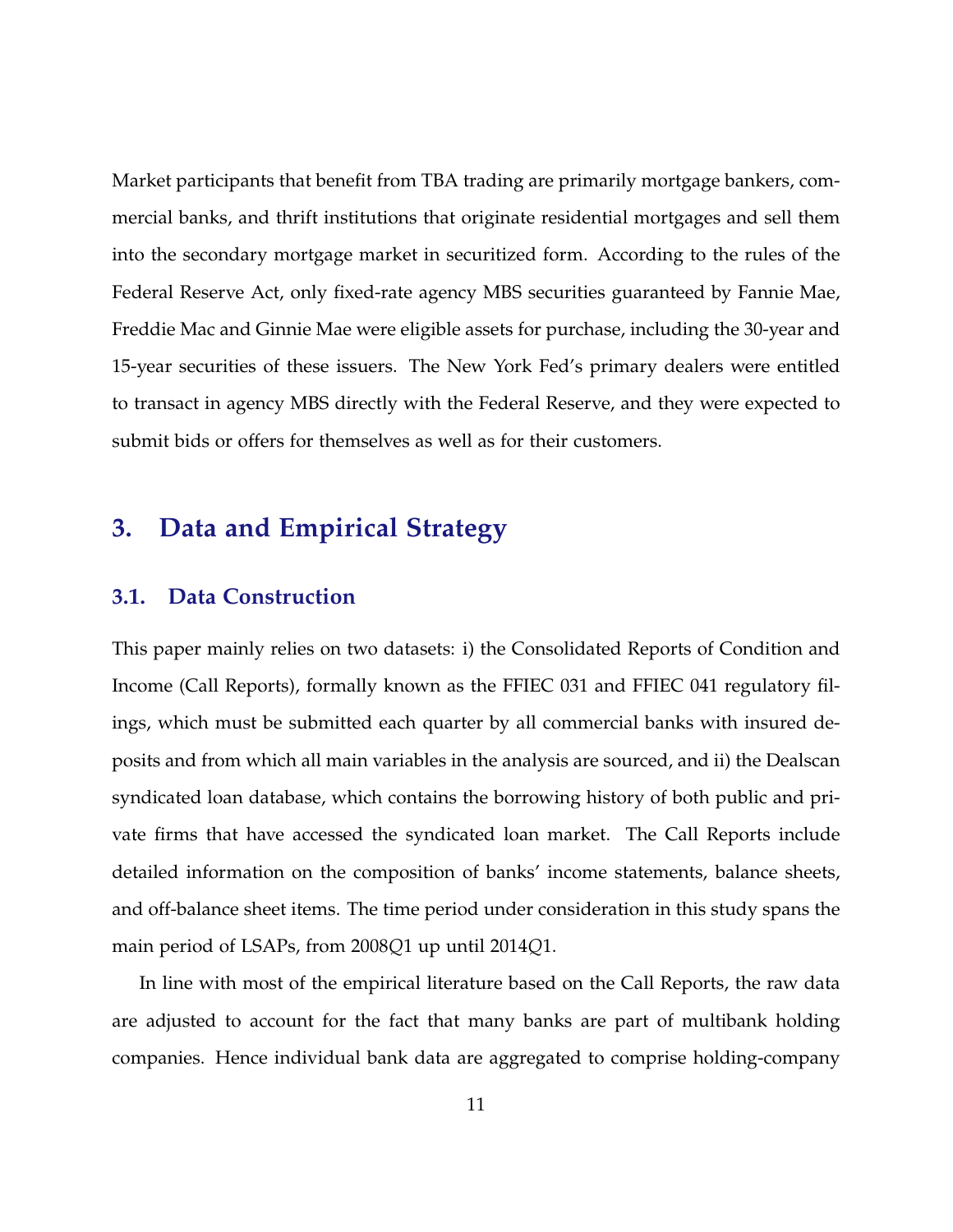level financial information. That is, any given *bank* in the sample is really a holding company which does *not* include any of its non-bank subsidiaries, as these are excluded from the Call Reports. $8$  An effort is made to minimise the number of excluded banks and thereby avoid any sample-selection biases. Following [Kashyap et al.](#page-39-0) [\(2002\)](#page-39-0), no direct conditioning on whether banks engage in mergers or acquisitions is carried out in the regression models below, even though the continuous representation of separate bank entities over the whole sample period is a binding restriction for the fixed-effects specifications in section [4.1.1..](#page-19-0) In other words, all tests are carried out with a balanced sample of bank holding companies.<sup>9</sup>

The loan market data come from the Thomson Reuters Dealscan database, which collects loan-level information on syndicated loans from Securities and Exchange Commission (SEC) filings, company statements, and media reports, and attempts to process the universe of such loans. $10$  The data include the identities of the borrower and lenders present at origination, the terms of the loan, the maturity, size, interest rate, type, and purpose of the loan (for example, working capital, or leveraged buyout). For the tasks in this paper, the Dealscan database is also hand-matched to the Call Reports for the 95 largest bank holding companies in the loan-level analysis of QE in section [4.1.2..](#page-22-0)

A set of dependent, independent and control variables is constructed for all included bank observations. The definition of all these variables is given precisely in Appendix [A.](#page-35-0)

 ${}^{8}$ It is important to point out that the results are largely unaffected by working with the disaggregated data at the individual bank level.

<sup>&</sup>lt;sup>9</sup>As an alternative procedure to control for any possible M&A activity, restricting the entire sample to banks that have quarterly total asset growth of no more than 10% for any given banking organization yields very similar results to the ones below.

 $10P$ ublic companies are obliged to report any new bank loan to the SEC via 8-K filings, or as an attachment to their quarterly or annual reports. The public ranking of lender activity in the syndicated loan market assembled by Thomson Reuters on the basis of Dealscan is thought to provide banks with additional incentives to report loans which Dealscan might otherwise have missed. Loans with a single lead arranger and zero participants are usually somewhat larger than other loans in the dataset.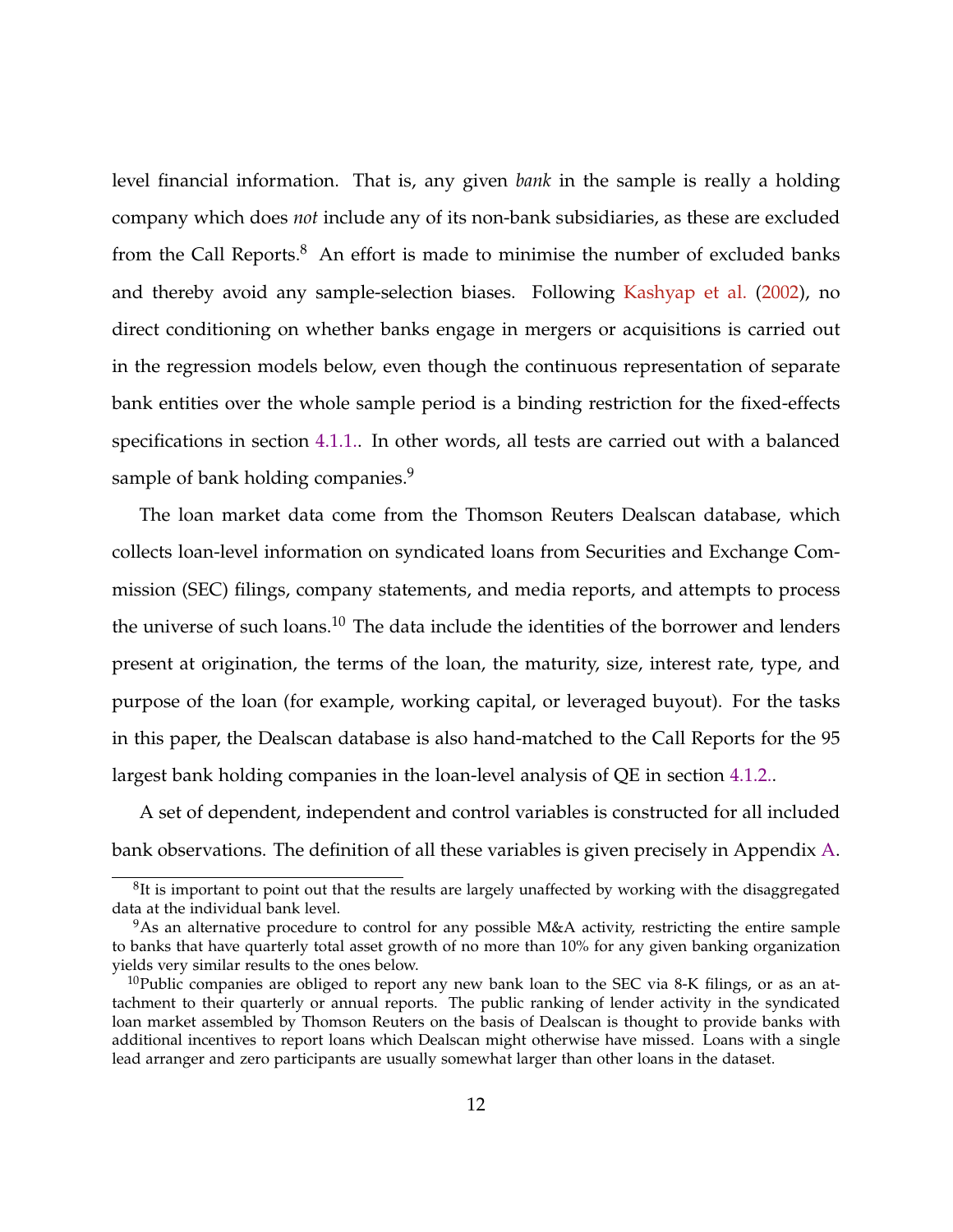Summary statistics are reported in Tables [2](#page-45-0) and [3.](#page-45-0)

## **3.2. Empirical Strategy**

In light of the major LSAP events described in section [2.,](#page-7-0) this paper exploits disparities in the level of exposure towards the Fed's interventions by grouping banks according to the relative amount of mortgage-backed securities on their balance sheets. For identification, this difference-in-differences (DiD) methodology relies upon the interaction of aggregate endogenous variation in MBS prices or purchases with sufficient cross-sectional variation among banks in their MBS holdings. Figure [1](#page-41-0) plots the price series of Fannie 30–year 3% coupon MBS in Panel (a), and the prices of Fannie 30–year 5% coupon MBS in Panel (b).

### [Insert Figure [1](#page-41-0) here]

The former series is representative of the targeted securities during QE3, when interest rates were already much lower than in 2008, while the latter graph is indicative of the types of assets being purchased during the first phase of LSAPs. One immediate takeaway from Panel (b) is the relatively large and persistent price effect of QE1. In line with previous findings by [Krishnamurthy and Vissing-Jorgensen](#page-39-0) [\(2013\)](#page-39-0), the Fed programs seemed to operate via a "narrow channel", with no clear MBS price impact of QE2. The response of prices to QE3 is visible but a lot more modest than the one observed after QE1, both in terms of magnitude and life-span, which is not surprising given the substantially slower pace of MBS purchases during QE3.

It should be pointed out, however, that commercial banks held approximately 26% − 30% of total agency MBS outstanding over the period from September 2013 until December  $2014$ ,<sup>11</sup> and hence one should still expect a sizeable liquidity effect from the

<sup>&</sup>lt;sup>11</sup>Source: Federal Reserve, Flow of Funds.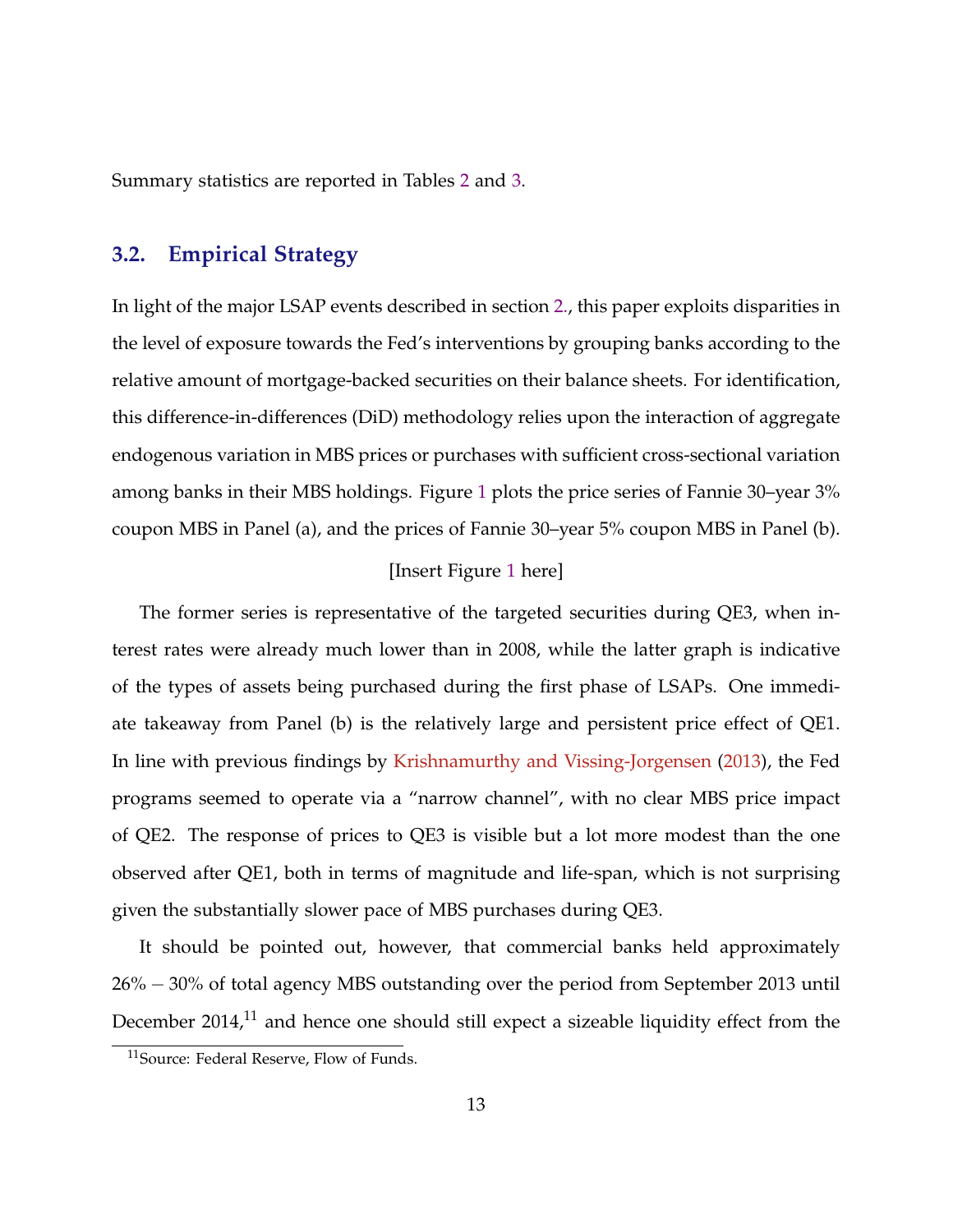Fed's LSAPs, as will be confirmed below when looking at the effects on realized gains on available-for-sale securities for relatively exposed commercial banks.

The cross-sectional variation in MBS holdings across banks, defined by their MBS-to-Securities ratio, is also large during all periods under consideration. From the summary statistics reported in Table [2,](#page-45-0) one can see that the MBS-to-Securities ratio has a standard deviation of 0.31 and mean value of 0.35. Moreover, there are several institutions for which this variable is either zero or unity.<sup>1[2](#page-42-0)</sup> Figure 2 displays a histogram for the entire MBS-to-Securities distribution in the sample during the cutoff period before QE3, which is in 2012*Q*2.

#### [Insert Table [1,](#page-42-0) Table [2](#page-45-0) and Figure [2](#page-42-0) here]

In most baseline specifications, the impact of quantitative easing is assessed via difference-in-differences regressions that define banks from the *lowest* 25% of the MBSto-Securities distribution as the control group (C) and institutions among the *highest* 25% of the sample as the treatment group (T). Moreover, as displayed in the transition matrices in Table [1,](#page-42-0) banks are extremely rigid in their relative MBS-to-Securities ranking over time, with very little movement in the re-calculated treatment assignments from quarter to quarter.

## [Insert Figure [3](#page-43-0) here]

In an initial attempt to eye-ball the main data and outcome variables, Figure [3](#page-43-0) plots the Federal Reserve Holdings of Treasury Notes (dashed orange) and Mortgage-Backed Securities (dashed green) from 2008*Q*1 until 2014*Q*1, all measured on the right vertical axis in billions of US dollars. The figure also shows the average lending-to-assets ratios for banks within the highest 25% of MBS-to-Securities holdings (T group, in solid blue)

 $12$ Defining treatment by the MBS-to-Asset ratio yields very similar results.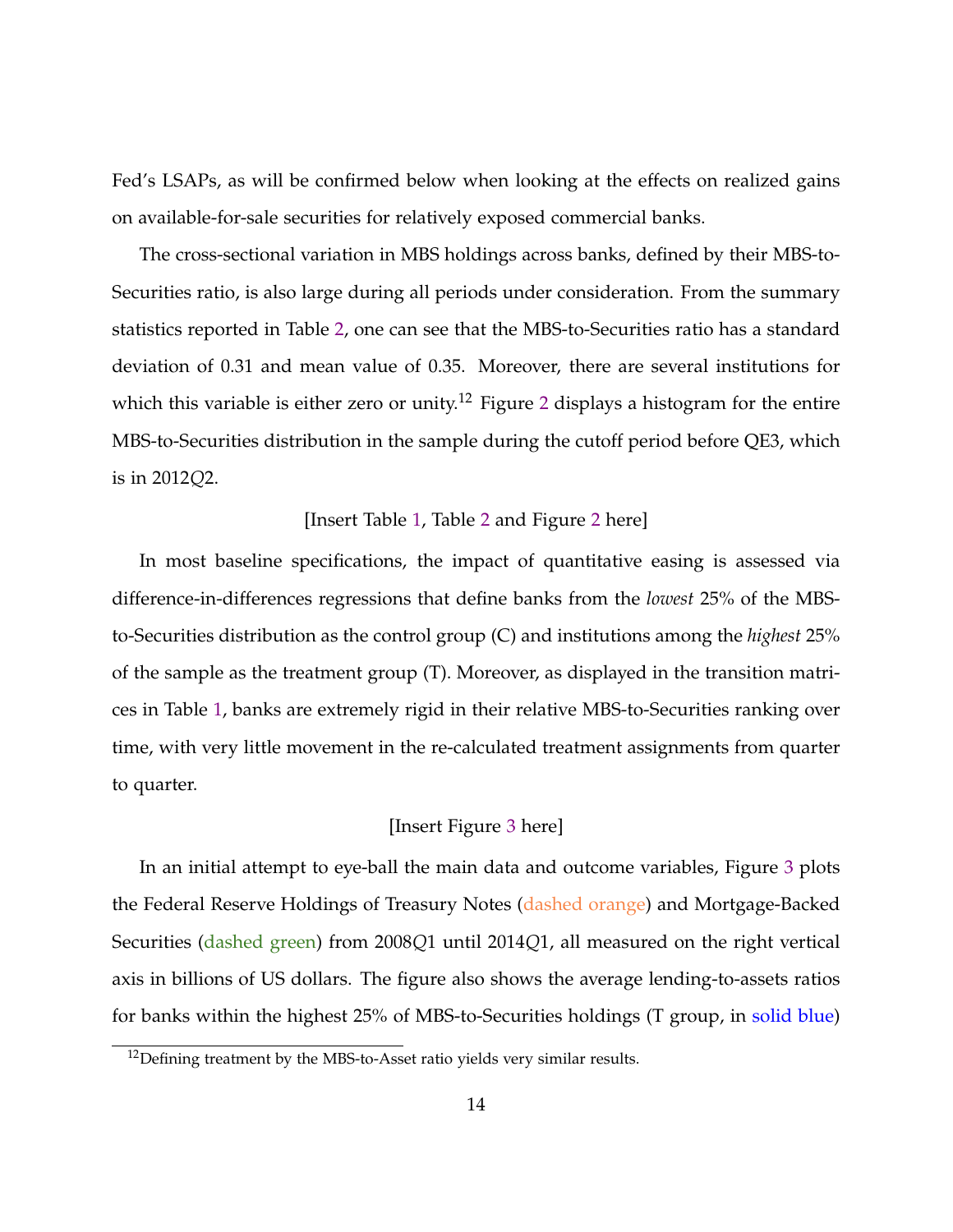<span id="page-14-0"></span>versus the lowest 25% (C group, in solid red). The latter two ratios are measured on the left vertical axis. The shaded areas delineate the QE1, QE2 and QE3 periods.

## **4. Results**

## **4.1. QE3**

Starting with the most recent LSAPs and going backward in time, the analysis begins with the last wave of quantitative easing (QE3). As for any difference-in-differences estimation strategy, it is important to provide some evidence on the parallel trends assumption in the main outcome variables. That is, in the absence of treatment the unobserved disparities between both groups of banks, the treated and the control, are assumed to be constant over time. The validity of the DiD approach relies on lending *trends* that would have continued to develop as they did before the introduction of QE3 for both relatively high- and low-MBS-holding banks. Unless this assumption is valid, the estimated treatment effects would be biased versions of the true impact. For that purpose, Panel (a) of Figure [4](#page-44-0) zooms into the main lending variable for both groups from 2011*Q*1 to 2014*Q*1, with the vertical red line demarcating the beginning of QE3.

## [Insert Figure [4](#page-44-0) here]

Clearly, while there are differences in levels across the whole time period, the divergence in trends occurs exactly around the treatment introduction in 2012*Q*3, when a precipitous fall in the average lending-to-assets ratio of the control group is observed alongside a rather moderate decline for treated banks. The difference between the two groups continues to widen further over time. Hence the graph lends support to the main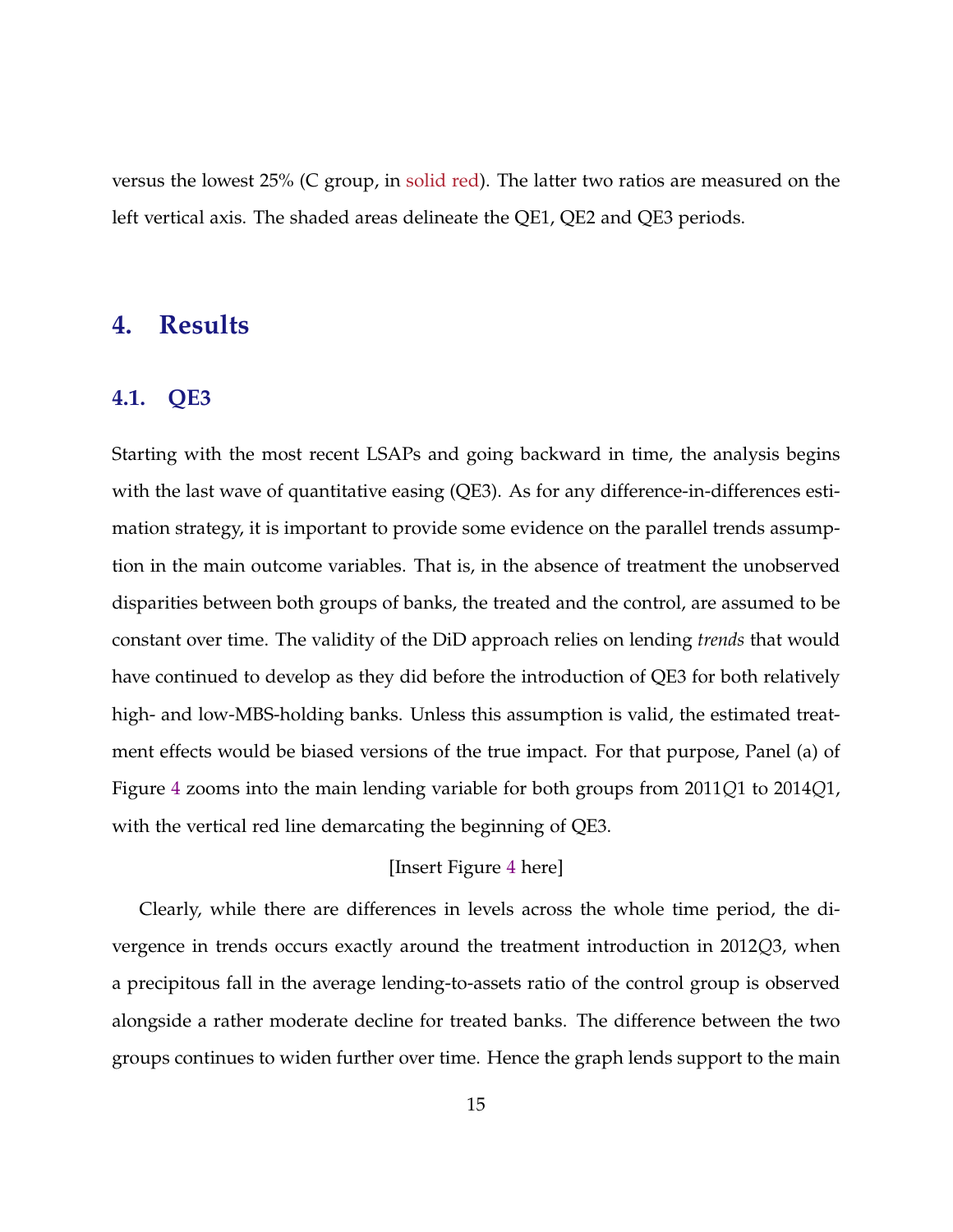identifying assumption and validates the identification strategy. As a further robustness check, Panel (b) of Figure [4](#page-44-0) shows the same lending-to-assets measures when the treatment and control groups are classified by the median, quartile and decile of the MBSto-Securities distribution. Prior to the beginning of QE3, persistent and time-invariant differences in levels of lending-to-assets across these groups are observed. After the policy shock, a fanning out of diverse intensity becomes apparent, with respective groups lying up neatly between each other, as would be dictated by their relative MBS exposure. One could plausibly argue that, for example, any fundamental differences between banks assigned to the control groups defined by the median and quartiles of MBS holdings are unlikely to be substantial, except for their disparate levels of exposure toward QE. Therefore, any increasing gap between the relative lending-to-assets ratios of these groups after QE3 should be largely attributed to Fed's policy changes.

Yet even though Figures [3](#page-43-0) and [4](#page-44-0) contribute some preliminary evidence in favor of a positive liquidity shock stemming from the Fed's interventions, the presence of a lending channel cannot be taken for granted as banks with higher fractions of MBS holdings might differ systematically from their peers. For instance, banks with a higher exposure towards LSAPs may be lending to firms that experience faster credit demand growth due to improvements in their borrower health around the same time period. If this were true, the bank-level analysis would be spuriously driven by credit demand shocks and the results would be misattributed to the Fed's QE policies. To address these concerns, section [4.1.2.](#page-22-0) devotes attention to C&I loan issuance data from Dealscan, implementing the [Khwaja and Mian](#page-39-0) [\(2008\)](#page-39-0) (KM) within-firm estimator to absorb firm fundamental shocks that proxy for a company's level of credit demand.

[Insert Table [4](#page-46-0) here]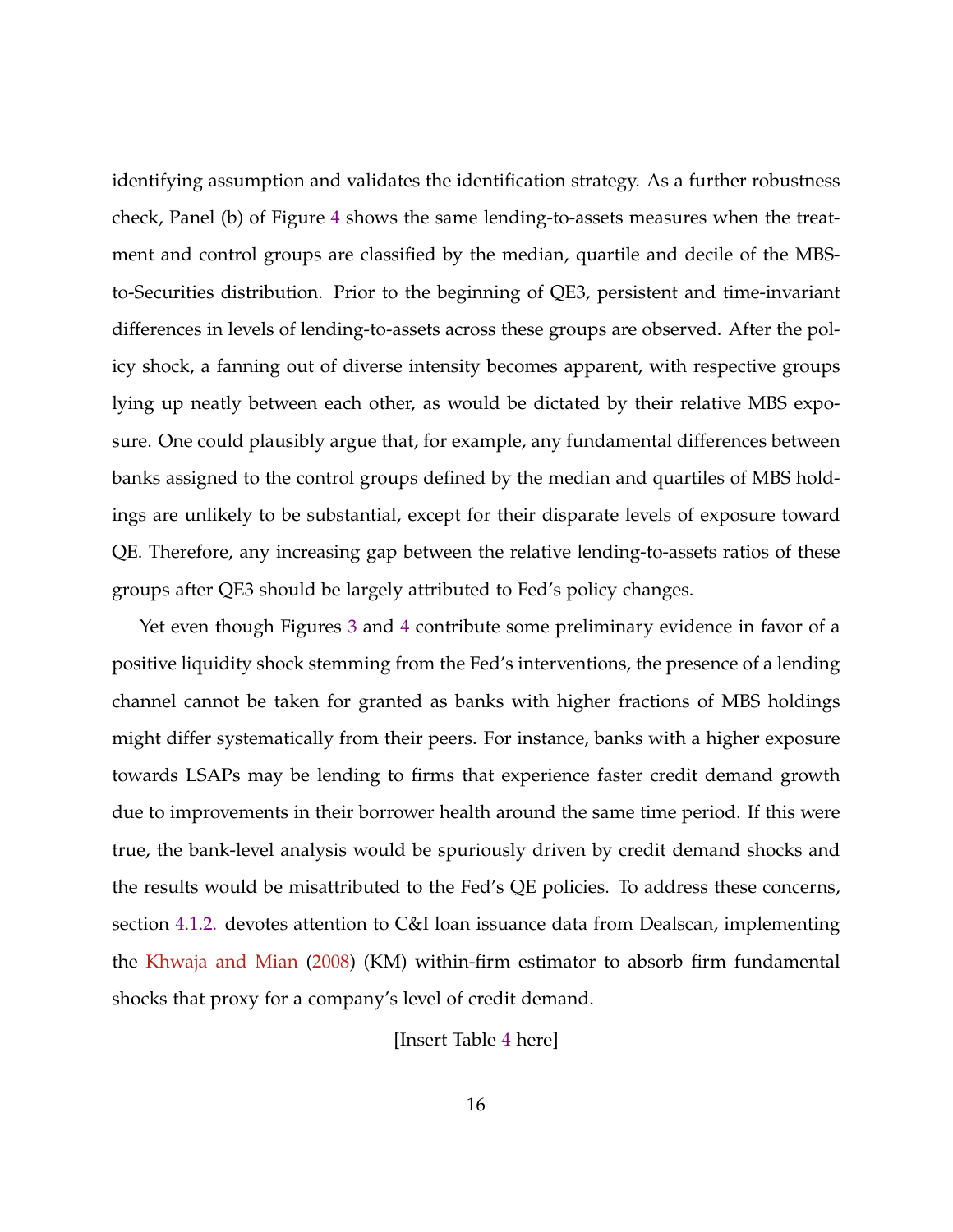<span id="page-16-0"></span>Besides, Table [4](#page-46-0) tests whether treated banks are in fact systematically different from their counterparts. As a fraction of their assets, banks with a relatively high MBS-to-Securities ratio as of 2012*Q*2 are similar to the control group in terms of their liabilities, deposits, and realised gains on securities. However, treated banks are usually a lot bigger and devote a large share of their lending to real estate. This implies that all regressions will control for size and the fraction of previous real estate exposure in a non-parametric way to capture specialization and crisis exposure during the second half of 2008. Several robustness test will further reveal that smaller banks are more responsive to QE when considered separately.

The initial regression framework to gauge the causal effects of QE consists of looking at average lending outcomes within three-quarter intervals around the policy introduction dates. The following model is estimated:

$$
log(Y_{i,t}) = \alpha + \beta Treat_i + \gamma QE_t + \delta (Treat_i \cdot QE_t) + \theta' X_{i,t} + \lambda' X_{i,t} QE_t + \nu_{i,t}
$$
 (1)

where  $Y_{i,t}$  is the level of either total, real estate, or C&I lending, *Treat<sub>i</sub>* is an indicator variable equal to 1 whenever a bank belongs to the treatment group as defined by the upper quartile and 0 if the institution belongs to the lower quartile of the MBS-to-Securities distribution, *QE<sup>t</sup>* is an indicator variable which becomes equal to 1 after the introduction of QE, and *Treat<sup>i</sup>* · *QE<sup>t</sup>* is an interaction term between the QE dummy and a bank's treatment status. Following the literature on bank lending (e.g. [Kashyap and](#page-39-0) [Stein](#page-39-0) [\(2000\)](#page-39-0)), the matrix of controls, *Xit*, includes bank size, equity normalised by total assets, return on assets (ROA) as a benchmark for profitability, as well as the average exposure to real-estate lending before QE as a parsimonious way to control for special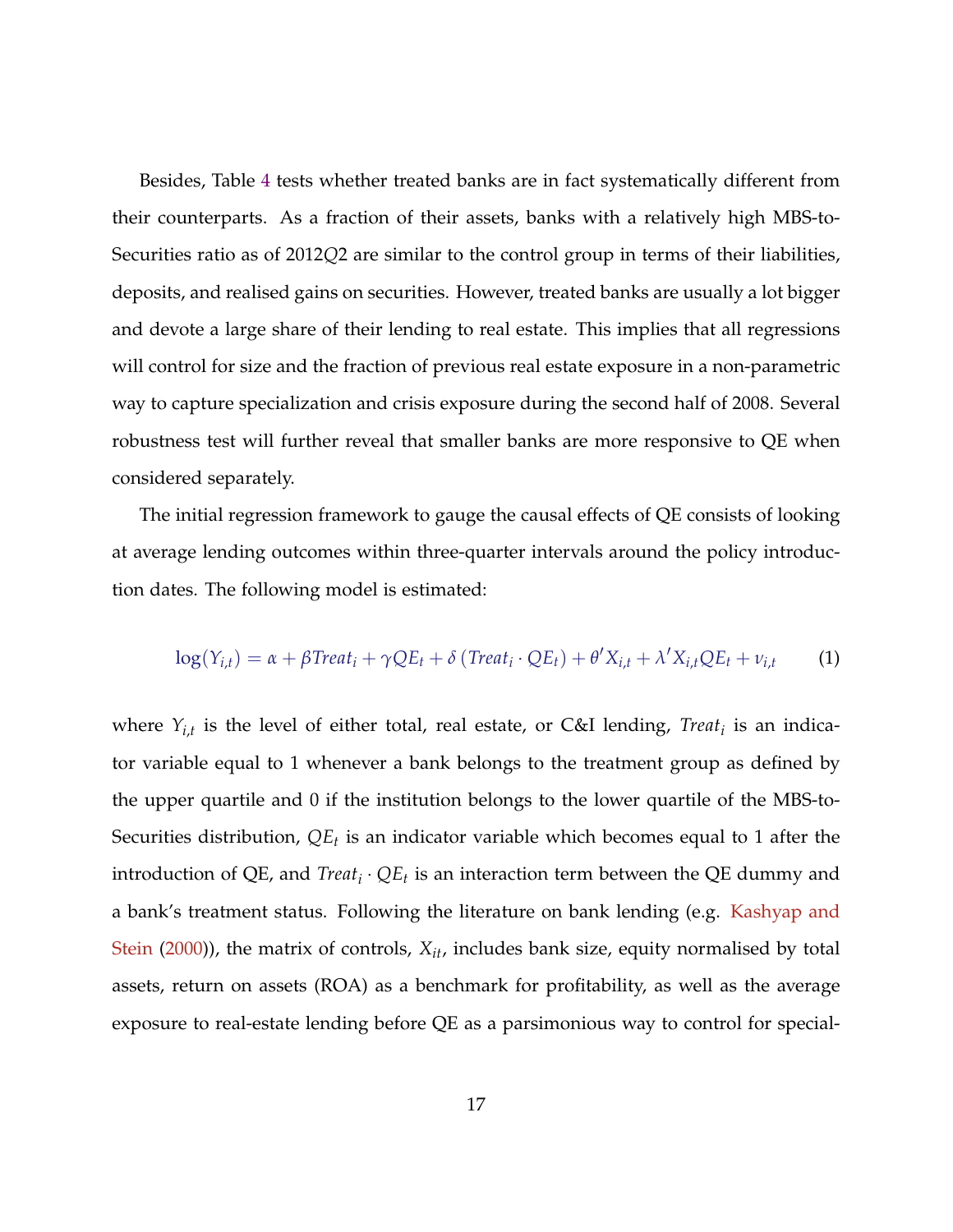ization and potential crisis exposure during the early waves of LSAPs. As a further robustness check on the identification strategy, all control variables are interacted with the *QE<sup>t</sup>* indicator to allow for possible heterogeneous responses to the Fed's intervention by bank holding companies of different nature. All standard errors are clustered at the bank level to allow for serial correlation across time.

### [Insert Table [5](#page-47-0) here]

The key parameter of interest is  $\delta$  as it captures the difference in lending outcomes between banks with relatively high and low mortgage-backed security (MBS) portfolios after the QE3 shock. In other words, *δ* measures the treatment effect. Table [5](#page-47-0) reports the results after estimating equation [1](#page-16-0) for average lending three quarters around 2012*Q*3, when QE3 was introduced. Columns (1) through (4) consider total lending and report OLS as well as fixed-effects (FE) versions of the model, where columns (1) and (2) use the treatment indicator defined by the quartiles while columns (3) and (4) use the continuous MBS-to-Securities measure as of the cutoff period in 2012*Q*2.<sup>13</sup> The estimated parameter of interest,  $\hat{\delta}$ , is positive and robustly statistically significant across all specifications. With the natural logarithm of lending as the dependent variable, the baseline OLS difference-in-differences estimates suggest that QE3 boosted total lending of the treated banks by about 2.8% − 3.3% relative to the control group.<sup>14</sup> As part of a "backof-the-envelope" calculation, total lending by the treated banks in 2012*Q*2 was about \$3.4 trillion, and if one is willing to assume that the control group was completely unaffected by the policy, whereas treated banks expanded their relative lending by approximately

 $13$ In non-parametric versions of the model, linearity seems to be a reasonable approximation. Also, the continuous measure has the additional benefit of using all observations in the sample.

 $14$ The results are unaffected by replacing the dependent variable to be the logarithm of lending-toassets, with assets held *fixed* prior to the introduction of QE. In other words, the impact of QE is large and significant because treated banks see their lending expand rather than assets contract.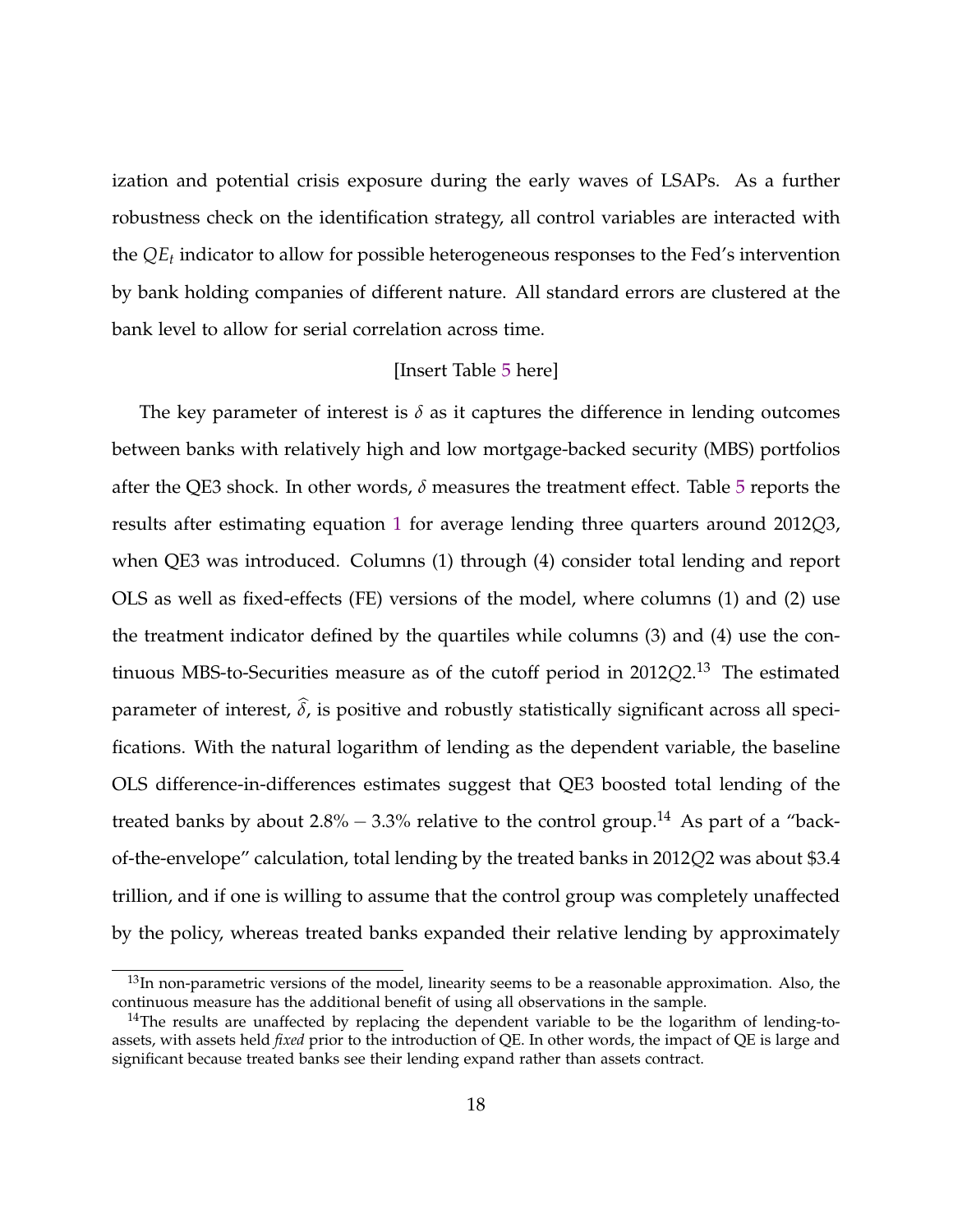$3\%$ , then the aggregate increase in bank lending would constitute about \$100 billion.<sup>15</sup> The coefficients are slightly lower in the FE specifications, but continue to be robustly significant at the 1% level. Likewise, the estimation results are highly significant and of a similar magnitude for real estate lending in columns (5) through (8). Overall, and during times when the general level of lending continued to decrease, as implied by a negative coefficient on the *QE<sup>t</sup>* dummy, the third wave of QE appears to have boosted lending undertaken by banks with high levels of exposure towards the Fed's large-scale asset purchases relative to their counterparts.

#### [Insert Table [6](#page-48-0) here]

Numerous papers on the bank lending channel and transmission of monetary policy consider the *growth* rather than levels of lending as the most pertinent outcome variable. In line with this literature and as a further robustness check, the effects of QE on the differential trends in lending between the treated and control banks are explored in Table [6.](#page-48-0) Columns (1) through (6) present the results for growth in total lending as the outcome variable. In particular, the growth in total lending over six quarters before and after QE is compared. That is, lending growth from 2011*Q*1 through 2012*Q*2, versus the one from 2012*Q*4 until 2014*Q*1. Otherwise, all independent variables remain as in equation [1.](#page-16-0) The results are positive, significant and robust across various specifications with distinct controls. The growth in total lending for the treated banks appears to increase by about 2.2% relative to the growth in lending of the control group after QE3. Moreover, the results are robust to estimating WLS versions of the model in columns

 $15$ It should be noted, however, that these numbers are likely to represent upper bounds for the aggregate effects of QE3 on lending. In particular, the results in section [4.1.2.](#page-22-0) speak out against effects of such magnitude as the firm-level extension of the [Khwaja and Mian](#page-39-0) [\(2008\)](#page-39-0) technique for C&I loans indicates lending substitution from control to treated banks.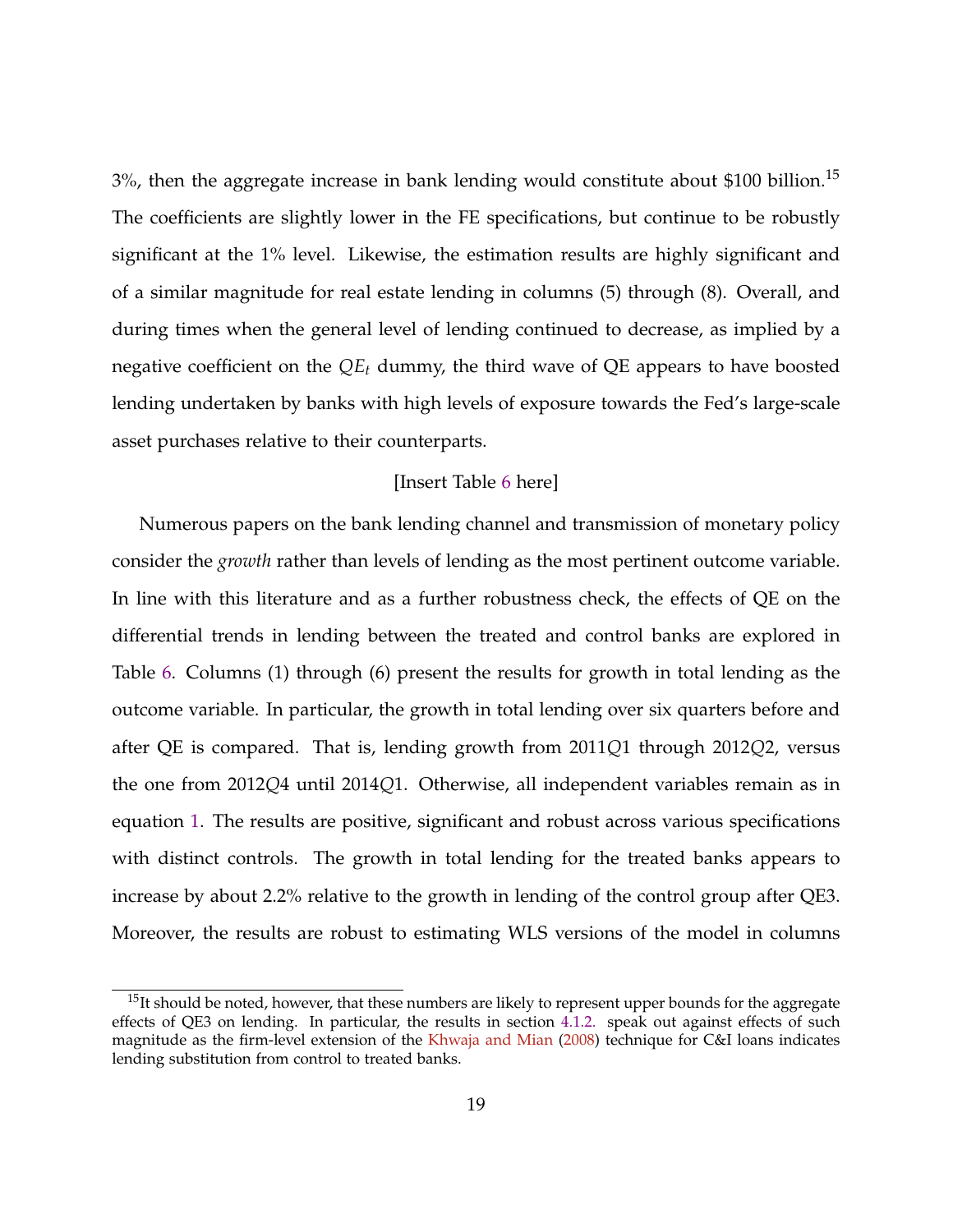<span id="page-19-0"></span>(1) and (3), meaning the effects are not eroded when banks are weighted in proportion to their size. The results for real estate lending in columns (7) through (12) are slightly less robust, but positive and still significant for the fixed-effects regressions. However, it seems that contrary to the levels of real estate lending, the differential trends are somewhat less affected by QE3. Overall, however, the results are largely in line with the baseline level-regressions in the remaining sections of the paper.

### **4.1.1. Timing of the Effects**

An important concern relates to the timing of all effects documented thus far. In particular, the findings might be driven by some pre-existing trends in the data, with treated banks having begun to expand their lending relative to the control group prior to the introduction of QE3. In order to lend additional support to the causal interpretation of the results, the next series of tests relies upon using repeated obervations for the same bank holding company over time. As noted before, a balanced panel of banks is considered as a way to avoid possible M&A activity and reduce outliers. In the spirit of [Granger](#page-38-0) [\(1969\)](#page-38-0), the following fixed-effects regression allows to see whether causes happen before consequences and not the other way around:

$$
\log(Y_{it}) = \alpha_i + \sum_t \gamma_t \mathbf{D}_t + \sum_t \delta_t (\mathbf{D}_t \cdot \text{Treat}_i) + X'_{it} \theta + \epsilon_{it}
$$
  
\n
$$
\forall i, \forall t \in \{2012Q1, \dots, 2014Q1\} \setminus \{2012Q3\}
$$
 (2)

where, as above,  $Y_{it}$  is the lending outcome,  $\alpha_i$  are bank holding company fixed effects, *Treat<sup>i</sup>* is an indicator variable equal to 1 if a bank belongs to the upper quartile of the MBS-to-Securities distribution and 0 whenever an institution is assigned to the lower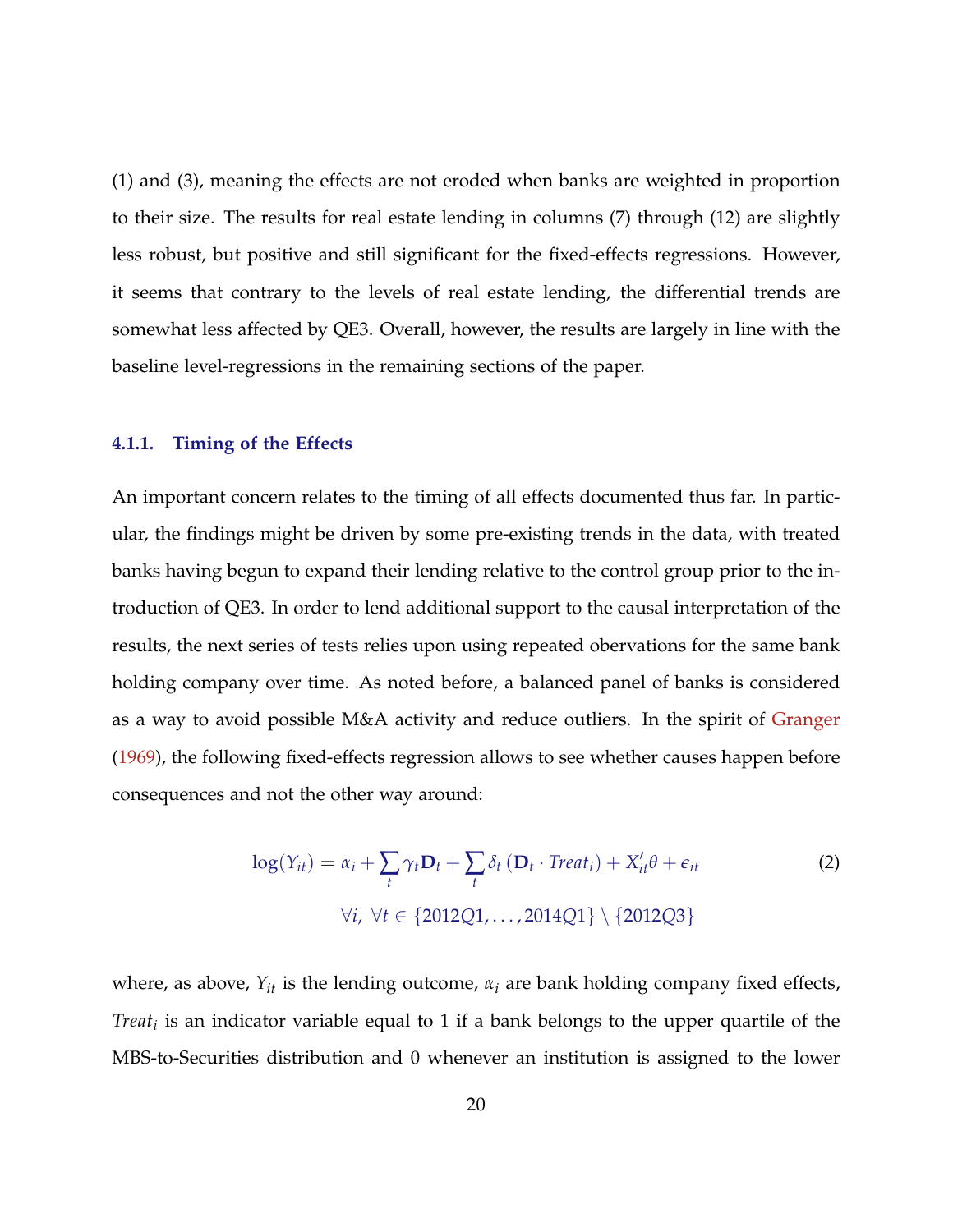quartile, **D***<sup>t</sup>* is an indicator for the time period (quarter), with 2012*Q*3 taken as the omitted category, (**D***<sup>t</sup>* · *Treati*) represents an interaction term between the time indicators and a bank's MBS treatment status, and *Xit* is a matrix of control variables that includes bank size, equity normalised by total assets, and return on assets (ROA) as a benchmark for profitability. All standard errors are clustered at the bank-level to allow for serial correlation across time.

The main parameters of interest are the  $\delta_t$  since they capture the difference between banks with relatively high and low mortgage-backed security holdings over time. The estimated fixed-effects model includes leads of two and lags of six quarters around the QE3 introduction date to verify the causal direction of the findings and assess if the effects grow or fade over time.

## [Insert Figure [5](#page-49-0) here]

Figure [5](#page-49-0) plots the key estimated parameters of interest,  $\delta_t$ , with 95% confidence intervals around them. As would be consonant with a differential impact of LSAPs, the estimates in Panel (a) show no robust differences between the treated and control banks in the quarters prior to the phasing in of QE3, and sharply increasing effects on lending immediately after adoption. The results are highly significant and robust for total lending, showing a gradually increasing gap between the groups towards the the sixth quarter after the Fed's intervention date. The estimated coefficients for real estate and C&I lending in Panels (b) and (c) display similar patterns and magnitudes as the ones for total lending, with a differential impact that seems to increase over time.

### [Insert Figure [6](#page-50-0) here]

In an effort to better understand the aggregate effects of QE, the next procedure investigates whether small and large banks vary in their lending sensitivity with respect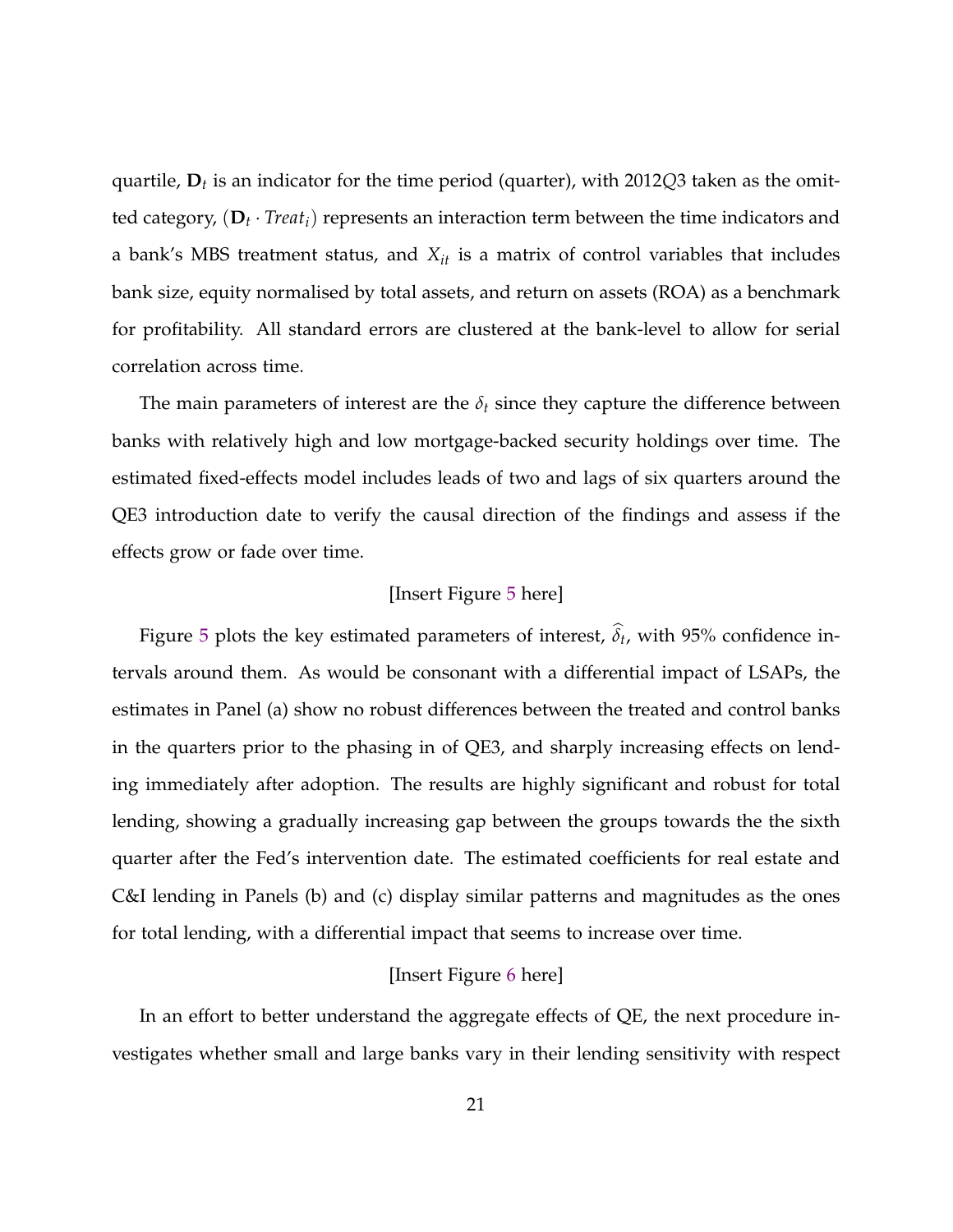to unconventional monetary policy. Banks that have more than \$1 billion in total assets as of 2012*Q*2 are coded as "large" while institutions below this threshold are considered separately as "small". The treatment allocation by the quartiles is then re-defined within each of these balanced sub-panels. The corresponding  $\hat{\delta}_t$  parameter plots of equation [2](#page-19-0) for small banks are displayed in Panels (a)–(c) of Figure [6;](#page-50-0) the estimates for large banks are shown in Panels (d)–(f). Clearly, the results for the former group are sizeable, statistically significant and confirm the causal interpretation of QE through their timing. However, while one may be tempted to conclude that small banks are driving all of the results, the sparseness in the number of relatively large bank holding companies should also be recognized, listing only 248 institutions in the balanced panel, as opposed to 2,412 small banks. It is well possible that a much greater sample of large banks would have rendered the results in Panels (d)–(f) significant.

#### [Insert Table [7](#page-51-0) here]

One way to circumvent this problem is to consider regressions with bank observations weighted by size. This robustness check is carried out in Table [7](#page-51-0) which shows the WLS versions of specification [1.](#page-16-0) Even though the estimates for real estate lending lose some of their significance as compared to the results before, the coefficients for total lending in columns (1) through (4) remain positive and statistically significant. In fact, using the whole sample of banks with the continuous MBS-to-Securities measure suggests a treatment effect somewhere between 3.4% and 4%. And although the crosssectional split in Figure [6](#page-50-0) reveals more pronounced effects for smaller banks, which is consistent with the idea of such institutions being more financially constrained, the overall effects are sizeable and significant once the whole sample of banks is used, with each company's observations weighted by its size.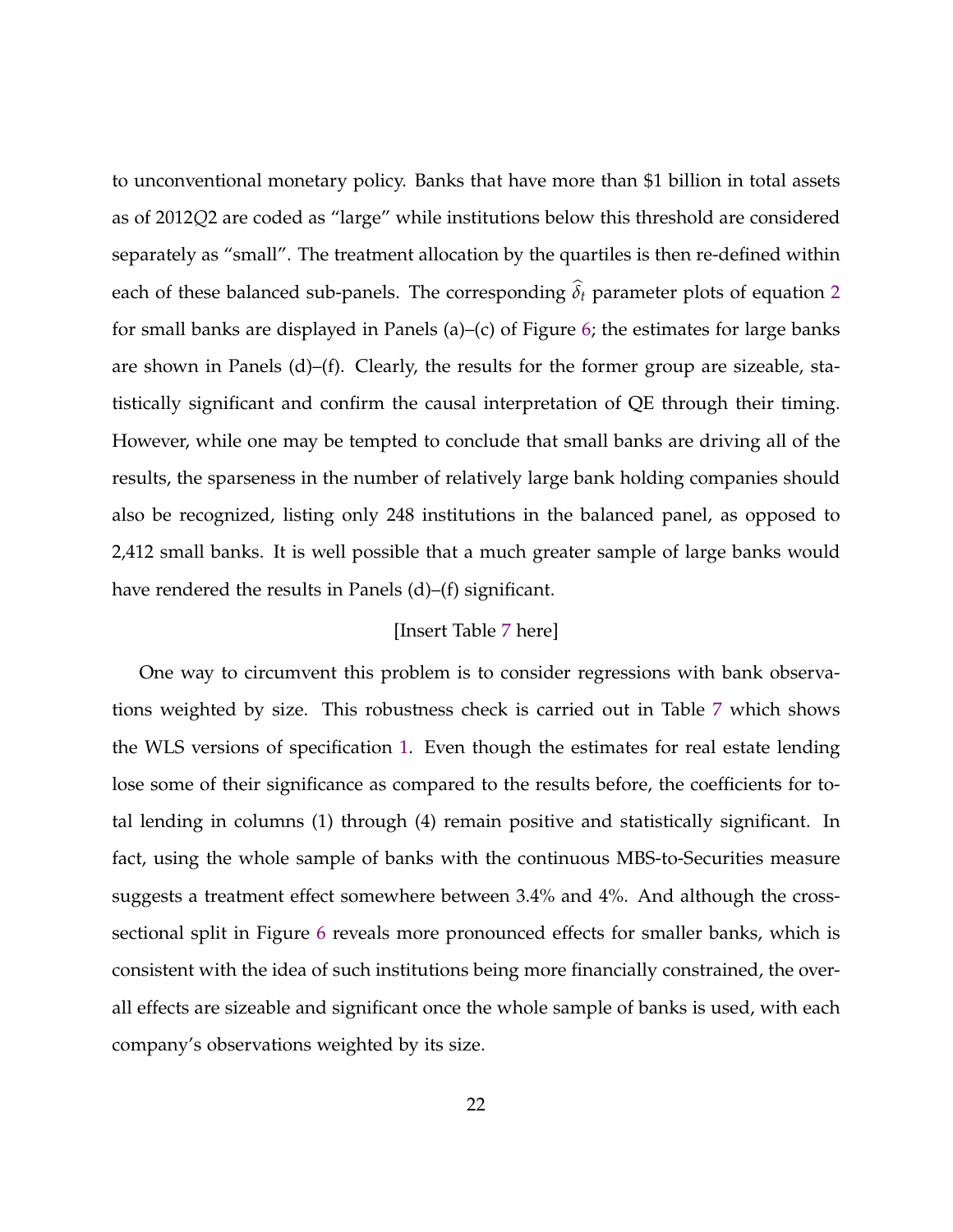#### <span id="page-22-0"></span>**4.1.2. Loan issuance**

This section addresses the issue of potential confounding demand-side factors that could be driving the C&I loan result in sections [4.1.](#page-14-0) and [4.1.1..](#page-19-0) The analytical framework employs the [Khwaja and Mian](#page-39-0) [\(2008\)](#page-39-0) (KM) technique, which has by now been widely applied in many papers to identify credit supply effects at the loan (bank-firm) level. A re-cent extension of this methodology devised by Jiménez et al. [\(2014\)](#page-38-0) to analyse aggregate firm-level credit supply implications is also put to use below. In particular, the otherwise unobservable covariance between bank-specific (credit supply) shocks and firm-specific (credit demand) shocks is employed to construct an unbiased estimate of the aggregate firm-level impact of the bank lending channel that directly takes into account firm-level equilibrium adjustments.

The sample consists of American non-financial firms that receive a loan to finance the firm's operations.<sup>16</sup> To quantify the effect of the QE shock on firm borrowing, the methodology compares the last loan received by the firm before QE with the first loan received after QE. For QE3, the pre-QE period spans July 2010 to September 2012, while the post-QE period encompasses October 2012 to December 2013. Dealscan has information on the total dollar amount of each loan for the entire syndicate of lenders, and the size of the loan of each lender is recovered via their loan shares. These loan shares are computed following the imputation method introduced in [Chodorow-Reich](#page-38-0) [\(2014b\)](#page-38-0). For robustness, the effect of QE on a "loan renewal" dummy, equal to 1 if the firm borrows again from a given lender after QE, is also studied. This second measure of lending is robust to potential measurement errors in the dollar amount of lending.

Starting with the bank-firm level analysis and focusing on the sample of borrowers

<sup>&</sup>lt;sup>16</sup>The purpose of the loan is recorded in Dealscan as either "working capital" or "corporate purposes".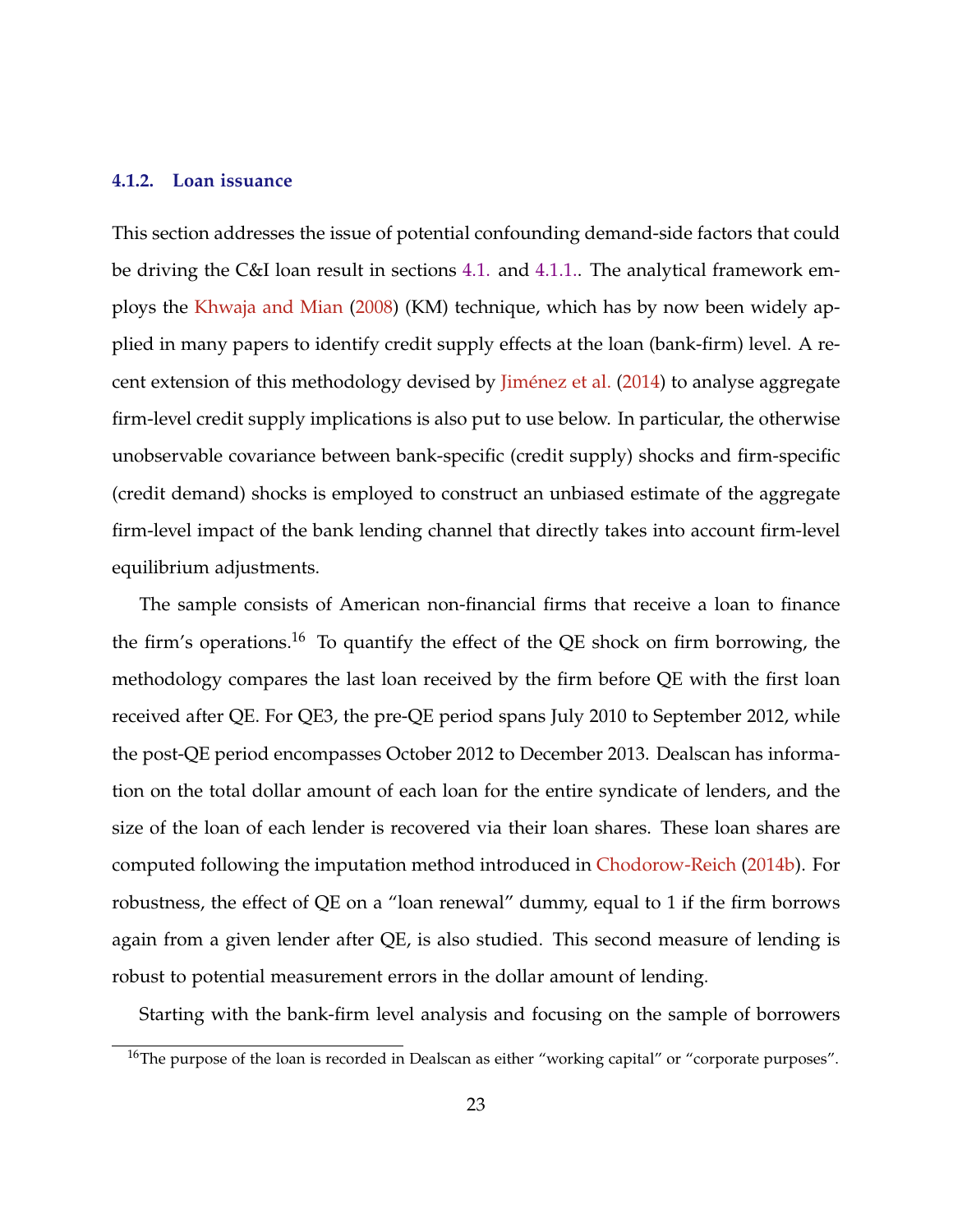<span id="page-23-0"></span>that obtained a loan in pre-QE3 period can help address whether unobserved characteristics of borrowers, especially demand shocks, correlate at the lender level. The exercise begins by asking whether banks that increased overall C&I lending by more than other lenders also experienced a relative increase in their lending to the same firm when compared with other banks. Columns (1) through (6) of Table [8](#page-52-0) implement this test by regressing the change in lending in a firm-bank pair on the QE3 exposure indicator and a full set of firm fixed-effect that absorb any borrower characteristics that could influence loan outcomes. The inclusion of borrower fixed-effects necessitates that every borrower has more than one lender. As a result, the sample includes one observation for each lead lender and participant in the pre-QE3 syndicate. The following model is estimated:

$$
\log\left(1+L_{post-QE3}^{b,f}\right)-\log\left(L_{pre-QE3}^{b,f}\right)=\eta_f+\rho\cdot Treat_b+\nu_{b,f}
$$
\n(3)

where the dependent variable is the log change in the dollar value of lending by a syndicate member from the pre- to the post-QE3 period.  $L_t^{b,f}$  $t'$  is the dollar value of a loan multiplied by bank *b*'s imputed share of the loan to firm *f* in period  $t \in \{pre\text{-}QE3, post\text{-}QE3\}$ ,  $\eta_f$  are firm fixed-effects, *Treat<sub>b</sub>* denotes the MBS treatment indicator, and  $\nu_{b,f}$  is an idiosyncratic error term.

#### [Insert Table [8](#page-52-0) here]

Columns (1) and (2) of Table [8](#page-52-0) report the results when the treatment is defined by the median of MBS-to-Securities holdings, columns (3) and (4) implement the exercise using quartiles, while columns (5) and (6) consider deciles. The positive and highly significant estimates of the main parameter of interest, *ρ*, indicate that firms with both treated and untreated banks in its pre-QE3 syndicate borrowed more from the treated institutions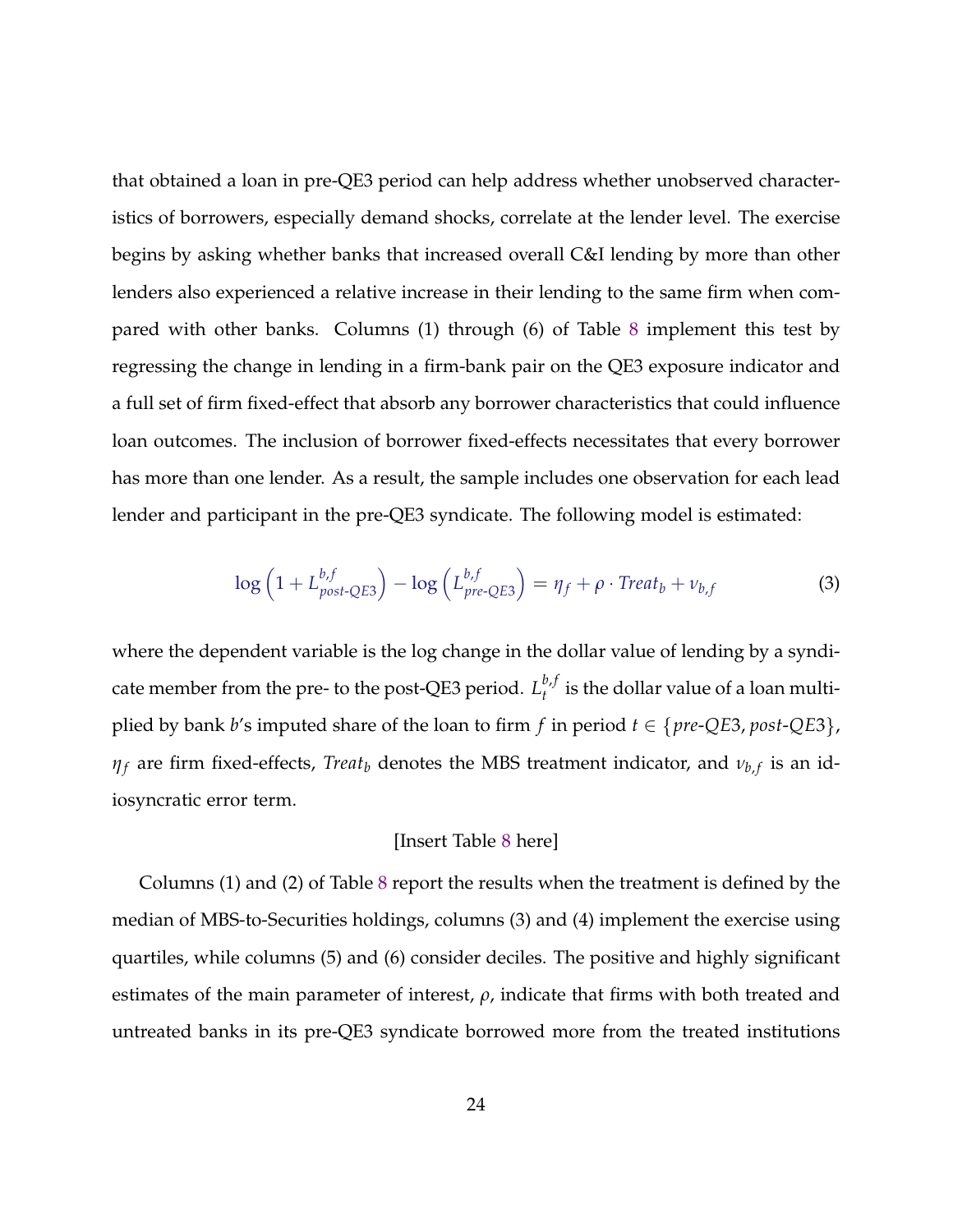<span id="page-24-0"></span>after QE3. Looking at column (3), one can see that while overall C&I lending contracted substantially over the relevant period, banks assigned to the upper quartile of the MBSto-Securities distribution expanded their lending by around 4.5% relative to the control group. Columns (2), (4) and (6) show that these results also hold when using the loan renewal dummy as an outcome variable.

And while  $\hat{\rho}_{FE}$  provides an unbiased estimate of the "loan bank lending channel", it does not provide a complete picture of the net firm-level effect on the economy. More precisely, the results so far are silent about potential substitution effects, whereby individual firms that borrow more from treated banks (as documented by the positive *ρ* in equation [3\)](#page-23-0) do so because they are trying to compensate for any loss of credit induced by the control banks. Alternatively, firms may simply choose to switch to funding sources that benefit from a positive liquidity or credit supply shock, cutting their borrowing from untreated banks voluntarily. Following the extended KM procedure from Jiménez [et al.](#page-38-0) [\(2014\)](#page-38-0), the aggregate firm-level effects of QE3 are traced out by estimating a firmlevel version of equation [3](#page-23-0) where the dependent variable now measures the log change in credit for firm *f* stemming from *all* banks, and the treatment indicator captures the firm's average initial exposure to  $QE3$ <sup>17</sup>

$$
\log\left(1 + L_{post\text{-}QE3}^f\right) - \log\left(L_{pre\text{-}QE3}^f\right) = \eta_f + \overline{\rho} \cdot \overline{\text{Treat}}_f + \nu_f \tag{4}
$$

The aggregate impact of the credit supply channel is captured by the parameter  $\bar{\rho}$ , the firm-level aggregate lending channel. If the firm does not adjust its overall level of borrowing in the face of bank-specific credit channel shocks, then *ρ* should equal *ρ*. On

 $17$ The results are invariant to considering a firm as treated whenever it borrows from at least one or multiple treated banks in its syndicate.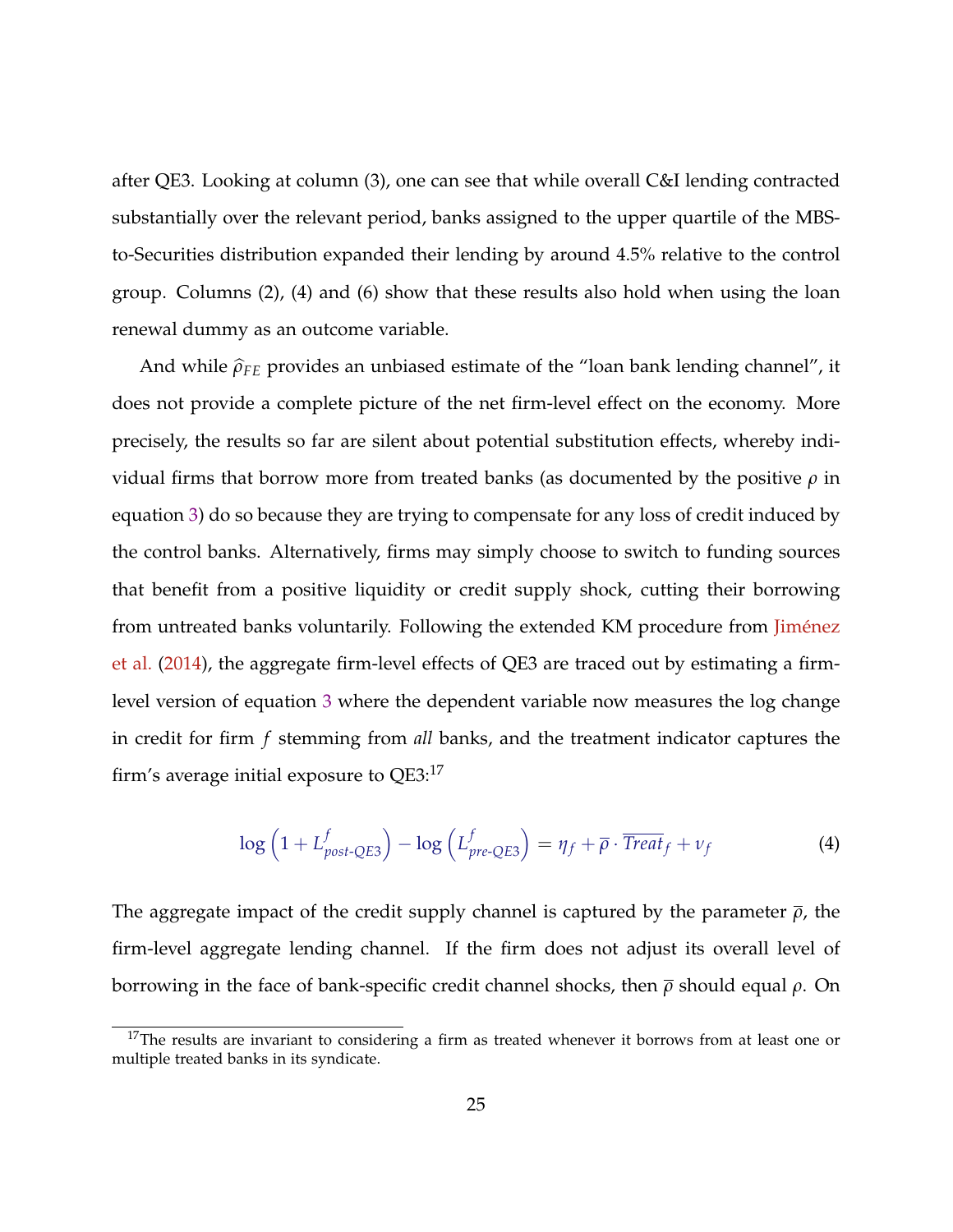the other hand, the QE3 shock, *Treat<sup>f</sup>* , should not be binding for a company whenever it can perfectly adjust its sources of funding, and thus *ρ* would equal zero. A consistent estimate of  $\bar{\rho}$  can be obtained from:

$$
\widehat{\overline{\rho}} = \widehat{\overline{\rho}}_{OLS} - (\widehat{\rho}_{OLS} - \widehat{\rho}_{FE}) \cdot \frac{\mathbf{Var}[Treat_b]}{\mathbf{Var}[Treat_f]}
$$
(5)

where the second term on the right hand side of equation 5 is an adjustment term that corrects for any bias in the OLS estimate of specification [4](#page-24-0) resulting from the unobserved covariance between bank credit supply and firm demand shocks, and the variances of bank QE3 shocks, **V**ar[*Treat<sup>b</sup>* ] and **V**ar[*Treat<sup>f</sup>* ], are estimated directly from the data. Columns (7) and (8) of Table [8](#page-52-0) report the OLS loan-level results, while OLS firm-level regressions yield insignificant coefficients and consequently the correction in equation 5 produces effects that are indistinguishable from zero.

To summarize, while the robustly significant estimates from columns (1)–(6) indicate that QE3 boosted lending from the treated banks, the aggregate firm-level effects do not point to a large economy-wide credit expansion. Even though C&I lending accounts for a relatively small portion of total bank credit, this firm-level evidence might point to a certain amount of substitution from the treated to the relatively unexposed banks, whereby corporates obtain a larger fraction of their financing from treated banks without increasing their overall net borrowing.

## **4.2. QE2**

This section moves on to consider to the second round of LSAPs. In particular, the QE2 purchases were initiated by the FOMC on Novembers 3, 2010 in an effort to stimulate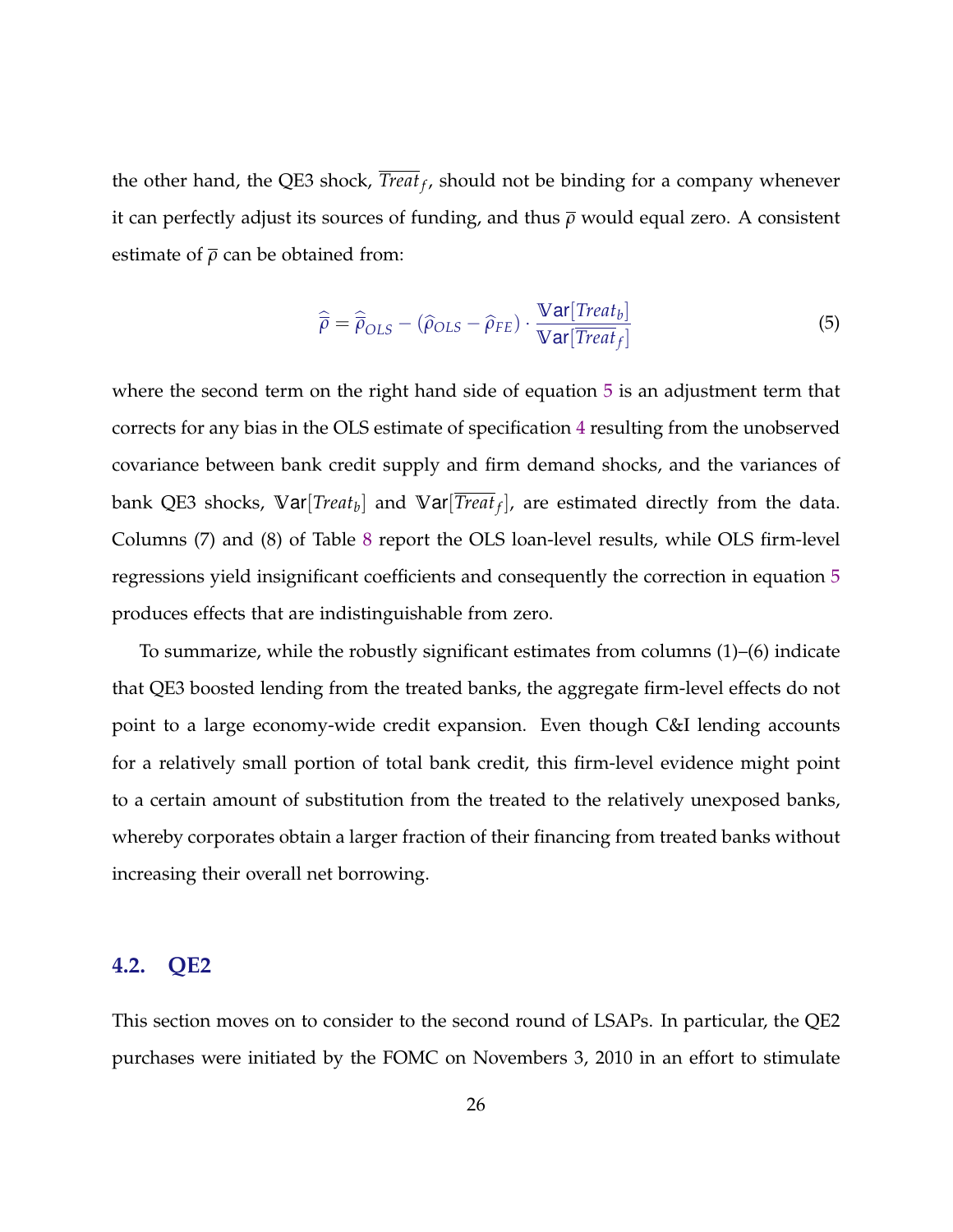the economy and prevent deflation. As described in section [2.,](#page-7-0) the program resulted in total purchases of \$778 billion in long-term Treasury securities by June 30, 2011. Importantly, the pace of these interventions stood at \$75 billion purchases each month and was therefore a lot higher than for the MBS acquisitions during QE3. If all of the previous results were driven by some general equilibrium effects, one should not expect a smaller impact on bank lending as a consequence of QE2. In fact, given the more aggressive pace of intervention, one could argue that QE2 should have had a greater influence on the lending behavior of banks.

However, US Treasuries are in general a much smaller component of commercial banks' balance sheets than mortgage-backed securities. One can see in Table [2](#page-45-0) that the median level of Treasuries as a fraction of total securities is zero, while the median value of MBS as a share of securities is 32%. Moreover, the upper quartile of the MBSto-Securities distribution is 60%, whereas it is still zero for the ratio of Treasuries-to-Securities. Given this importance of MBS relative to Treasuries, one should expect QE2 to have exerted a smaller influence on bank lending after all.

#### [Insert Tables [9](#page-53-0) and [10](#page-54-0) here]

To test this whether this is true, Tables [9](#page-53-0) and [10](#page-54-0) estimate the same baseline regression model [1,](#page-16-0) but now considers three-period average lending outcomes around the QE2 introduction quarter in 2010*Q*3, and defines the treatment variable either by the Treasuries-to-Securities ratio (Table [9\)](#page-53-0) or by the fraction of MBS to Securities as above (Table [10\)](#page-54-0). The results are striking and informative about the mechanism through which LSAPs affect bank lending outcomes. As expected, all of the estimated coefficients on the interaction terms measuring the differential impact of QE2 on treated banks are statistically indistinguishable from zero in columns (1) through (8) of Table [9.](#page-53-0) The same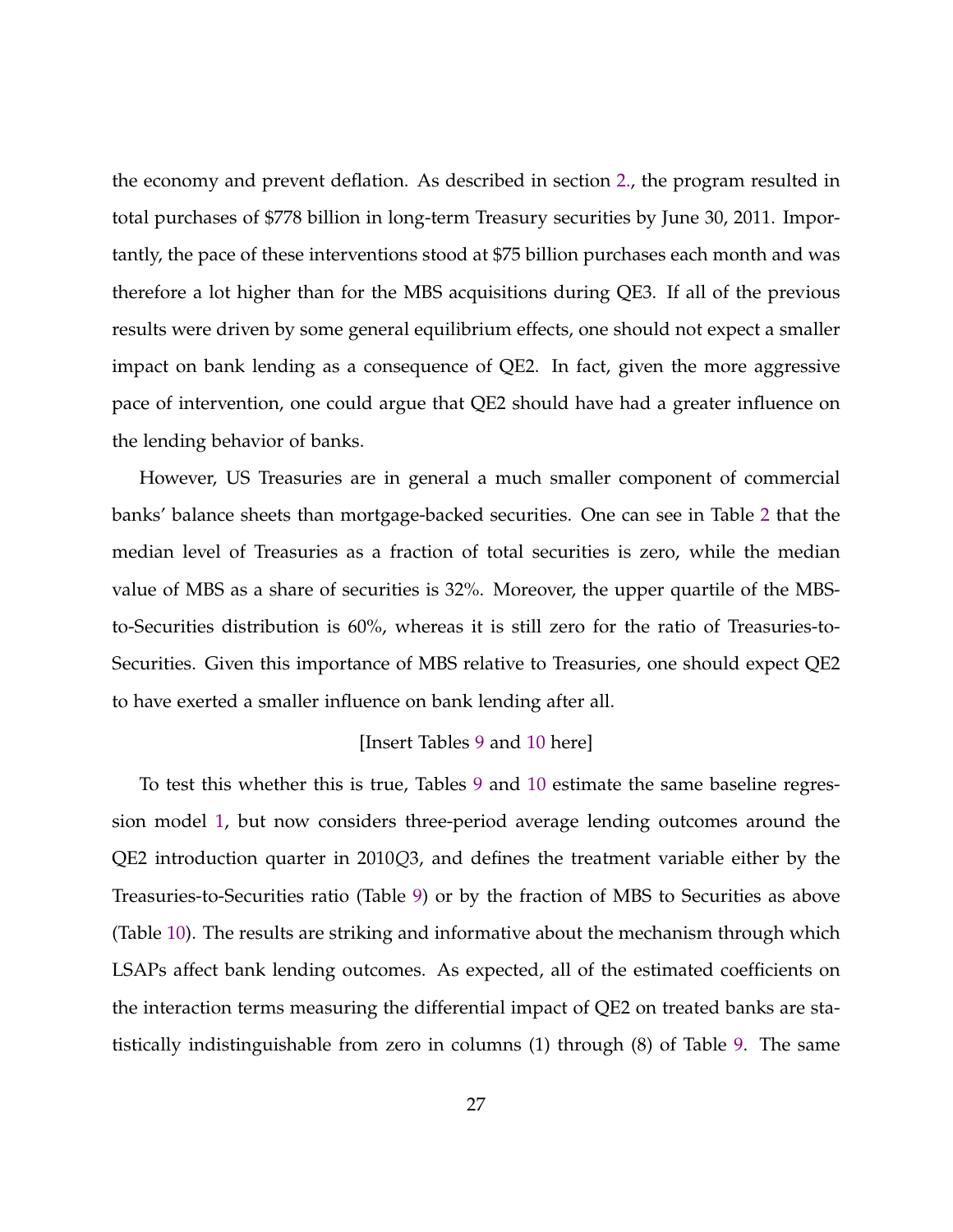<span id="page-27-0"></span>pattern can be observed in Table [10](#page-54-0) when treatment is defined by MBS – the estimated parameters of interest are hardly significant and zero in almost every column.

#### [Insert Table [11](#page-55-0) here]

Furthermore, the same conclusions can be drawn from the loan-issuance Dealscan exercise as discussed in section [4.1.2..](#page-22-0) More precisely, defining the pre-QE2 window from September 2008 to November 2010, and the post-QE2 period from December 2010 to January 2012, the [Khwaja and Mian](#page-39-0) [\(2008\)](#page-39-0) within-firm estimator implemented in Table [11](#page-55-0) yields insignificant results. This is both a confirmation of the treatment intensity through MBS, as posited by the main balance-sheet adjustment channels, and also a test of some hypothetical pre-treatment trends in the loan-issuance data – since the estimated parameters of interest,  $\hat{\rho}$ , are largely indistinguishable from zero, the significance of the above QE3 results cannot be explained by some spurious trend favouring the treated banks over the untreated in terms of C&I loan issuance.

These findings provide evidence on the mechanism, challenging any general equilibrium interpretation of the results that would downplay the importance of the assets being purchased as part of any unconventional monetary policy intervention. Since numerous commercial banks were heavily exposed to fluctuations in the value (and higher acquisition volumes) of agency MBS, positive liquidity and price shocks to these particular assets led to much greater balance-sheet improvements than any policy targeted at relatively sparsely held securities. In times when QE policies become a more frequent phenomenon around the world, these results should help in guiding policy makers' decision making process, by revealing that certain financial agents would be more affected by LSAPs depending on the choice of asset.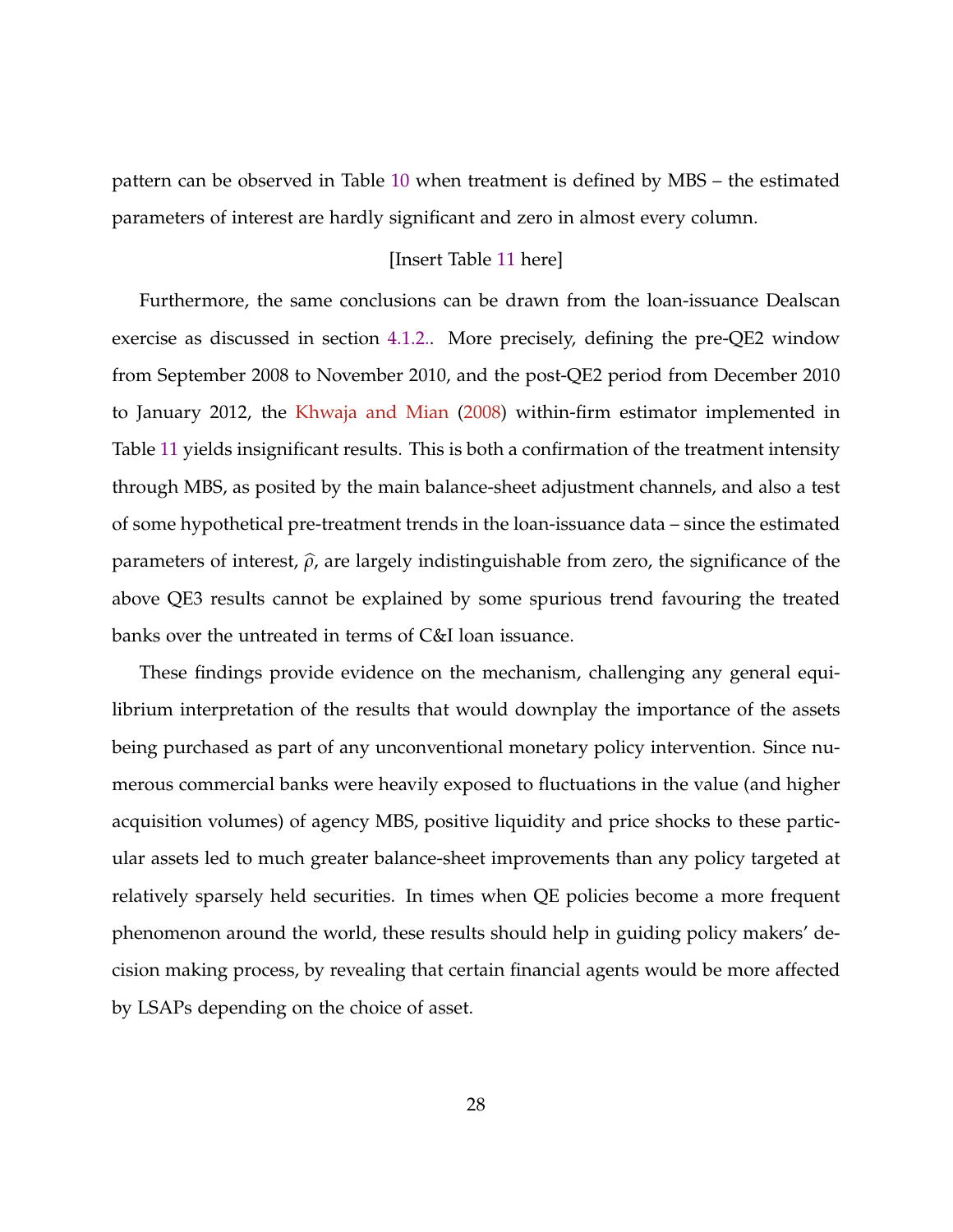## **4.3. QE1**

Finally, the effects on bank lending following the initial wave of LSAPs are considered in this section. The main confounding factor around the introduction of QE1 on November 25, 2008 was the staggering intensity of the global financial crisis of 2007–2008. TED spreads, capturing the difference between the interest rates on interbank loans and on short-term US government debt, which are often taken as an indicator of economy-wide credit risk, reached 4.65% on October 10, 2008, the highest levels since Black Monday in 1987.<sup>18</sup> Besides, Lehman's bankruptcy on September 15, 2008 led to a substantial depreciation in the price of commercial real estate, initiating a sell-off round in the commercial mortgage-backed securities (CMBS) market. Apartment-building investors were also expected to feel the strain as Lehman unloaded its debt and equity pieces of the \$22 billion purchase of Archstone, the third-largest United States real estate investment trust.<sup>19</sup> Since banks with a large proportion of MBS were more likely to suffer from their dramatic exposure to real estate, disentangling these contractionary forces of the crisis from any positive liquidity QE shock represents a challenge.

### [Insert Table [12](#page-56-0) here]

However, regression model [1](#page-16-0) accounts for specialization by controlling for the fraction of real estate lending prior to QE, as well as for the interaction of this variable with the *QE<sup>t</sup>* dummy. And since banks with particularly sizeable engagements in real estate tended to suffer more during the crisis, this measure should soak up a lot of pertinent sensitivity to the crisis before QE1. Table [12](#page-56-0) presents the relevant estimation results. The three-period average lending outcomes are now defined around 2008*Q*4 when the

<sup>18</sup>Source: [Federal Reserve Bank of St. Louis.](https://research.stlouisfed.org/fred2/series/TEDRATE)

<sup>19</sup>Source: ["After Lehman, Banks Jettison Commercial-Property Debt",](http://www.wsj.com/articles/SB122161549909246211) *WSJ*, Sept. 17, 2008.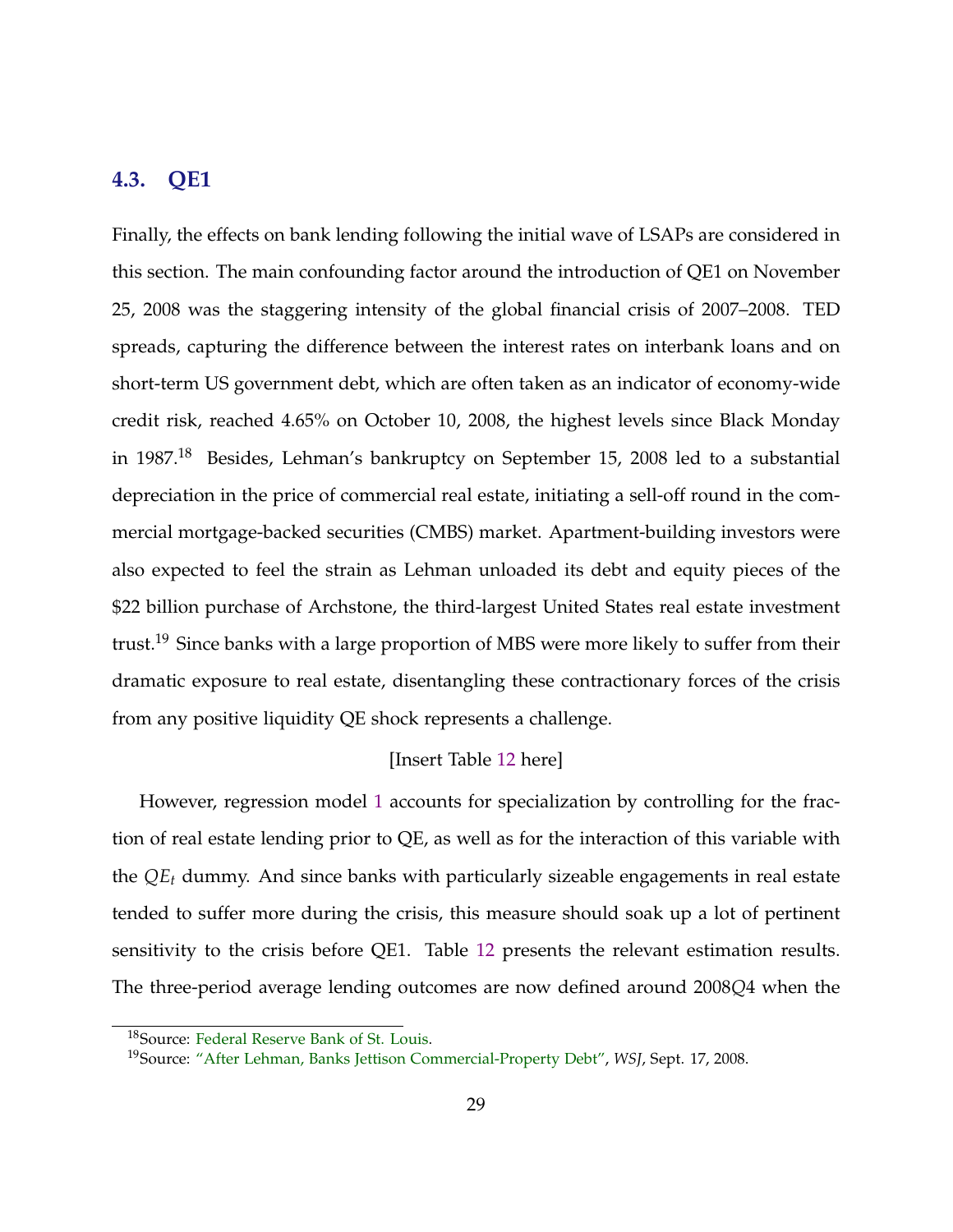policy was launched. As before, columns (1) through (4) have total lending as the outcome variable and report OLS as well as fixed-effects (FE) versions of the model. The estimated parameter of interest,  $\delta$ , is positive, significant and robust across all specifications. The baseline OLS difference-in-differences estimates suggest that QE1 enhanced total lending of the treated banks by about 2.2% − 2.9% relative to the control group. The estimates are even more significant and of a similar magnitude for real estate lending in columns (5) through (8).

### [Insert Table [13](#page-57-0) here]

The loan-issuance Dealscan evidence is presented in Table [13.](#page-57-0) The pre-QE1 window now encompasses the timespan from September 2005 to November 2008, and the post-QE2 period covers December 2008 to January 2010. Except for the columns using treatment allocations defined by deciles, when the number of observations becomes very small, the [Khwaja and Mian](#page-39-0) [\(2008\)](#page-39-0) within-firm estimator produces significant and positive results for the parameters of interest, *ρ*. Both the growth in relative lending by the treated banks as well as the extensive margin of loan renewal seem to be positively and significantly affected by the treatment. And even if the results are slightly less compelling than for same procedure applied to QE3, overall this is consonant with the relatively more modest influence of QE1 on bank lending than QE3.

Despite the negative effects of the mounting financial crisis and its repercussions on credit demand and real estate lending in particular, the first wave of QE appears to have provided additional impetus to lending undertaken by banks with higher levels of exposure towards the Fed's policies as measured by their larger MBS-to-Securities holdings relative to banks in the control group.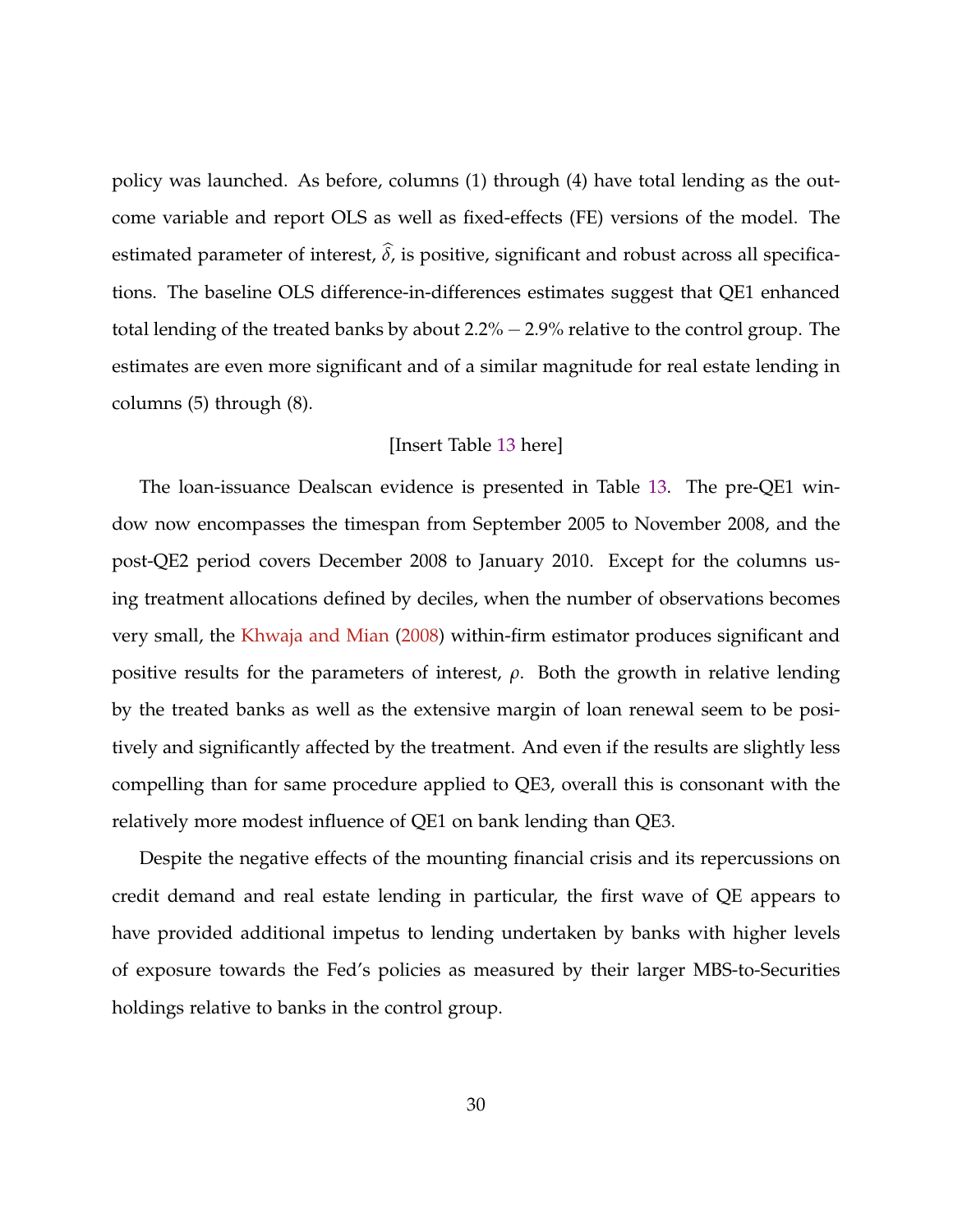## **5. Mechanisms**

This section tries to explore the channel through which banks are able to convert capital gains on MBS and/or any associated positive liquidity shocks to their securities into additional lending. In principle, there are three broad mechanisms that could be at work. Firstly, when prices of mortgage-backed securities increase, the fair value of banks' assets should follow suit, and without any further changes to liabilities, banks would experience an improvement in the value of their mark-to-market equity. Changes in the fair value of equity should in turn have an impact on how much future income a bank can pledge to its investors. With an increased debt capacity and a constant leverage target, this "net-worth channel" allows commercial banks to lend out more against the issuance of additional deposits. Secondly, and according to the bank lending channel hypothesis, monetary policy has direct effects on the supply of loans because banks fund themselves with liabilities that carry reserve requirements. Large-scale asset purchases from commercial banks by the Fed, whether they occur directly or through secondary markets with primary dealers as the counterparties, would increase bank reserves and allow these lending institutions to issue more reservable deposits. The higher level of reservable liabilities would then induce banks to undertake more lending, provided they cannot switch easily to alternative sources of funding. A necessary condition for this bank lending channel to be operative is therefore some friction in the market for nonreservable liabilities, which implies a failure of the Modigliani-Miller proposition for banks.<sup>20</sup> The third "liquidity channel" would be characterized by little MBS price appre-

<sup>&</sup>lt;sup>20</sup>Otherwise, banks should never have to forgo profitable lending opportunities due to binding reserve requirements. For example, during episodes of contractionary monetary policy, banks would offset any decline in reservable deposits by costlessly switching to liabilities that carry no reserve requirement, such as certificates of deposits (CDs).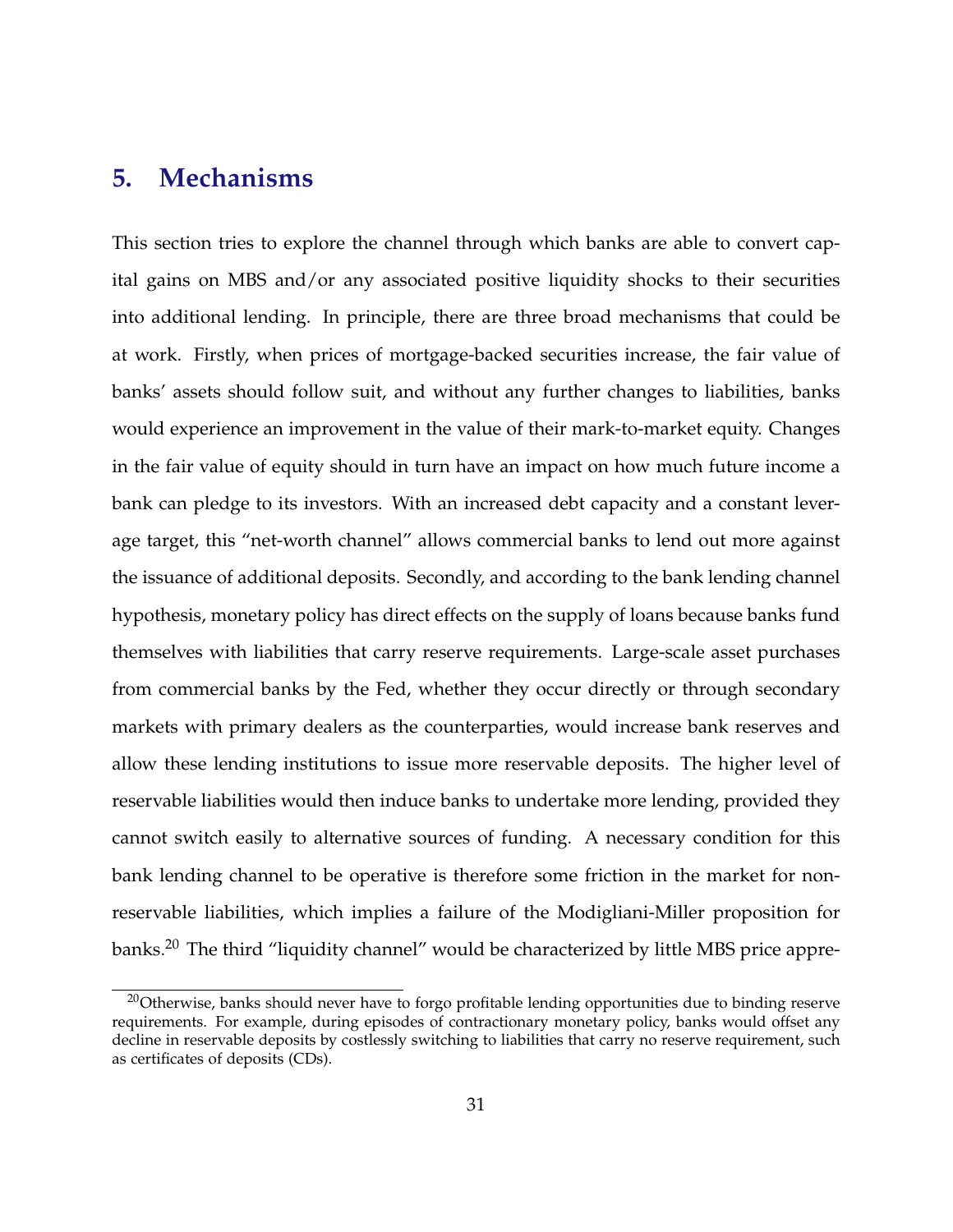ciation, but instead the replacement of these previously illiquid securities with reserve balances and their subsequent conversion into new loans. This mechanism would imply almost no observable changes to the size of banks' balance sheets, while deposit issuance would increase across the whole banking sector, backing up new loans emanating from the treated banks.

## **5.1. QE3**

#### [Insert Figure [7](#page-58-0) here]

Panels (a) and (b) of Figure [7](#page-58-0) display the average net realized as well as unrealized gains or losses on securities as a fraction of assets around QE3 respectively. Despite the rather muted price impact during this last round of asset purchases, the patterns in Panel (a) can be interpreted as a sing of incremental proceeds from the sales of MBS holdings by treated banks following massive liquidity shocks from the Fed. Due to the limited price impact, the unrealized gains in Panel (b) are hardly differentially affected by the interventions for the treated and control banks. Moreover, somewhere around the announcement of tapering in early 2013, when all MBS prices collapsed precipitously, both groups of banks seem to record some unrealized losses on their MBS holdings.

### [Insert Tables [14,](#page-59-0) [15](#page-60-0) and [16](#page-61-0) here]

These tentative findings are also backed up by regression analysis. Starting with total assets, Table [14](#page-59-0) presents estimation results for baseline specification [1](#page-16-0) with *Sizeit* (natural logarithm of assets) as the dependent variable and all the same controls except for *Sizeit* itself replaced by log(*Assetsi*,2011*Q*1) in columns (1)–(4). Since all of the estimated parameters of interest capturing the differential effects between the treated and control groups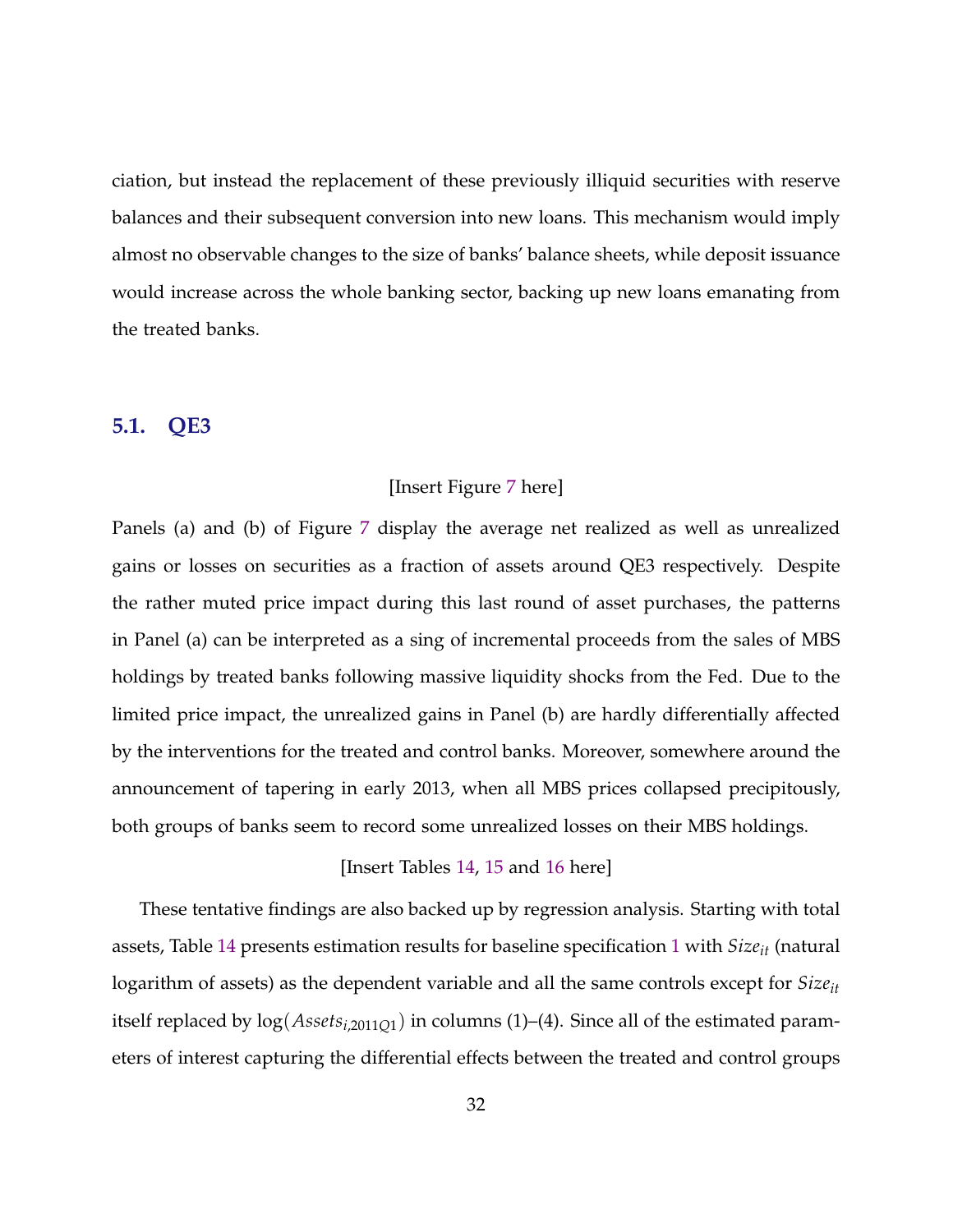are insignificant in every regression, there are hardly any signs of a balance sheet expansion as would be consistent with either the "net-worth" or "bank lending" channels during QE3. These findings are also supported by the results in columns (1)–(4) in Table [15,](#page-60-0) which estimate regression model [1](#page-16-0) with log(*Currencyit*) instead of log(*Lendingit*) as the dependent variable. The results clearly indicate that treated banks experience an increase in non-interest bearing reserves relative to the control group after QE3. The estimated magnitudes are between 3.6% − 4.6% and therefore, together with the expansion of transaction deposits, roughly in the same ballpark as the increase in total lending documented in section [4.1..](#page-14-0) Finally, the exercise is repeated with log(*Earningsit*) as the dependent variable in columns (1)–(4) of Table [16,](#page-61-0) excluding *ROAit* from the controls. Again, there are no robust signs of positive net income changes following QE3, as would be expected in the case of major valuation improvements. Overall, the increasing reserves at treated institutions and deposit issuance across the banking system are supportive of a "liquidity channel" explanation after QE3.

## **5.2. QE1**

Turning attention to QE1, Panels (c)–(d) of Figure [7](#page-58-0) show some analogous graphs for realized and unrealized gains or losses on securities. Interestingly, net unrealized gains on securities in Panel (d) show traces of a much more pronounced upward trend after QE1 for the treated banks as opposed to the untreated. This is consistent with the much steeper MBS price appreciation after QE1 than following QE3. From the realized gains plot in Panel (c), it seems that treated banks suffered greater losses right before QE1, as would be consonant with their more hefty exposure towards the crisis and not just the Fed's large-scale asset purchases. The pattern is reversed exactly after the introduction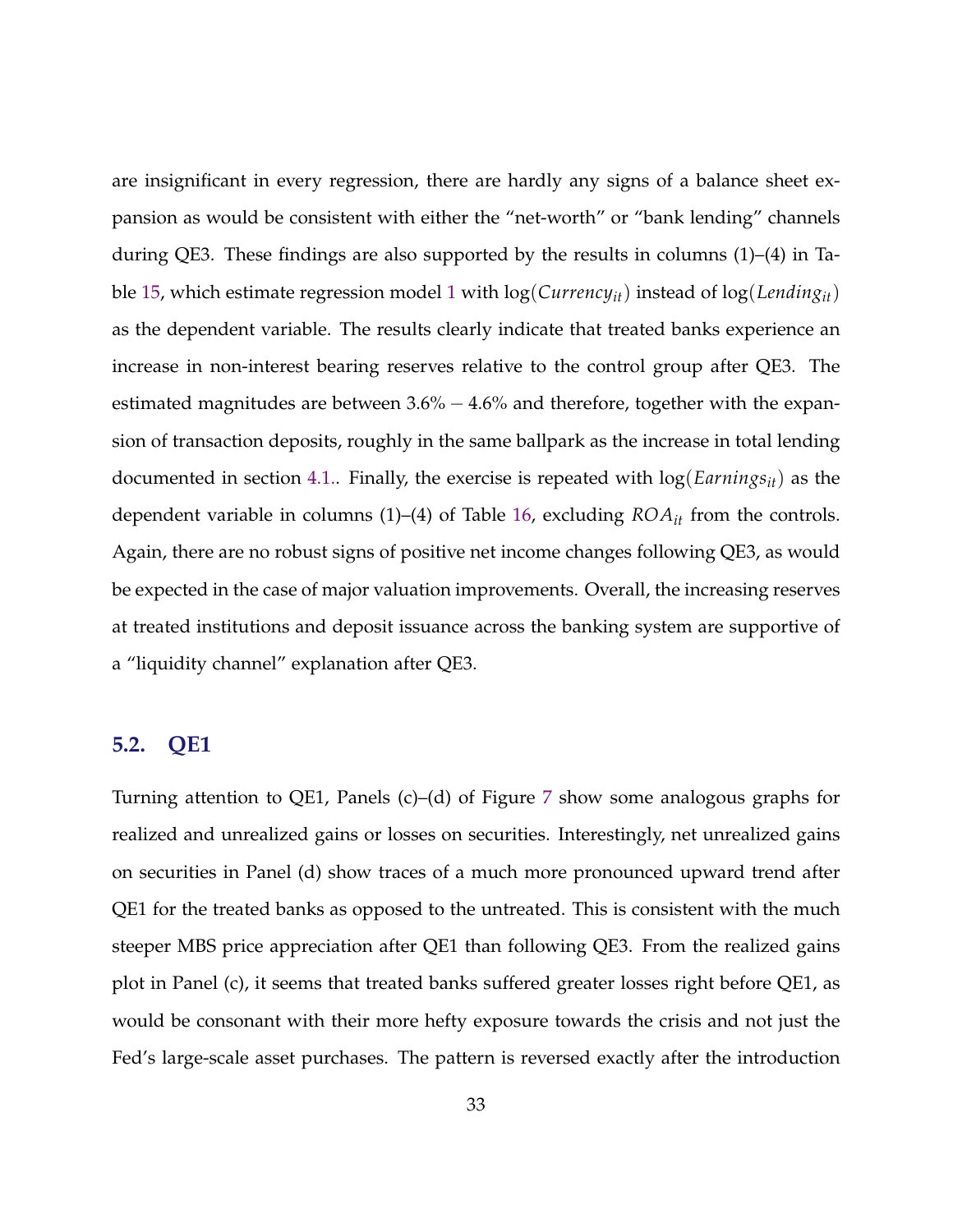of QE1.<sup>21</sup> Keeping all else constant, these movements should have raised net income, further boosting retained earnings and increasing the mark-to-market value of equity for the treated banks relative to the control group. This could then be taken as a verification of the "net-worth" channel.

The evidence from the regressions in Table [14](#page-59-0) is starkly different from QE3. As reported in columns (5)–(8), this time around the differential expansion in assets for the treated banks relative to the untreated ones is statistically significant at 1%-level for all specifications and large in magnitude. The impact of QE1 on reserve balances is also very different from QE3: as shown in Table [15,](#page-60-0) there are hardly any significant nor robust differential changes between the treatment and control groups. This seems to be consistent with the graphical evidence from before, which has *unrealized* rather than realized gains soaking up most of the response. However, one should still not expect to see large net-worth improvements unless net income is directly affected by the policy. In other words, the mechanism relies on higher capital gains on securities not being neutralized by other losses. To this end, columns (5)–(8) of Table [16](#page-61-0) present unequivocal evidence that treated banks experienced a sizable increase in earnings right after QE1, with the differential effect roughly around 10%. Taken together, these magnitudes are indicative of substantial "net-worth" improvements at the treated banks during QE1 which would have allowed these institutions to increase their relative levels of lending as documented in section [4.3..](#page-27-0)

 $21$ It should be noted, that in unreported graphs there were no diverging effects after the phasing in of QE2 for both the treatment and control groups. Again, this is in line with the analysis above and supportive of the causal interpretation of the main findings.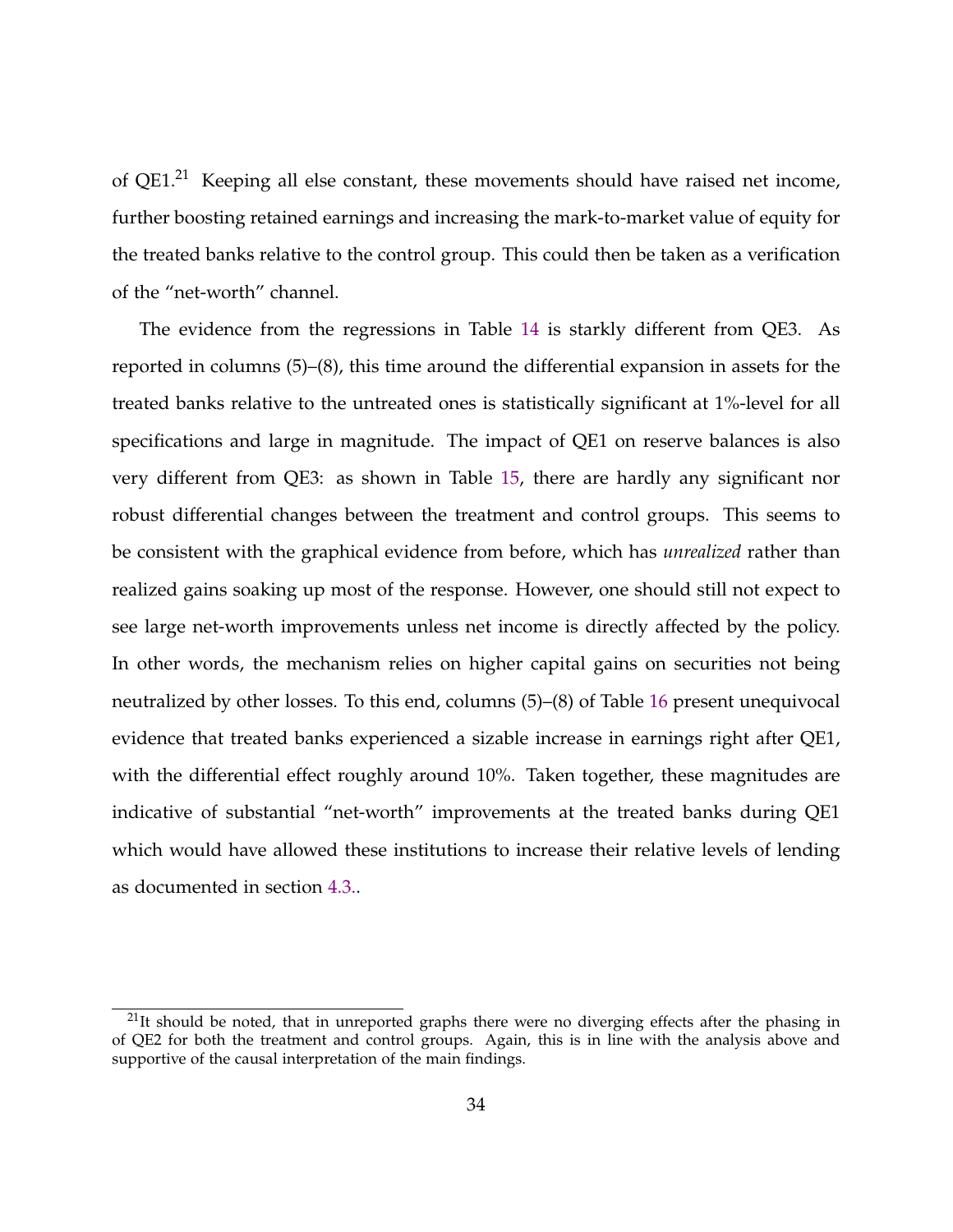## **6. Conclusion**

This paper started out by documenting large cross-sectional heterogeneities in commercial banks' mortgage-backed securities holdings and their relative exposure to large-scale asset purchases. The average MBS-to-Securities ratio is 35% and the standard deviation is about 0.31 in a sample that consists of quarterly data on US commercial banks from 2008*Q*1 until 2014*Q*1, aggregated to the bank holding company level but *excluding* any non-bank subsidiaries.

The analysis shows that banks with a relatively large fraction of MBS on their balance sheet expand lending more aggressively after QE1 and QE3 when the Fed targeted those particular types of securities. Within-firm loan-level regressions further demonstrate that the results are not driven by any simultaneous demand-side shocks. The channels tend to vary depending on the magnitude of the price impact following each intervention, with substantial evidence pointing toward a "net-worth channel" around QE1 and "liquidity" effects after QE3.

Contrary to conventional wisdom, these results suggest that QE had a differential effect on various types of financial institutions in the economy rather than "raising the tide and lifting all boats" for everyone equally via general equilibrium effects. Hence the distribution of MBS holdings across agents is crucial to the understanding of the redistributive effects and the exact transmission mechanisms of unconventional monetary policy. This paper is the first to provide direct empirical support for the importance of targeting specific assets rather than just quantity during any large-scale asset purchasing.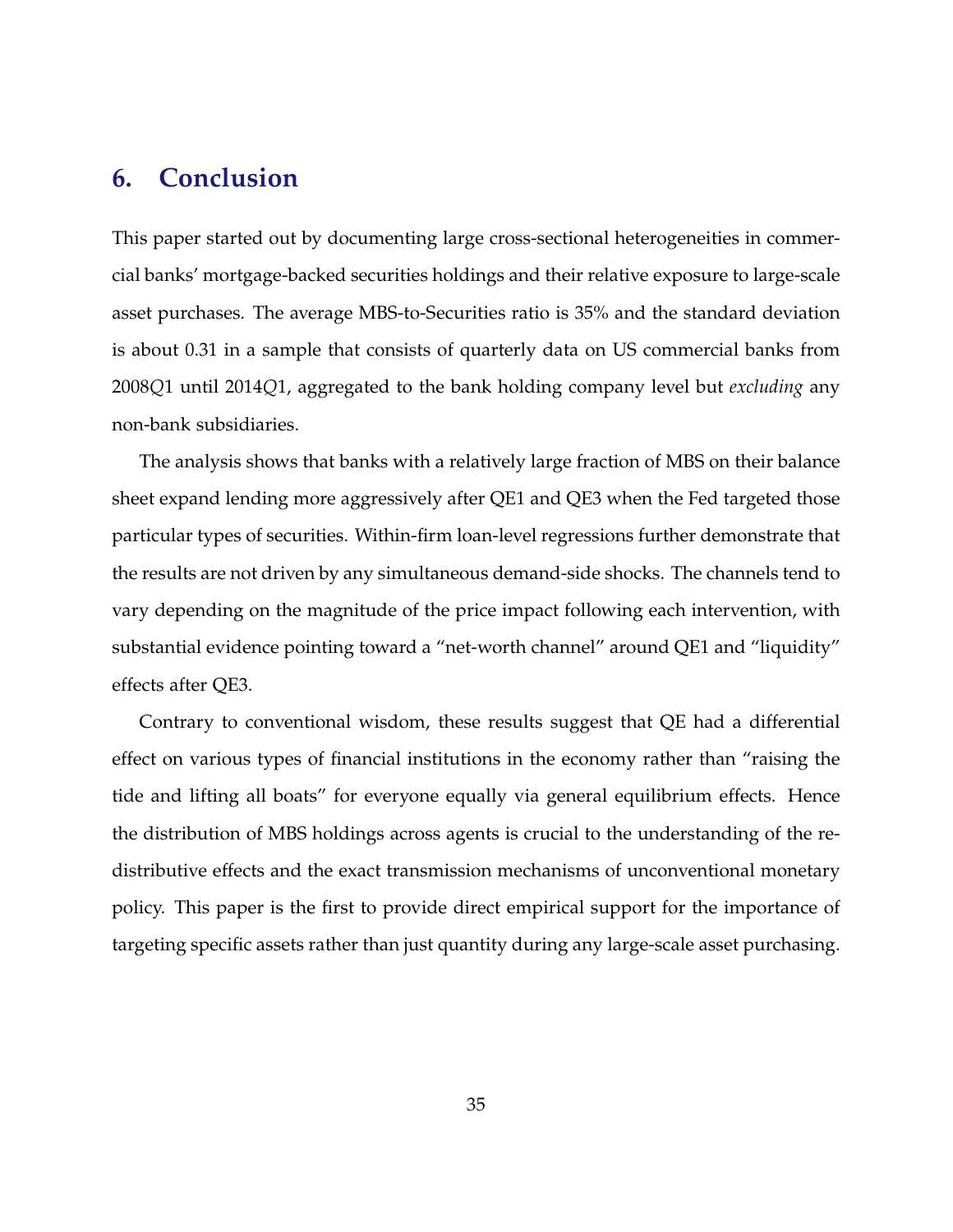## <span id="page-35-0"></span>**A Appendix: Variable Definitions**

Banks are indexed with *i*, whereas *t* stands for the quarter. All mortgage-backed securities price series are sourced from Bloomberg. All bank-level variables are drawn from the Consolidated Reports of Condition and Income (FFIEC 031 and FFIEC 041 files). Note that flow variables taken from the income statement of the Call Reports are reported each quarter as "year-to-date". To transform a year-to-date variable into a quarterly one, the variable is taken as listed for the first quarter of each year, and for each subsequent quarter,  $Q = \{2, 3, 4\}$ , the variable is calculated as the difference between the year-to-date values between  $Q$  and  $Q - 1$ .

- $\bullet$   $\left(\frac{\text{MBS}}{\text{Sec}}\right)_{i,t}$ : [held-to-maturity amortised cost MBS Securities + available-for-sale fair value MBS Securities]/[Total held-to-maturity amortised cost Securities + availablefor-sale fair value Securities].
- $\bullet$   $\left(\frac{TRUE}{Sec}\right)_{i,t}$ : [held-to-maturity amortised cost US Treasuries + available-for-sale fair value US Treasuries]/[Total held-to-maturity amortised cost Securities + available-for-sale fair value Securities].
- **Size**<sub>i,t</sub>:  $\log(A{\text{ssets}}_{i,t})$ , where Assets = *RCFD2170* for banks with foreign offices, and = *RCON*2170 for banks without foreign offices.
- **Equityi**,**<sup>t</sup>** : 1−Liabilities/Assets, where Liabilities = *RCFD*2948 and Assets = *RCFD*2170 for banks with foreign offices, and = *RCON*2948 and = *RCON*2170 for banks without foreign offices.
- **Lendingi**,**<sup>t</sup>** : loans and leases, net of unearned income = *RCFD*2122 for banks with foreign offices, and = *RCON*2122 for banks without foreign offices.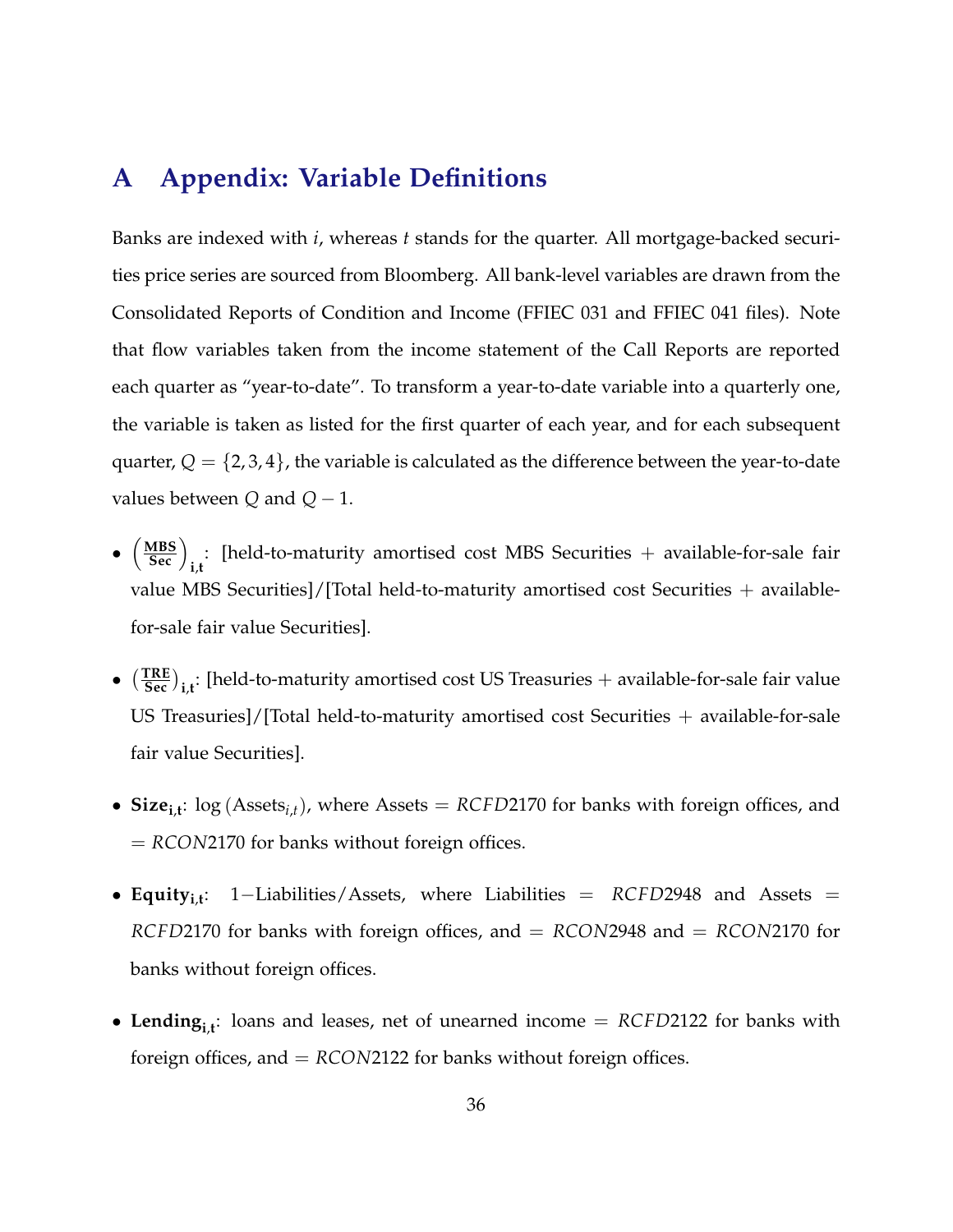- **RE Lendingi**,**<sup>t</sup>** : loans secured by real estate = *RCFD*1410 for banks with foreign offices, and sum of *RCONF*158, *RCONF*159, *RCON*1420, *RCON*1797, *RCON*5367, *RCONF*5368, *RCON*1460, *RCONF*160, and *RCONF*161 for banks without foreign offices.
- **C&I Lendingi**,**<sup>t</sup>** : commercial and industrial loans = sum of *RCFD*1763 and *RCFD*1764 for banks with foreign offices, and *RCON*1766 for banks without foreign offices.
- **Reservesi**,**<sup>t</sup>** : cash and balances due from depository institutions = sum of *RCFD*0081 and *RCFD*0071 for banks with foreign offices, and sum of *RCON*0081 and *RCON*0071 for banks without foreign offices.
- **Currencyi**,**<sup>t</sup>** : non-interest-bearing balances and currency and coin = *RCFD*0081 for banks with foreign offices, and = *RCON*0081 for banks without foreign offices.
- **Net Income**<sub>i,t</sub>: Net income (loss) attributable to bank = *RIAD*4340. This variable has to be converted from year-to-date to quarterly as explained above.
- $\text{ROA}_{i,t}$ : = Net Income<sub>*i*,*t*</sub> / Assets<sub>*i*,*t*</sub>
- **Realised Gainsi**,**<sup>t</sup>** : Realised gains (losses) on held-to-maturity securities [*RIAD*3521] + Realised gains (losses) on available-for-sale securities [*RIAD*3196]. Note that *RIAD*3521 and *RIAD*3196 have to be converted from year-to-date to quarterly as explained above.
- **Unrealised Gainsi**,**<sup>t</sup>** : Net unrealized gains (losses) on available-for-sale securities, = *RCFD*8434 for banks with foreign offices, and = *RCON*8434 for banks without foreign offices.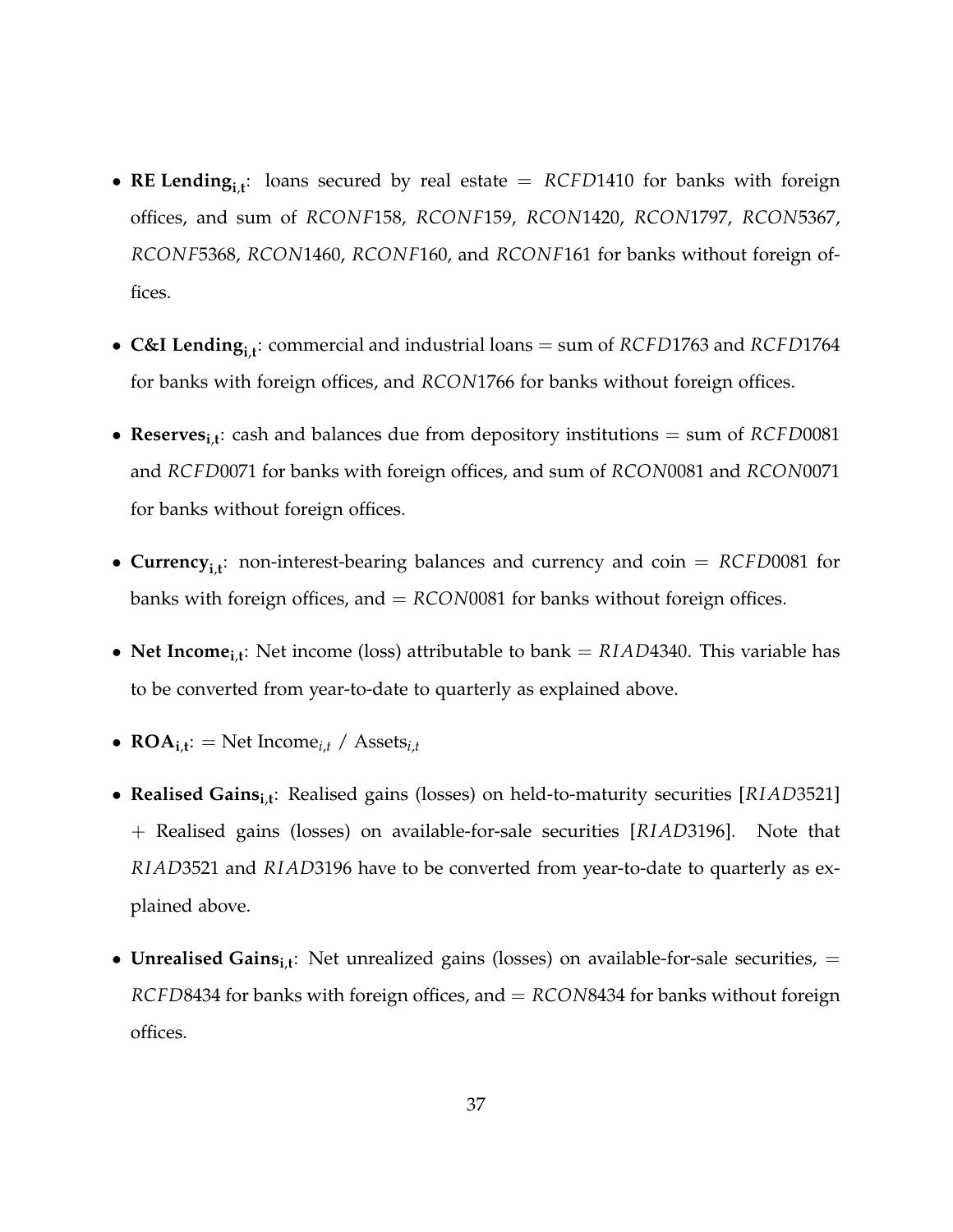## <span id="page-37-0"></span>**References**

- Adrian, Tobias and Hyun Song Shin, "Chapter 12 Financial Intermediaries and Monetary Economics," in Benjamin M. Friedman and Michael Woodford, eds., , Vol. 3 of *Handbook of Monetary Economics*, Elsevier, 2010, pp. 601 – 650.
- and , "Liquidity and leverage," *Journal of financial intermediation*, 2010, *19* (3), 418–437.
- Bernanke, Ben and Mark Gertler, "Agency Costs, Net Worth, and Business Fluctuations," *The American Economic Review*, 1989, pp. 14–31.
- $\mu$ ,  $\mu$ , and Simon Gilchrist, "The financial accelerator in a quantitative business cycle framework," *Handbook of macroeconomics*, 1999, *1*, 1341–1393.
- Bianchi, Javier and Saki Bigio, "Banks, liquidity management and monetary policy," 2014. Working Paper.
- Borio, Claudio and Haibin Zhu, "Capital regulation, risk-taking and monetary policy: a missing link in the transmission mechanism?," *Journal of Financial Stability*, 2012, *8* (4), 236–251.
- Brunnermeier, Markus K. and Yuliy Sannikov, "A macroeconomic model with a financial sector," *The American Economic Review*, 2014, *104* (2), 379–421.
- $\mu$  and  $\mu$ , "The I-Theory of Money," 2015. Working Paper.
- Campello, Murillo, "Internal capital markets in financial conglomerates: Evidence from small bank responses to monetary policy," *The Journal of Finance*, 2002, *57* (6), 2773–2805.
- Chodorow-Reich, Gabriel, "Effects of Unconventional Monetary Policy on Financial Institutions," in "Brookings Panel on Economic Activity Conference Draft" 2014.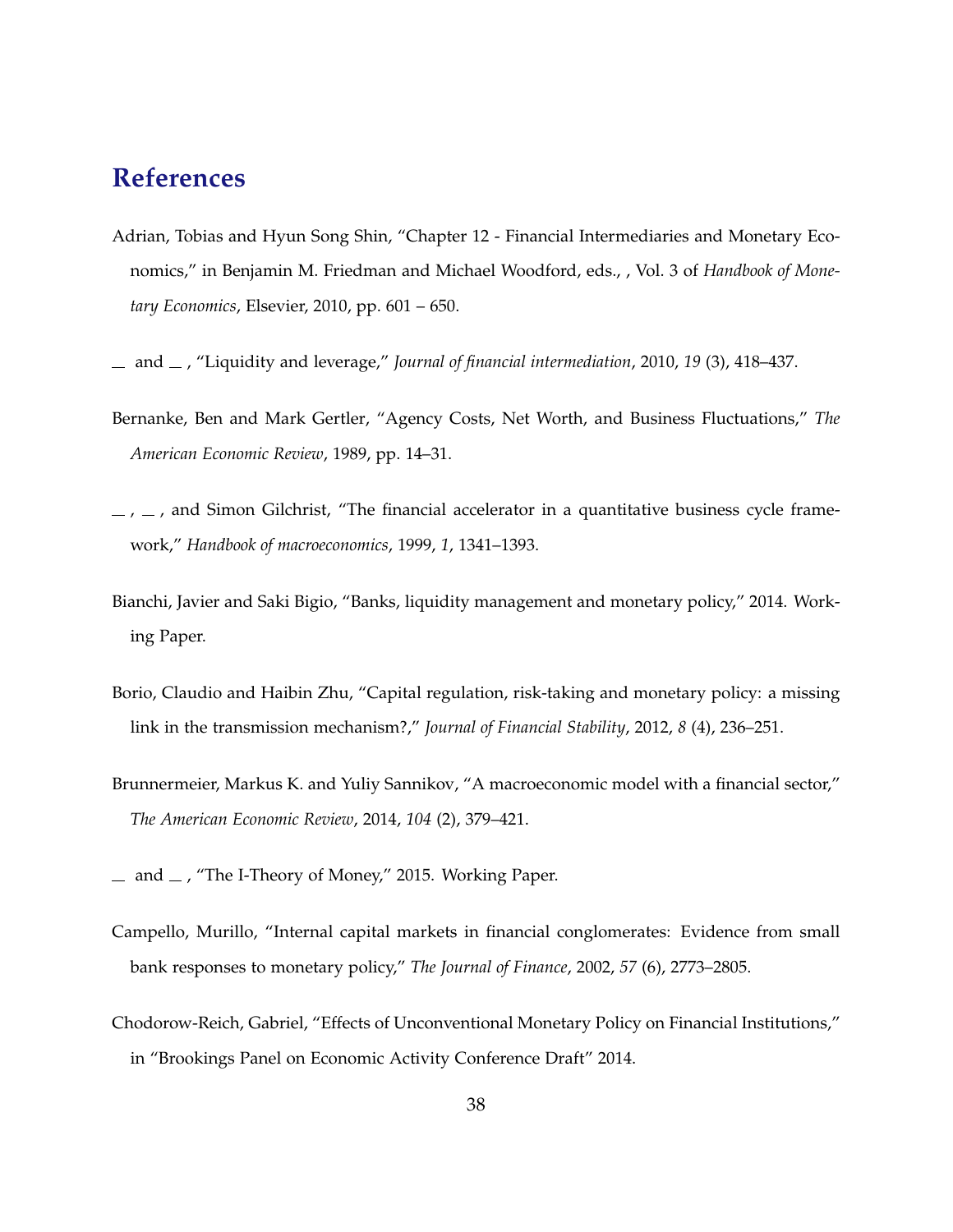- <span id="page-38-0"></span> $\sim$ , "The employment effects of credit market disruptions: Firm-level evidence from the 2008–9 financial crisis," *The Quarterly Journal of Economics*, 2014, *129* (1), 1–59.
- Cornett, Marcia Millon, Jamie John McNutt, Philip E Strahan, and Hassan Tehranian, "Liquidity risk management and credit supply in the financial crisis," *Journal of Financial Economics*, 2011, *101* (2), 297–312.
- Dagher, Jihad and Kazim Kazimov, "Banks' liability structure and mortgage lending during the financial crisis," *Journal of Financial Economics*, 2015, *116* (3), 565–582.
- Erel, Isil, Taylor Nadauld, and René M Stulz, "Why Did Holdings of Highly Rated Securitization Tranches Differ So Much across Banks?," *Review of Financial Studies*, 2013.
- Gambacorta, Leonardo and Paolo Emilio Mistrulli, "Does bank capital affect lending behavior?," *Journal of Financial intermediation*, 2004, *13* (4), 436–457.
- Granger, Clive, "Investigating Causal Relation by Econometric and Cross-Sectional Method," *Econometrica*, 1969, pp. 424–438.
- Greenstone, Michael, Alexandre Mas, and Hoai-Luu Nguyen, "Do credit market shocks affect the real economy? Quasi-experimental evidence from the Great Recession and 'normal' economic times," 2014. Working Paper.
- He, Zhiguo and Arvind Krishnamurthy, "Intermediary Asset Pricing," *The American Economic Review*, 2013, *103* (2), 732–70.
- Ivashina, Victoria and David Scharfstein, "Bank lending during the financial crisis of 2008," *Journal of Financial economics*, 2010, *97* (3), 319–338.
- Jiménez, Gabriel, Atif Mian, José-Luis Peydró, and Jésus Saurina, "The Real Effects of the Bank Lending Channel," 2014. Working Paper.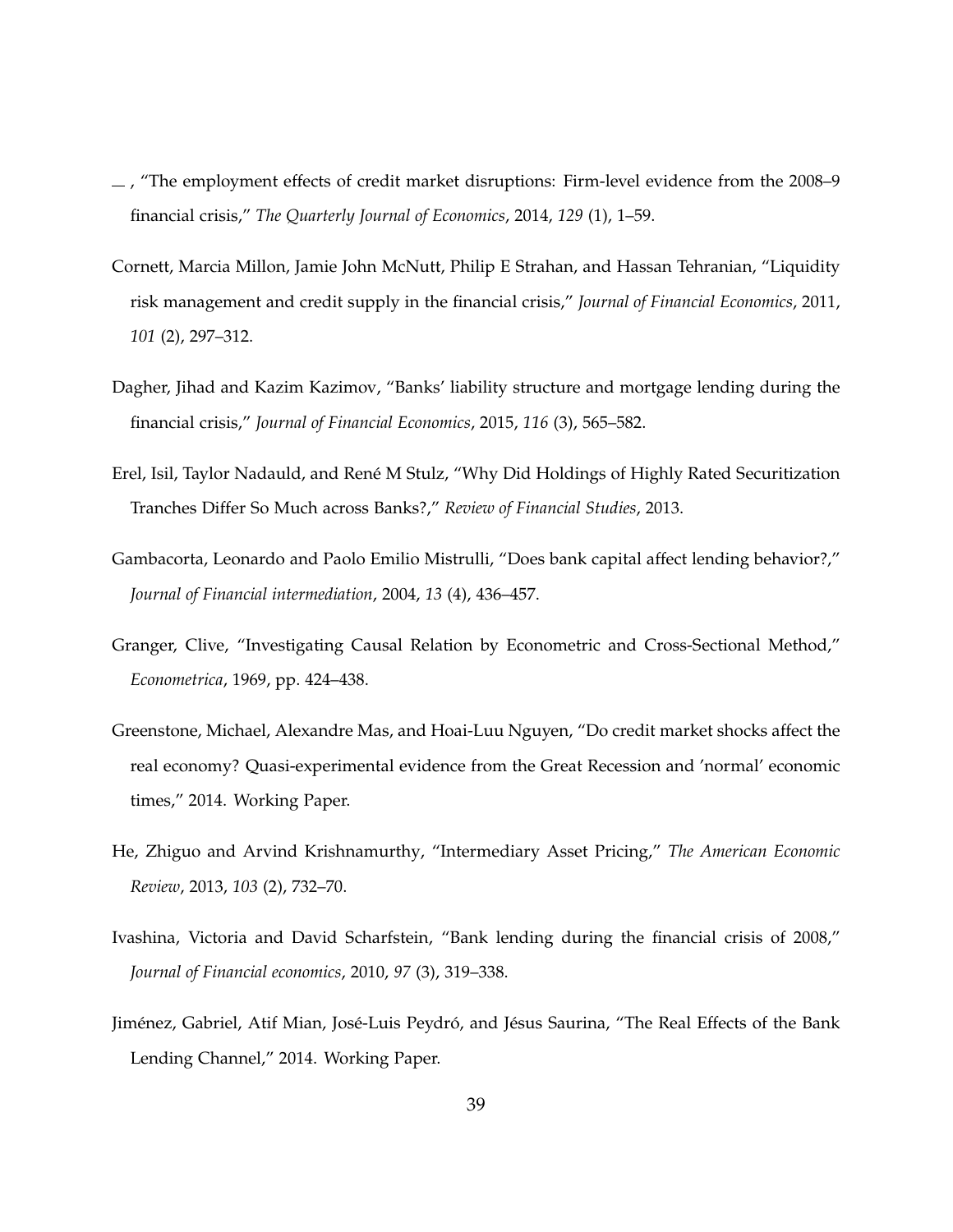- <span id="page-39-0"></span>Kashyap, Anil K and Jeremy C Stein, "Monetary policy and bank lending," in "Monetary policy," The University of Chicago Press, 1994, pp. 221–261.
- $\mu$  and  $\mu$ , "The impact of monetary policy on bank balance sheets," in "Carnegie-Rochester Conference Series on Public Policy," Vol. 42 Elsevier 1995, pp. 151–195.
- $\equiv$  and  $\equiv$  , "What do a million observations on banks say about the transmission of monetary policy?," *The American Economic Review*, 2000, pp. 407–428.
- $\sim$ , Raghuram Rajan, and Jeremy C Stein, "Banks as liquidity providers: An explanation for the coexistence of lending and deposit-taking," *The Journal of Finance*, 2002, *57* (1), 33–73.
- Khwaja, Asim Ijaz and Atif Mian, "Tracing the impact of bank liquidity shocks: Evidence from an emerging market," *The American Economic Review*, 2008, pp. 1413–1442.
- Kishan, Ruby P and Timothy P Opiela, "Bank size, bank capital, and the bank lending channel," *Journal of Money, Credit and Banking*, 2000, pp. 121–141.
- Kiyotaki, Nobuhiro and John Moore, "Credit cycles," *Journal of Political Economy*, 1997, *105* (2).
- Krishnamurthy, Arvind and A Vissing-Jorgensen, "The Ins and Outs of Large Scale Asset Purchases," in "Kansas City Federal Reserve Symposium on Global Dimensions of Unconventional Monetary Policy" 2013.
- Landier, Augustin, David Sraer, and David Thesmar, "Banks' Exposure to Interest Rate Risk and The Transmission of Monetary Policy," 2015. Working Paper.
- Maggio, Marco Di, Amir Kermani, and Christopher Palmer, "Unconventional Monetary Policy and the Allocation of Credit," 2015. Working Paper.
- Morais, Bernardo, José-Luis Peydró, and Claudia Ruiz, "The International Bank Lending Channel of Monetary Policy Rates and Quantitative Easing," 2015. Working Paper.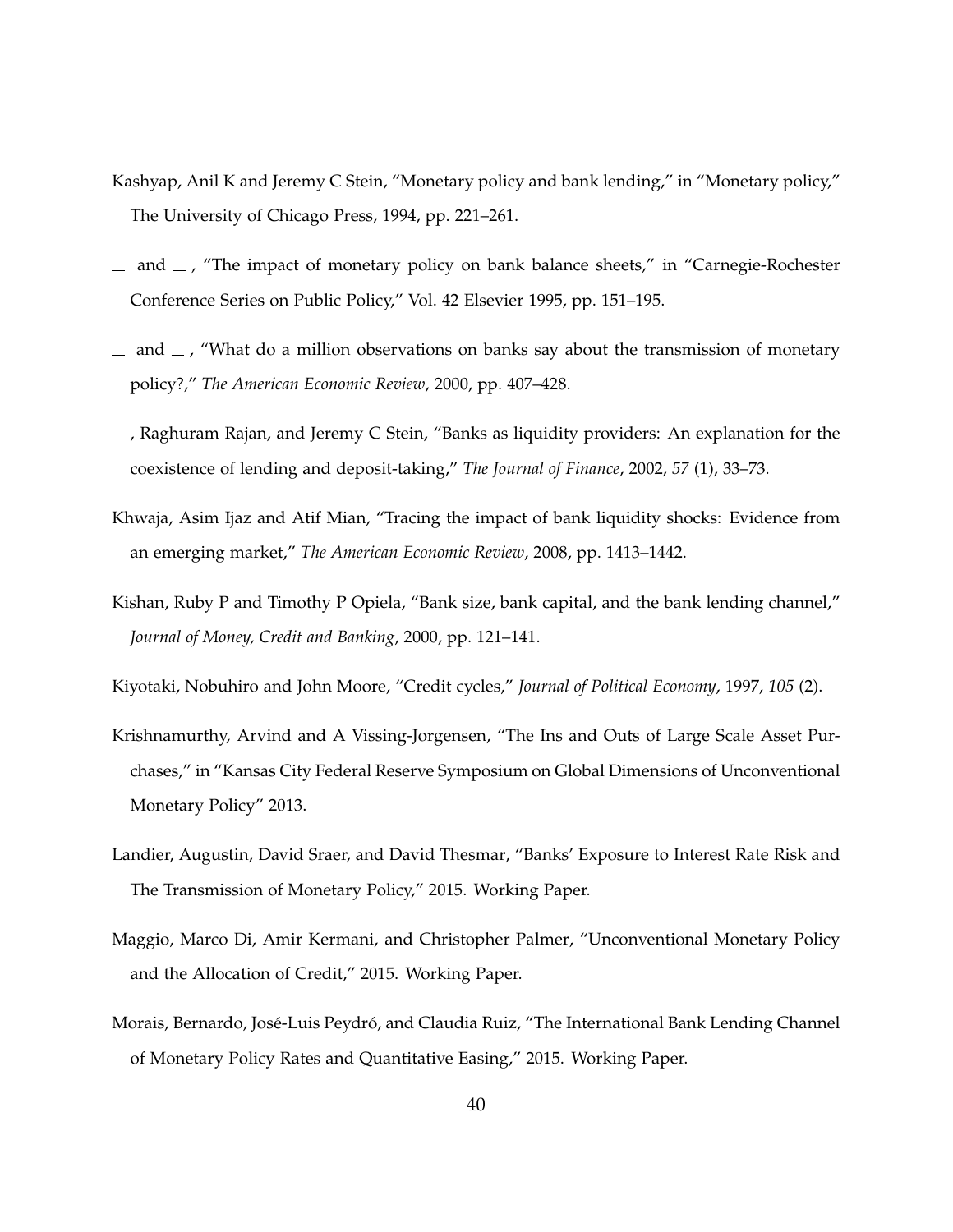- <span id="page-40-0"></span>Paravisini, Daniel, "Local bank financial constraints and firm access to external finance," *The Journal of Finance*, 2008, *63* (5), 2161–2193.
- Peek, Joe and Eric S Rosengren, "Collateral damage: Effects of the Japanese bank crisis on real activity in the United States," *The American Economic Review*, 2000, pp. 30–45.
- Puri, Manju, Jörg Rocholl, and Sascha Steffen, "Global retail lending in the aftermath of the US financial crisis: Distinguishing between supply and demand effects," *Journal of Financial Economics*, 2011, *100* (3), 556–578.
- Shleifer, Andrei and Robert Vishny, "Fire Sales in Finance and Macroeconomics," *Journal of Economic Perspectives*, 2011, *25* (1), 29–48.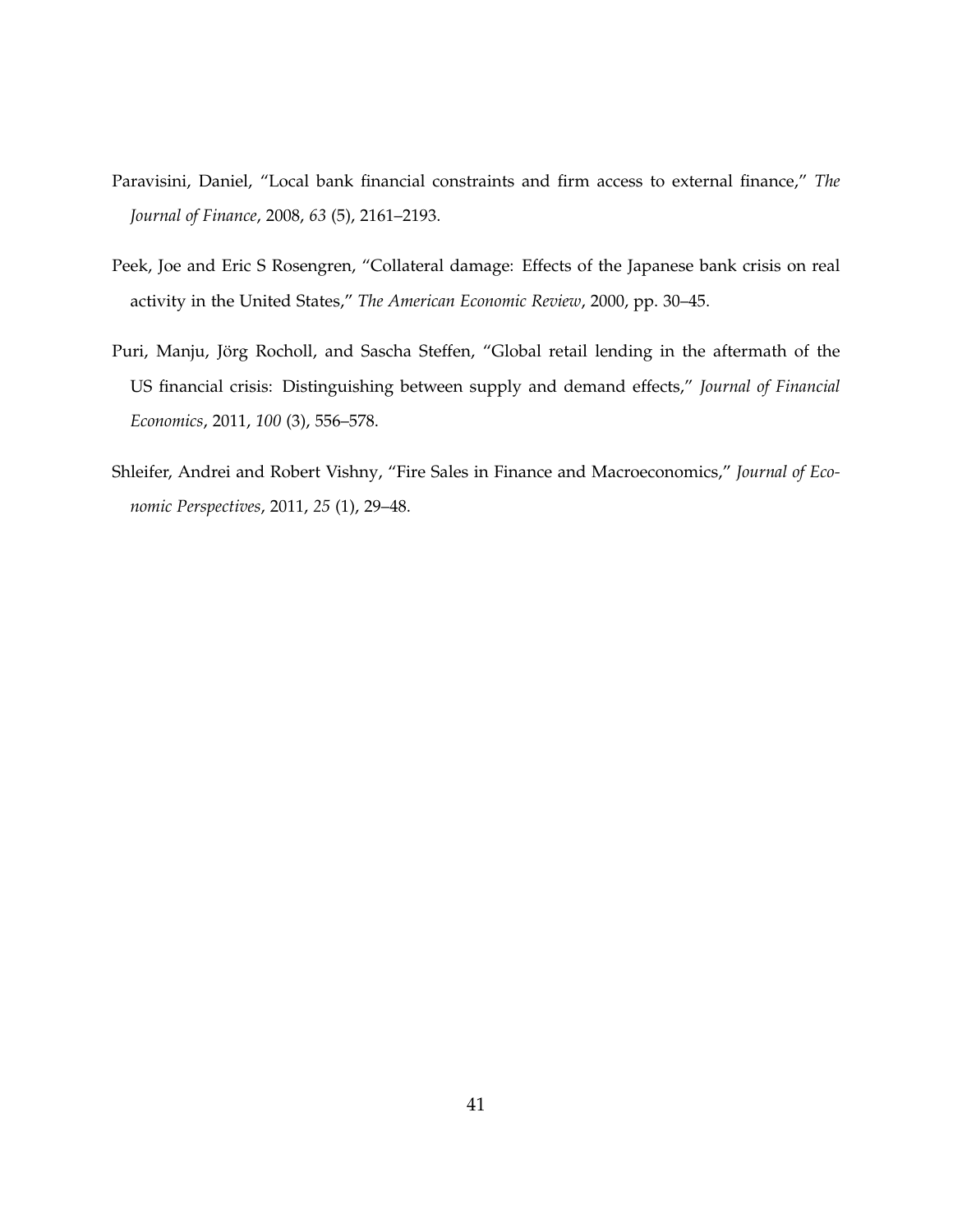

<span id="page-41-0"></span>

(a) Fannie 30–year 3% Coupon



 $\overline{8}$  -

01oct2007 QE1 01oct2009 QE2 01sep2011 QE3 Tapering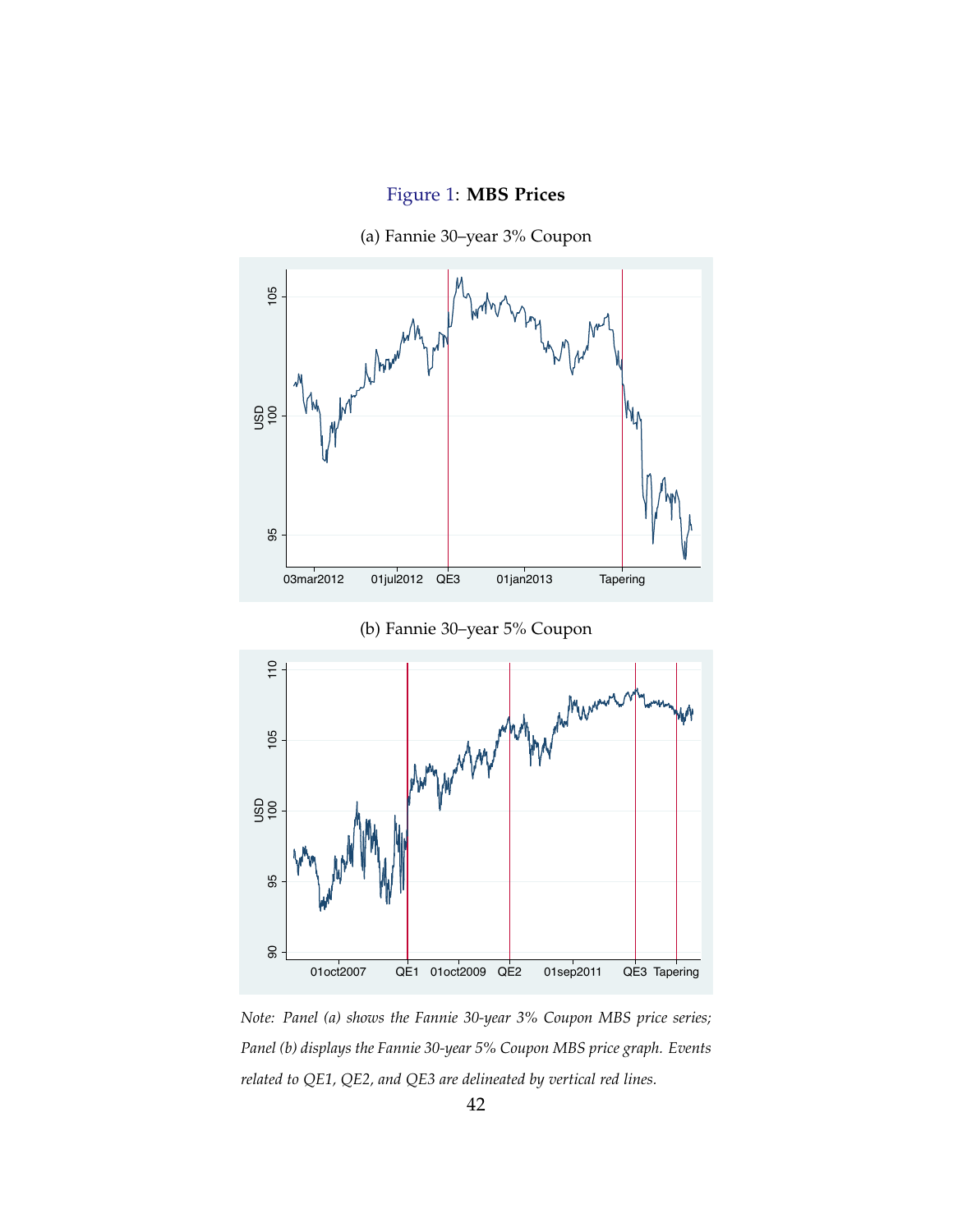| Table 1: Transition matrices |
|------------------------------|
|------------------------------|

<span id="page-42-0"></span>

|                | Treatment by quartiles |       | Treatment by median |                     |       |  |  |  |
|----------------|------------------------|-------|---------------------|---------------------|-------|--|--|--|
|                | $T_i = 0$ $T_i = 1$    |       |                     | $T_i = 0$ $T_i = 1$ |       |  |  |  |
|                | $T_i = 0$ 99.37        | 0.63  |                     | $T_i = 0$ 94.98     | 5.02  |  |  |  |
| $T_i = 1$ 0.55 |                        | 99.45 | $T_i = 1$ 5.05      |                     | 94.95 |  |  |  |

*Note: These tables contain transition probabilities for being classified as belonging to the treatment group (defined either by the upper quartile or above median MBS-to-Securities holdings) between* 2008*Q*1 *and* 2014*Q*1*.*



Figure 2: **Cross-Sectional Variation in MBS Holdings**

*Note: This figure shows a snapshot of the cross-sectional variation in MBS holdings among banks in the main sample. The histogram plots frequencies for the MBS-to-Securities ratio as of* 2012*Q*2*.*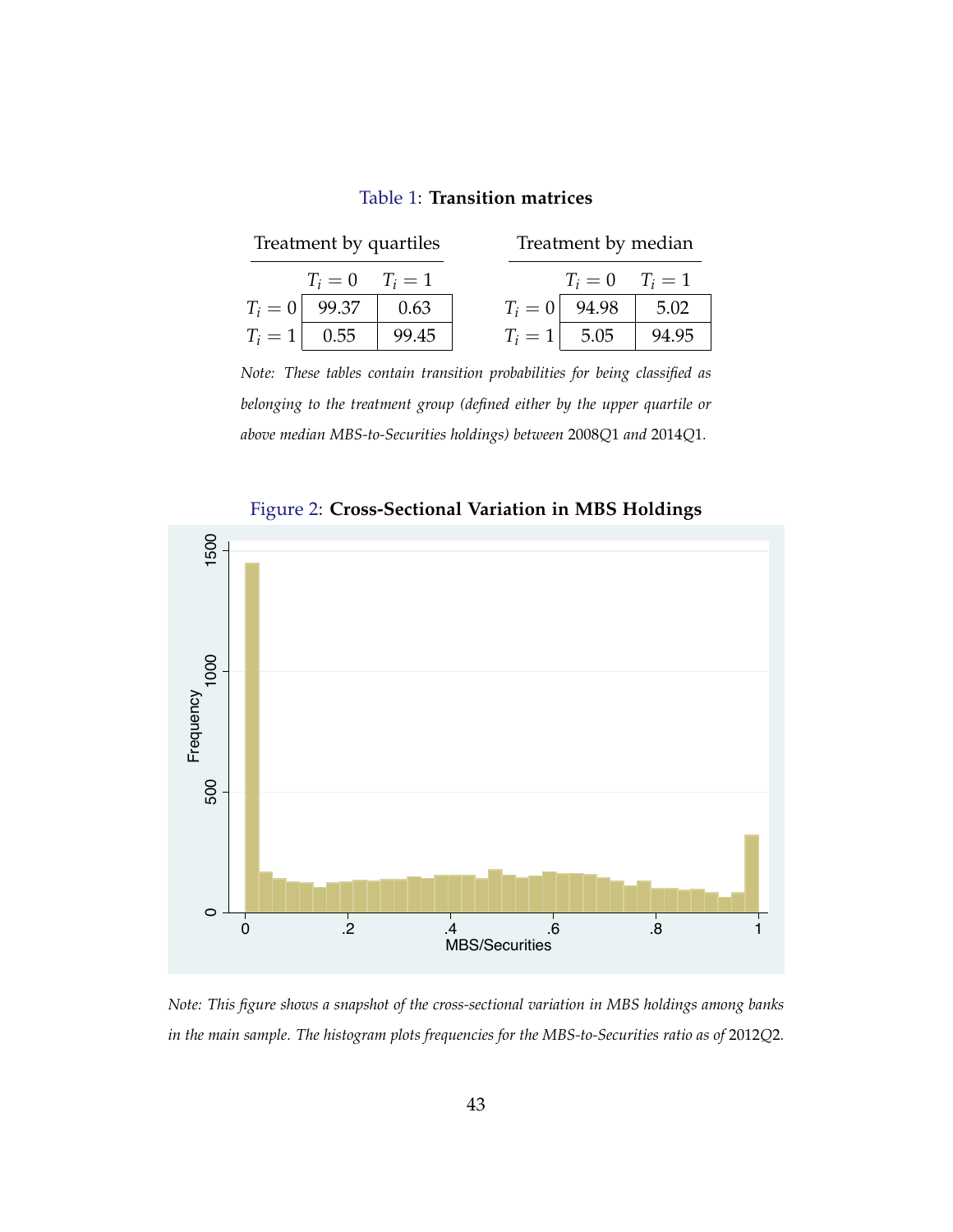<span id="page-43-0"></span>

Figure 3: **Quantitative Easing & Bank Lending**

*Note: This figure displays the Federal Reserve Holdings of U.S. Treasuries (orange dashed line) and Mortgage-Backed Securities (green dashed line) from* 2008*Q*1 *until* 2014*Q*1*, all measured on the left vertical axis in USD millions. It also shows the average lending-to-assets ratios for banks within the highest* 25% *of MBS-to-Securities holdings (blue solid line) versus the lowest* 25% *(red solid line). The latter two ratios are measured on the right vertical axis. The shaded areas delineate the QE1, QE2 and QE3 periods.*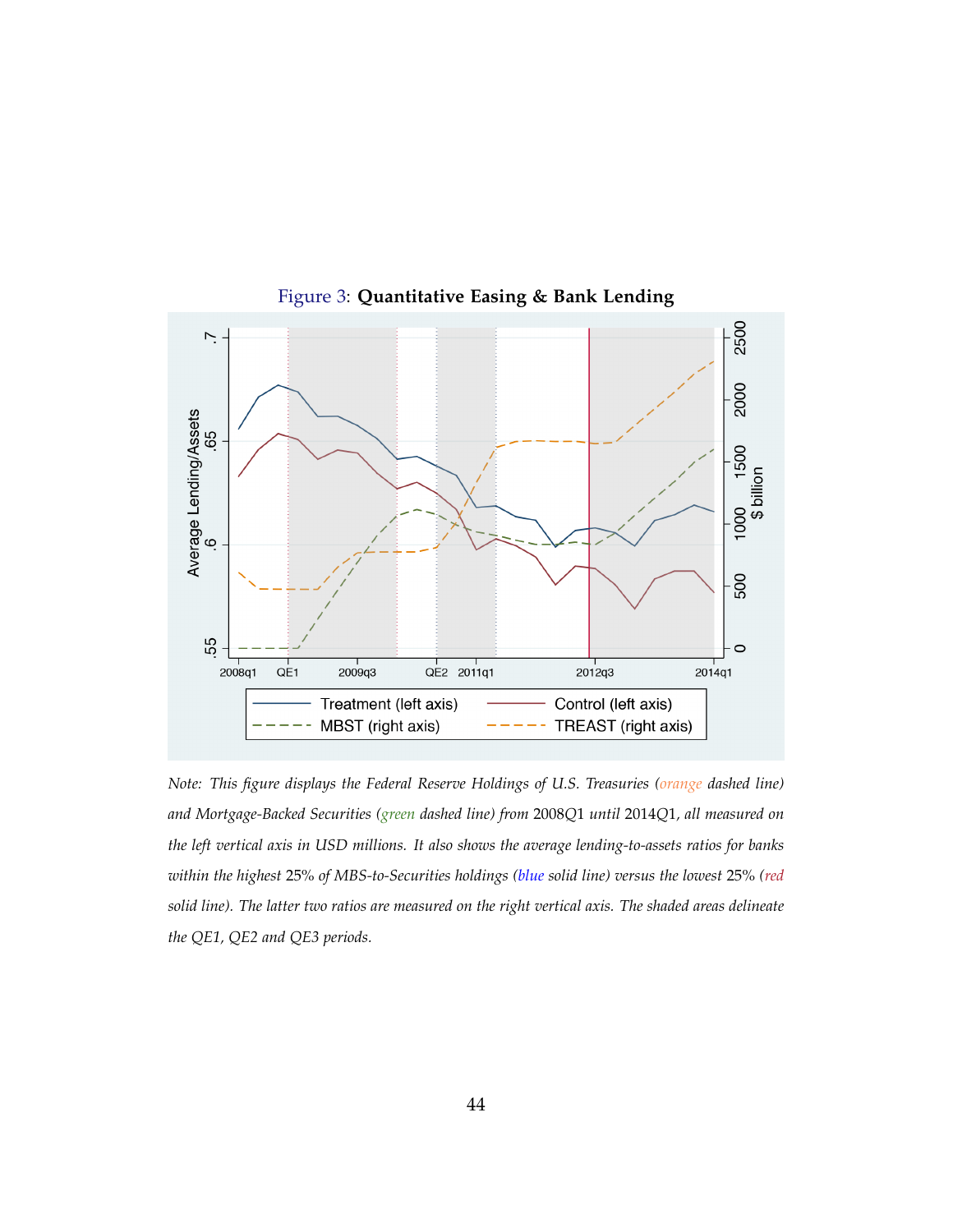

<span id="page-44-0"></span>

(b) T vs. C (by median, quartiles, and deciles)



*Note: These figures show the average lending-to-assets ratios for banks within the top quantiles of MBS-to-Securities holdings (T) versus the lowest quantiles during the period from* 2011*Q*1 *until* 2014*Q*1*.*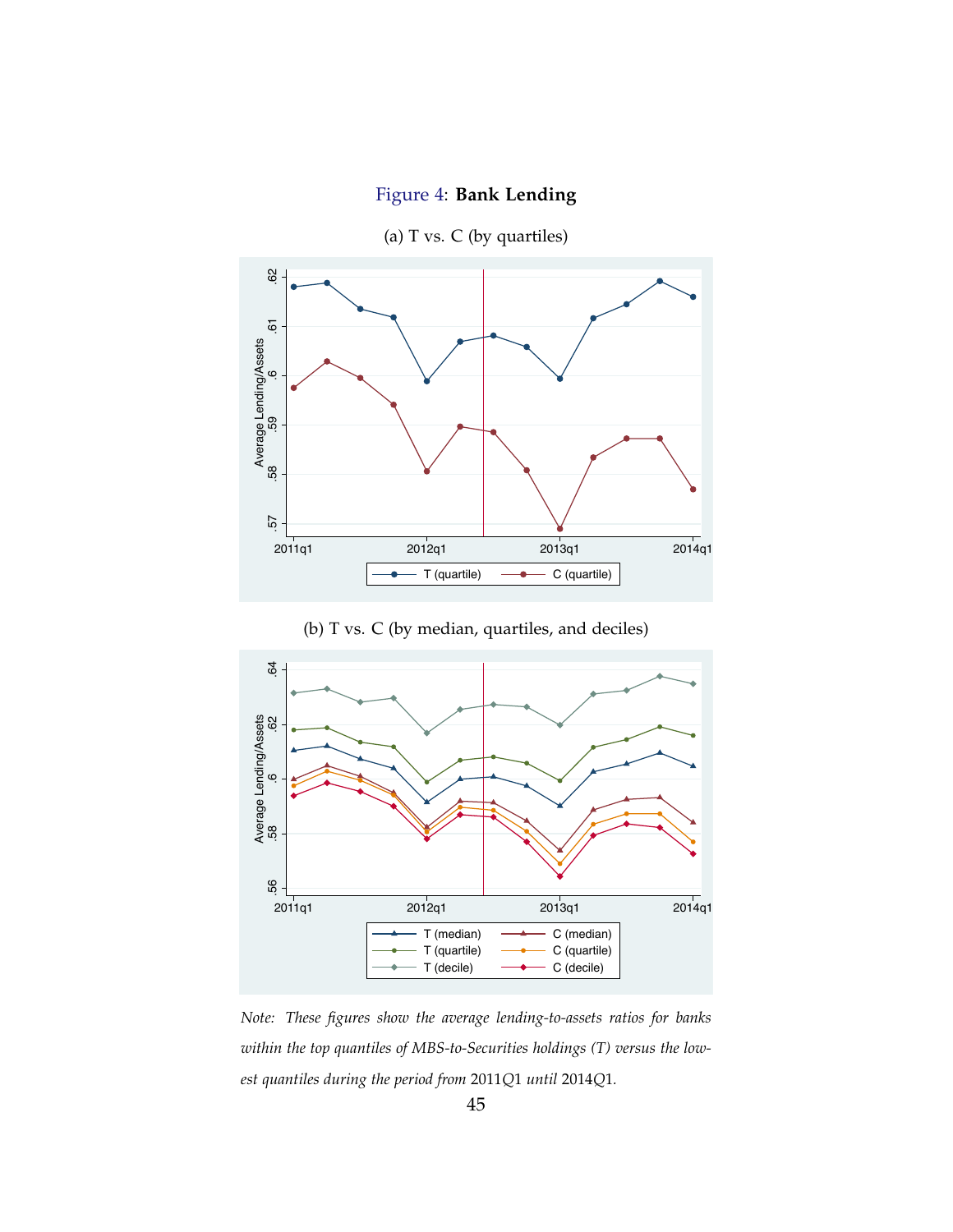<span id="page-45-0"></span>

| Variable                     | mean | sd            | p25  | p50  | p75 | count                               |
|------------------------------|------|---------------|------|------|-----|-------------------------------------|
| log(asserts)                 |      |               |      |      |     | 12.11 1.36 11.25 11.99 12.80 160606 |
| equity / assets              |      | 0.12 0.07     | 0.09 | 0.10 |     | 0.12 160606                         |
| mbs / assets                 |      | $0.08$ $0.10$ | 0.00 | 0.05 |     | 0.12 160606                         |
| mbs / securities             |      | 0.35 0.31     | 0.03 | 0.32 |     | 0.60 157299                         |
| treasuries / securities      |      | $0.03$ 0.13   | 0.00 | 0.00 |     | 0.00 157299                         |
| deposits / assets            |      | $0.83$ $0.10$ | 0.80 | 0.85 |     | 0.88 160606                         |
| reserves / assets            |      | 0.09 0.09     | 0.03 | 0.06 |     | 0.11 160606                         |
| currency / assets            |      | $0.03$ 0.03   | 0.01 | 0.02 |     | 0.03 160606                         |
| total lending / assets       |      | $0.62$ 0.17   | 0.53 | 0.65 |     | 0.74 160606                         |
| real estate lending / assets |      | $0.45$ 0.18   | 0.33 | 0.47 |     | 0.59 160606                         |
| C&I lending / assets         |      | 0.09 0.07     | 0.04 | 0.07 |     | 0.11 160606                         |
| <b>ROA</b>                   |      | $0.00$ $0.13$ | 0.00 | 0.00 |     | 0.00 160606                         |
| realised gains / assets      |      | $0.00\ 0.00$  | 0.00 | 0.00 |     | 0.00 160606                         |
| unrealised gains / assets    |      | $0.00\ 0.00$  | 0.00 | 0.00 |     | 0.00 160606                         |

Table 2: **Summary Statistics (Call Reports)**

*Note: Summary statistics are based on the Consolidated Reports of Condition and Income between* 2008*Q*1 − 2014*Q*1 *for all US bank holding companies. All variables are quarterly.*

|                    |         | $\Delta \log (lending)$ renewal dummy |           |      |          |
|--------------------|---------|---------------------------------------|-----------|------|----------|
| Sample             | mean    |                                       | sd   mean |      | sd count |
| whole              | $-7.1$  | 8.7                                   | 0.59      | 0.49 | 3267     |
| median treatment   | $-5.8$  | 8.33                                  | 0.66      | 0.47 | 2116     |
| quartile treatment | $-6.05$ | 8.41                                  | 0.65      | 0.48 | 1328     |
| decile treatment   | $-6.08$ | 8.41                                  | 0.65      | 0.48 | 703      |

Table 3: **Summary Statistics (Dealscan)**

*Note: Summary statistics are based on the Dealscan flow data.*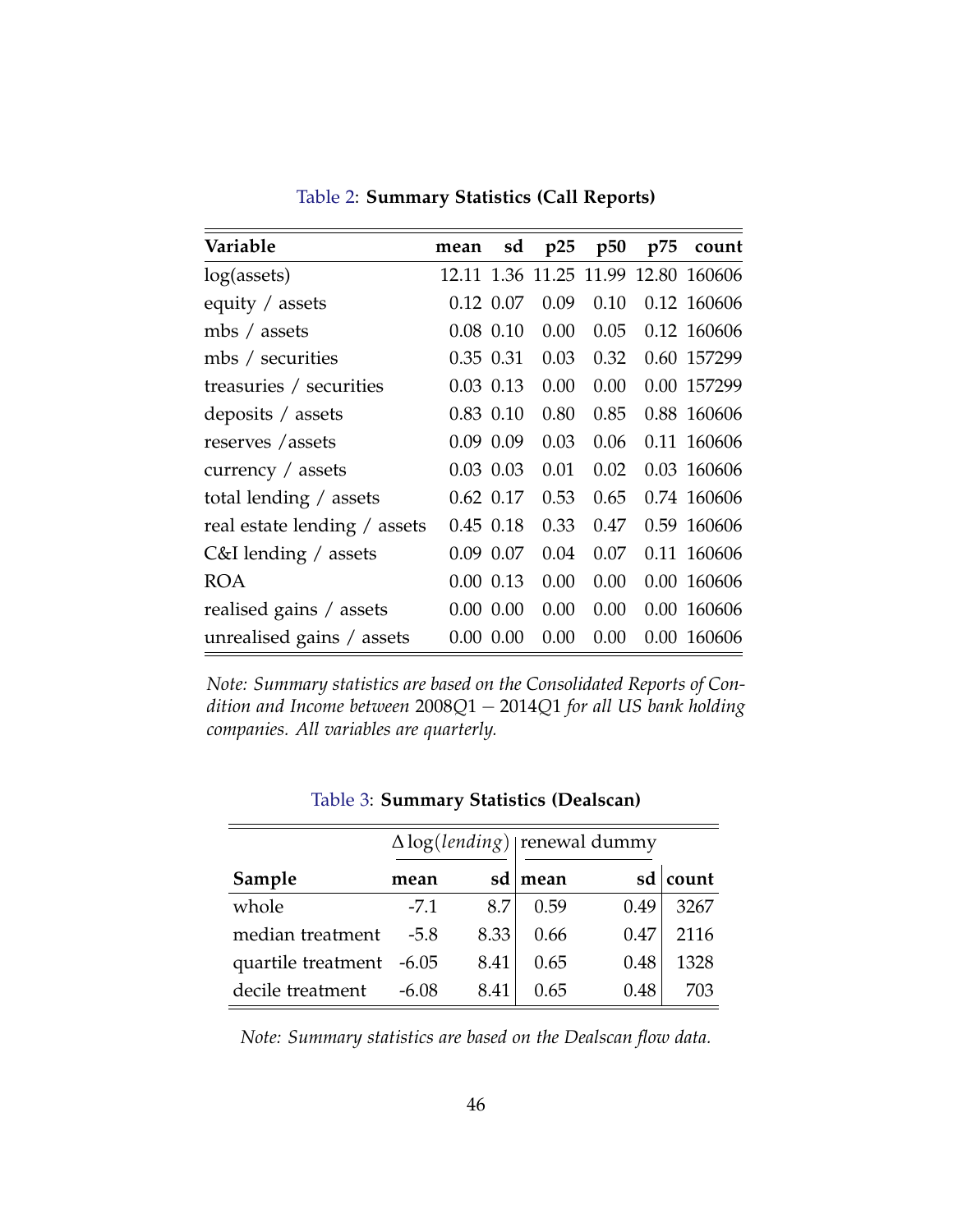<span id="page-46-0"></span>

|                               | (1)                             |         | (2)                             |         | (3)               |         |
|-------------------------------|---------------------------------|---------|---------------------------------|---------|-------------------|---------|
|                               | Treat <sub>i</sub> <sup>Q</sup> |         | Treat <sub>i</sub> <sup>D</sup> |         | $\frac{MBS}{Sec}$ |         |
|                               | coeff                           | s.e.    | coeff                           | s.e.    | coeff             | s.e.    |
| log(assets)                   | $0.0899***$                     | [0.006] | $0.105***$                      | [0.009] | $0.0436***$       | [0.003] |
| liabilities / assets          | 0.714                           | [0.379] | $-0.0559$                       | [0.474] | 0.318             | [0.181] |
| securities / assets           | 0.0408                          | [0.157] | $-0.185$                        | [0.170] | 0.143             | [0.085] |
| deposits / assets             | $-0.199$                        | [0.358] | 0.292                           | [0.461] | $-0.167$          | [0.164] |
| reserves / assets             | $-0.614***$                     | [0.169] | $-0.432*$                       | [0.185] | $-0.273**$        | [0.090] |
| other liabilities / assets    | $-0.151$                        | [0.438] | 0.149                           | [0.553] | $-0.0355$         | [0.297] |
| other borrowed money / assets | $0.820*$                        | [0.408] | $1.526**$                       | [0.525] | $0.514**$         | [0.187] |
| total lending / assets        | $-0.737***$                     | [0.181] | $-0.882***$                     | [0.190] | $-0.466***$       | [0.095] |
| real estate lending / assets  | $0.600***$                      | [0.099] | $0.536***$                      | [0.104] | $0.484***$        | [0.046] |
| $C&I$ lending / assets        | $0.830***$                      | [0.170] | $0.842***$                      | [0.197] | $0.552***$        | [0.084] |
| realised gains / assets       | 37.51                           | [24.56] | $49.65*$                        | [24.04] | $12.42*$          | [5.556] |
| unrealised gains / assets     | $8.464***$                      | [2.464] | 0.569                           | [2.822] | $-1.847*$         | [0.930] |
| <b>ROA</b>                    | $-5.225*$                       | [2.065] | $-5.038*$                       | [2.308] | $-1.865*$         | [0.917] |
| $\boldsymbol{N}$              | 2834                            |         | 1616                            |         | 6523              |         |
| adj. $R^2$                    | 0.178                           |         | 0.171                           |         | 0.108             |         |

Table 4: **Correlation between Treatment and Initial Characteristics**

*Note: This table regresses the treatment status defined by the quartile of MBS-to-Securities holdings (column 1), decile (column 2), and the continuous MBS-to-Securities measure (column 3) on various bank characteristics in* 2012*Q*2*, and reports the coefficient and standard errors on each variable. Standard errors are clustered at the bank-level and displayed in brackets. \*\*\*,\*\*,\* imply that coefficient estimates are statistically distinct from 0 at the 1%, 5% and 10% levels, respectively.*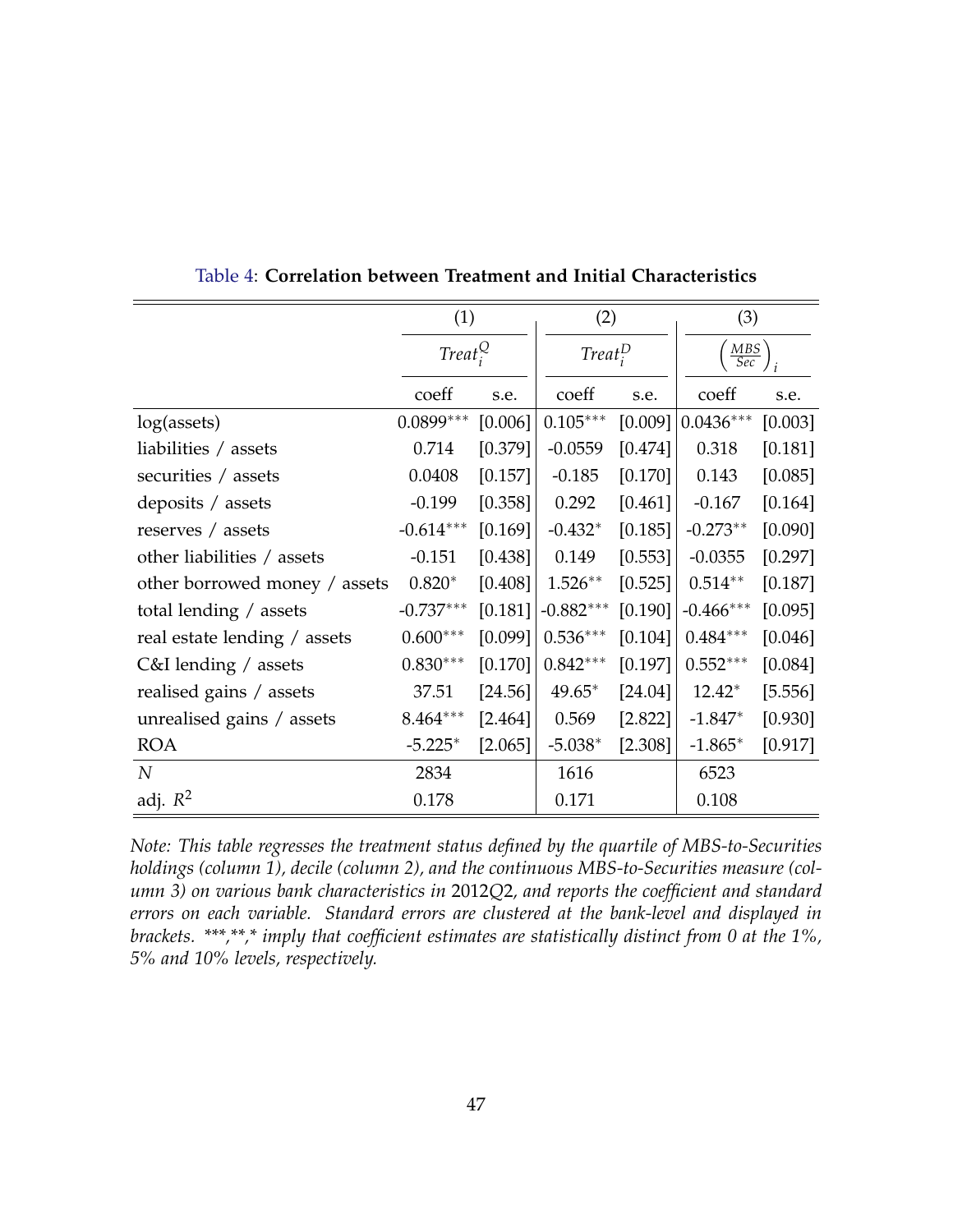<span id="page-47-0"></span>

|                                             |             | $log(Lending_{it})$ |             |            |            | $log(RE$ Lending <sub>it</sub> ) |            |            |
|---------------------------------------------|-------------|---------------------|-------------|------------|------------|----------------------------------|------------|------------|
|                                             | (1)         | (2)                 | (3)         | (4)        | (5)        | (6)                              | (7)        | (8)        |
|                                             |             |                     |             |            |            |                                  |            |            |
| $QE_t$                                      | $-0.092$    | $-0.046$            | $-0.086**$  | $-0.009$   | $-0.009$   | 0.030                            | 0.027      | 0.097      |
|                                             | [0.059]     | [0.031]             | [0.042]     | [0.063]    | [0.046]    | [0.050]                          | [0.042]    | [0.069]    |
| $Treat_i$                                   | $-0.051***$ |                     |             |            | 0.014      |                                  |            |            |
|                                             | [0.011]     |                     |             |            | [0.012]    |                                  |            |            |
| $Treat_i \cdot QE_t$                        | $0.028**$   | $0.018***$          |             |            | $0.024***$ | $0.024***$                       |            |            |
|                                             | [0.013]     | [0.005]             |             |            | [0.006]    | [0.006]                          |            |            |
| $\left(\frac{MBS}{Sec}\right)_i$            |             |                     | $-0.062***$ |            |            |                                  | 0.014      |            |
|                                             |             |                     | [0.011]     |            |            |                                  | [0.014]    |            |
| $\left(\frac{MBS}{Sec}\right)_i \cdot QE_t$ |             |                     | $0.033***$  | $0.025***$ |            |                                  | $0.033***$ | $0.031***$ |
|                                             |             |                     | [0.011]     | [0.006]    |            |                                  | [0.008]    | [0.007]    |
| Controls                                    | Yes         | Yes                 | Yes         | Yes        | Yes        | Yes                              | Yes        | Yes        |
| $\textit{Contents} \cdot \textit{QE}_t$     | Yes         | Yes                 | Yes         | Yes        | Yes        | Yes                              | Yes        | Yes        |
| Constant                                    | Yes         |                     | Yes         |            | Yes        |                                  | Yes        |            |
|                                             |             |                     |             |            |            |                                  |            |            |
| Method                                      | <b>OLS</b>  | $\rm FE$            | <b>OLS</b>  | ${\rm FE}$ | <b>OLS</b> | $\rm FE$                         | <b>OLS</b> | $\rm FE$   |
| Observations                                | 6,107       | 6,107               | 12,350      | 12,350     | 6,076      | 6,076                            | 12,300     | 12,300     |
| Number of banks                             | 3,055       | 3,055               | 6,177       | 6,177      | 3,039      | 3,039                            | 6,152      | 6,152      |
| $R^2$                                       | 0.954       | 0.416               | 0.959       | 0.476      | 0.959      | 0.324                            | 0.957      | 0.407      |

Table 5: **QE3 – 3-period-averages around** 2012*Q*3

*Note: This table presents coefficient estimates from specifications at the bank holding company level relating average lending over three quarters before vs. after QE3 to a bank's initial exposure towards LSAPs, as captured by its treatment group membership or MBSto-Securities ratio immediately prior to the phasing-in of QE3. The controls include Size (log total assets), equity normalized by total assets, return on assets (ROA), and average real-estate lending before QE3. All specifications include a constant and standard errors [in brackets] are clustered at the bank-level to allow for serial correlation across time. \*\*\*,\*\*,\* indicate significance at the 1%, 5% and 10% levels, respectively.*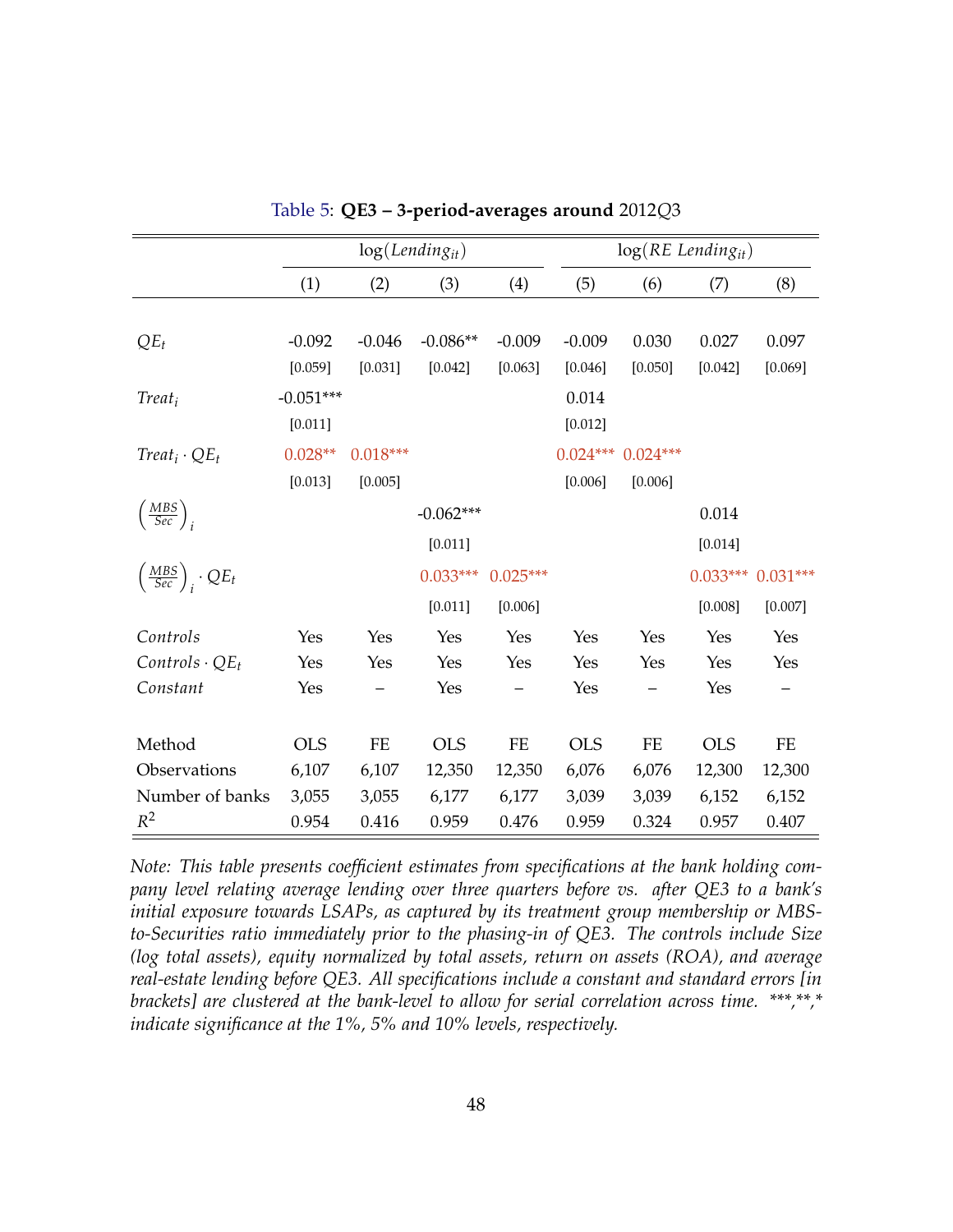<span id="page-48-0"></span>

|                                             |            |                          |          | $d \log (Lending_{it})$ |            |          |            |       |                     | $d \log(RE\ Lending_{it})$   |          |                     |
|---------------------------------------------|------------|--------------------------|----------|-------------------------|------------|----------|------------|-------|---------------------|------------------------------|----------|---------------------|
|                                             | (1)        | (2)                      | (3)      | (4)                     | (5)        | (6)      | (7)        | (8)   | (9)                 | (10)                         | (11)     | (12)                |
|                                             |            |                          |          |                         |            |          |            |       |                     |                              |          |                     |
| $QE_t$                                      | $-0.011$   | $-0.011*$ 0.074          |          | $-0.008$                | $-0.016**$ | 0.060    | 0.014      |       |                     | $0.004$ $0.576**$ $0.016***$ |          | $-0.001$ $0.666***$ |
|                                             | [0.007]    | [0.007]                  | [0.066]  | [0.005]                 | [0.007]    | [0.056]  | [0.008]    |       | $[0.009]$ $[0.249]$ | [0.006]                      | [0.009]  | [0.203]             |
| $Treat_i$                                   | 0.001      |                          |          |                         |            |          | $0.022**$  |       |                     |                              |          |                     |
|                                             | [0.008]    |                          |          |                         |            |          | [0.010]    |       |                     |                              |          |                     |
| $Treat_i \cdot QE_t$                        |            | $0.022** 0.022** 0.021*$ |          |                         |            |          | 0.002      |       | $0.006$ $0.044*$    |                              |          |                     |
|                                             | [0.011]    | [0.009]                  | [0.011]  |                         |            |          | [0.013]    |       | $[0.014]$ $[0.024]$ |                              |          |                     |
| $\left(\frac{MBS}{Sec}\right)_i$            |            |                          |          | $-0.002$                |            |          |            |       |                     | $0.027***$                   |          |                     |
|                                             |            |                          |          | [0.008]                 |            |          |            |       |                     | [0.009]                      |          |                     |
| $\left(\frac{MBS}{Sec}\right)_i \cdot QE_t$ |            |                          |          | $0.024**$               | $0.021**$  | $0.021*$ |            |       |                     | $-0.006$                     | $-0.007$ | $0.044*$            |
|                                             |            |                          |          | [0.011]                 | [0.011]    | [0.011]  |            |       |                     | [0.013]                      | [0.016]  | [0.023]             |
|                                             |            |                          |          |                         |            |          |            |       |                     |                              |          |                     |
| Controls                                    | Yes        | Yes                      | Yes      | Yes                     | Yes        | Yes      | Yes        | Yes   | Yes                 | Yes                          | Yes      | Yes                 |
| $\textit{Contents} \cdot \textit{QE}_t$     | No         | No                       | Yes      | No                      | No         | Yes      | No         | No    | Yes                 | No                           | No       | Yes                 |
| Constant                                    | Yes        |                          |          | Yes                     |            |          | Yes        |       |                     | Yes                          |          |                     |
|                                             |            |                          |          |                         |            |          |            |       |                     |                              |          |                     |
| Method                                      | <b>WLS</b> | FE                       | $\rm FE$ | <b>WLS</b>              | $\rm FE$   | $\rm FE$ | <b>WLS</b> | FE    | ${\rm FE}$          | <b>WLS</b>                   | $\rm FE$ | ${\rm FE}$          |
| Observations                                | 5,520      | 5,520                    | 5,520    | 11,302                  | 11,302     | 11,302   | 5,466      | 5,466 | 5,466               | 11,222                       | 11,222   | 11,222              |
| $R^2$                                       | 0.027      | 0.015                    | 0.024    | 0.023                   | 0.036      | 0.040    | 0.009      | 0.005 | 0.036               | 0.013                        | 0.018    | 0.053               |
| Number of banks                             | 2,938      | 2,938                    | 2,938    | 5,952                   | 5,952      | 5,952    | 2,920      | 2,920 | 2,920               | 5,925                        | 5,925    | 5,925               |

Table 6: **QE3 – lending** *growth* **around** <sup>2012</sup>*Q*<sup>3</sup>

Note: This table presents coefficient estimates from specifications at the bank holding company level relating lending growth over six quarters before vs. after QE3 to a bank's initial exposure towards LSAPs, as -captured by its treatment group membership or MBS-to-Securities ratio immediately prior to the phasing in of QE3. The controls include Size (log total assets), equity normalized by total assets, return on assets (ROA), and average real-estate lending before QE3. All specifications include a constant and standard errors [in brackets] are clustered at the bank-level to allow for serial correlation across time. \*\*\*,\*\*,\* indicate *significance at the 1%, 5% and 10% levels, respectively.*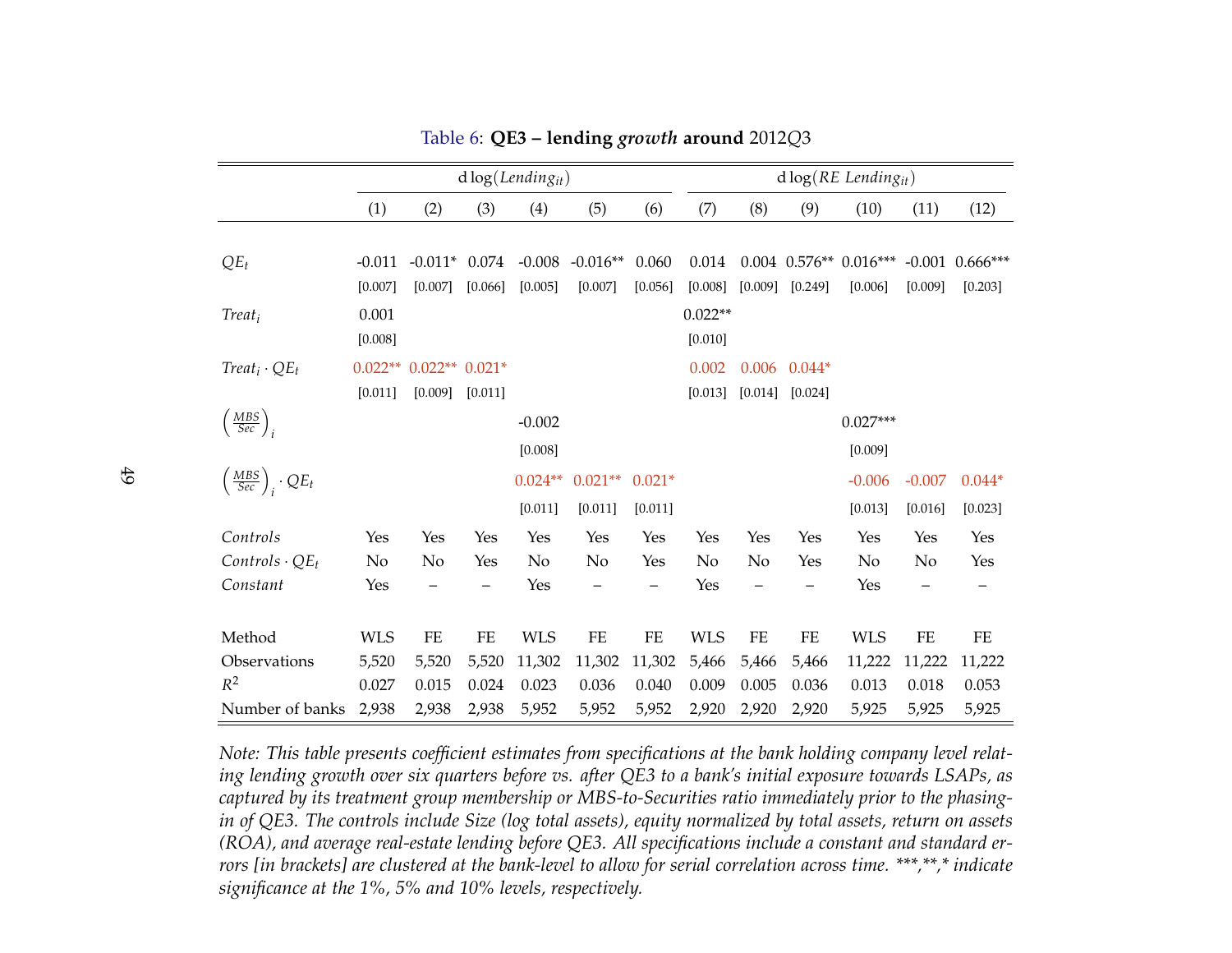<span id="page-49-0"></span>

## Figure 5: **All Banks – coefficients plots**





*Note: These figures plot the estimated δ<sup>t</sup> coefficients of equation [2](#page-19-0) with* 95% *confidence intervals around them. Time is measured on a quarterly level and the vertical red line delineates the beginning of QE3 in* 2012*Q*3*.*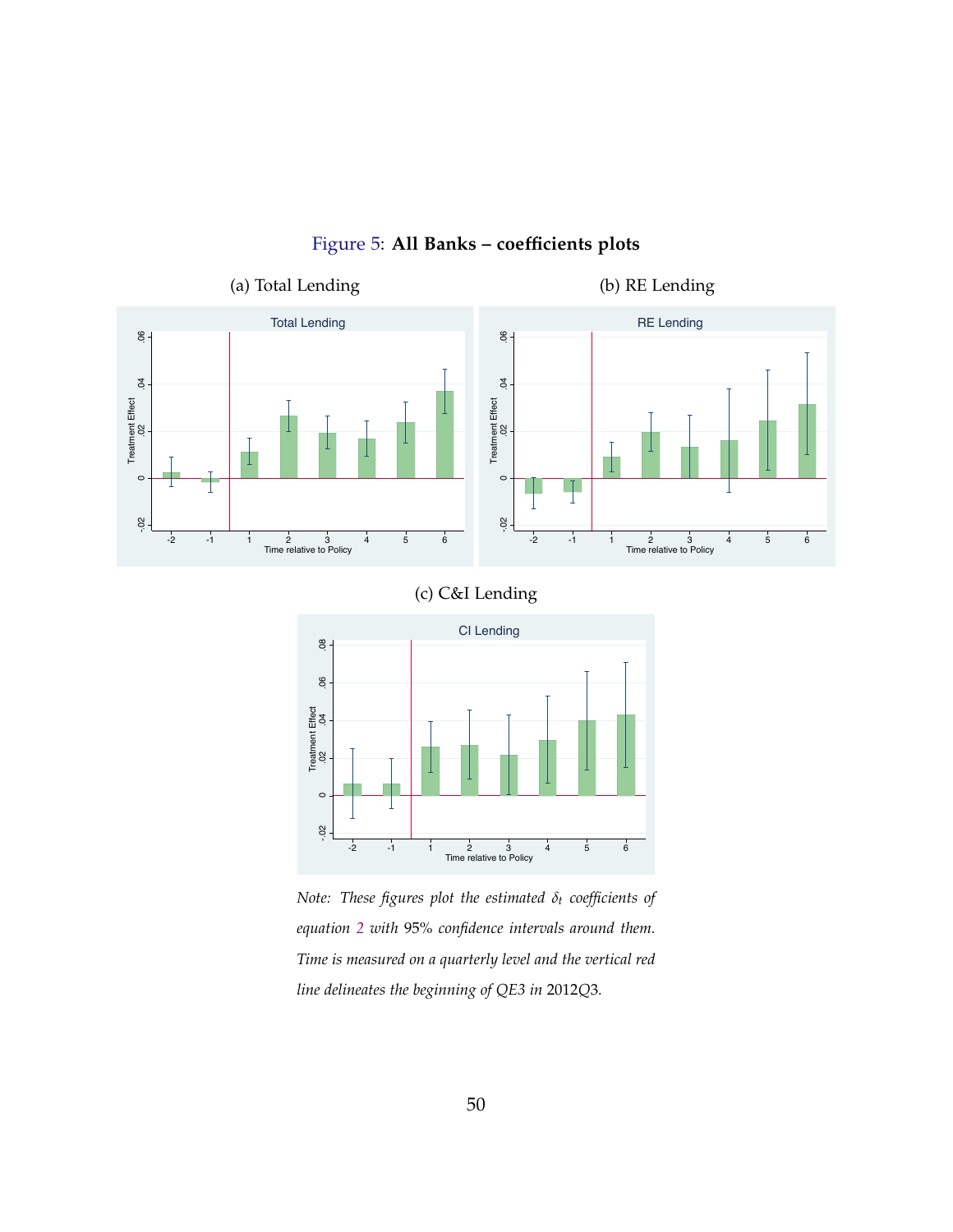<span id="page-50-0"></span>

Figure 6: **Small vs. Large Banks – coefficient plots**

*Note: These figures plot the estimated δ<sup>t</sup> coefficients of equation [2](#page-19-0) with* 95% *confidence intervals around them. Time is measured on a quarterly level and the vertical red line delineates the beginning of QE3 in* 2012*Q*3*. Panels (a), (c), and (e) display the results for small banks; Panels (b), (d), and (f) show the coefficient plots for large banks.*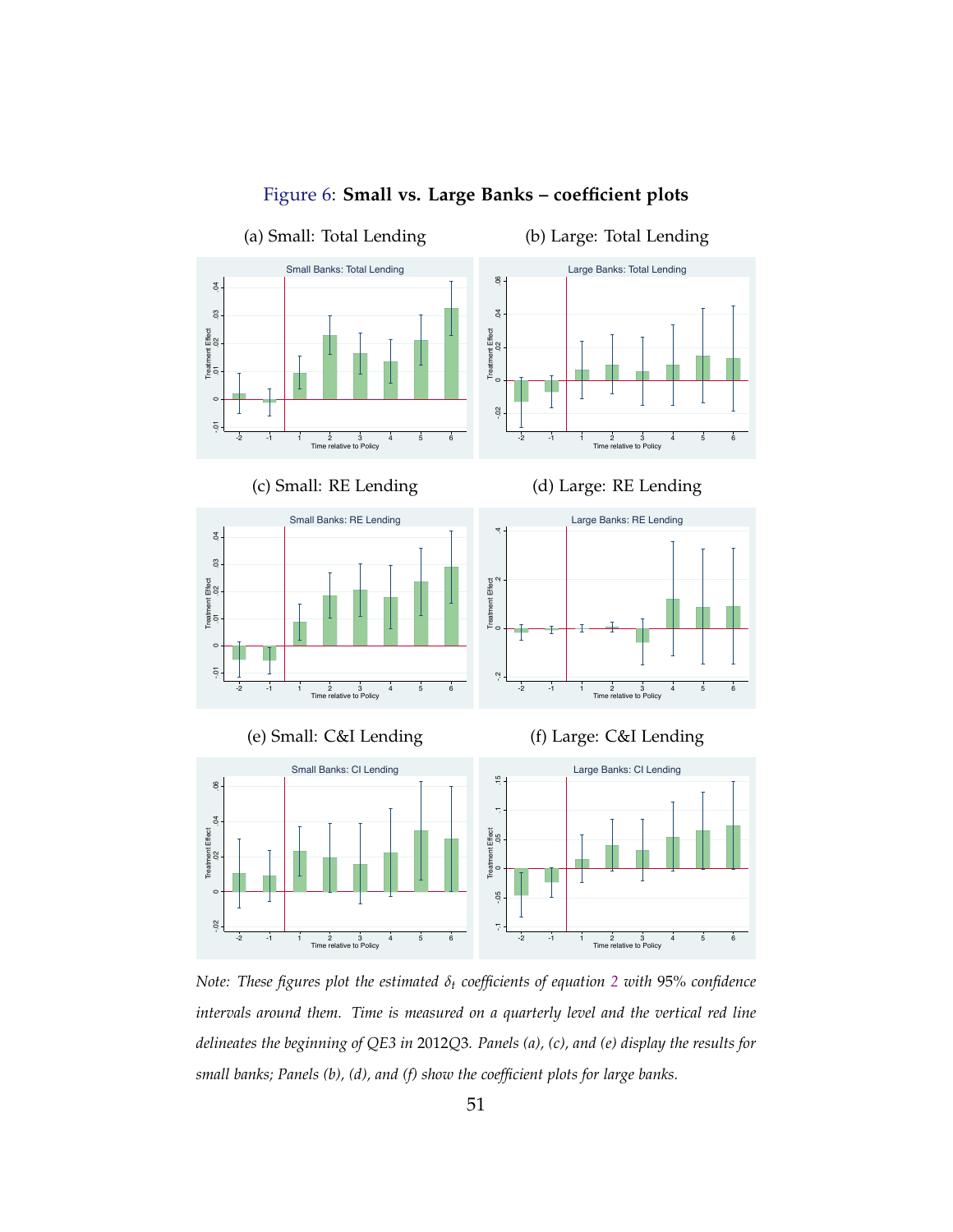<span id="page-51-0"></span>

|                                             |                | log(Length) |                         |           |         |                     | $log(RE$ Lending <sub>it</sub> )     |          |
|---------------------------------------------|----------------|-------------|-------------------------|-----------|---------|---------------------|--------------------------------------|----------|
|                                             | (1)            | (2)         | (3)                     | (4)       | (5)     | (6)                 | (7)                                  | (8)      |
|                                             |                |             |                         |           |         |                     |                                      |          |
| $QE_t$                                      | $-0.024**$     | $-0.093$    | $-0.026***$             | $-0.087*$ |         |                     | $-0.012$ $-0.021$ $-0.015*$ $-0.004$ |          |
|                                             | [0.012]        | [0.078]     | [0.008]                 | [0.051]   |         | $[0.012]$ $[0.080]$ | [0.008]                              | [0.058]  |
| $Treat_i$                                   | $-0.052***$    | $-0.050***$ |                         |           | 0.013   | 0.012               |                                      |          |
|                                             | [0.013]        | [0.013]     |                         |           | [0.012] | [0.013]             |                                      |          |
| $Treat_i \cdot QE_t$                        | $0.034**$      | 0.029       |                         |           | 0.021   | 0.024               |                                      |          |
|                                             | [0.017]        | [0.018]     |                         |           |         | $[0.017]$ $[0.018]$ |                                      |          |
| $\left(\frac{MBS}{Sec}\right)_i$            |                |             | $-0.063***$ $-0.060***$ |           |         |                     | 0.009                                | 0.007    |
|                                             |                |             | [0.012]                 | [0.012]   |         |                     | [0.012]                              | [0.012]  |
| $\left(\frac{MBS}{Sec}\right)_i \cdot QE_t$ |                |             | $0.040**$               | $0.034**$ |         |                     | $0.029*$                             | $0.032*$ |
|                                             |                |             | [0.017]                 | [0.017]   |         |                     | [0.017]                              | [0.018]  |
| Controls                                    | Yes            | Yes         | Yes                     | Yes       | Yes     | Yes                 | Yes                                  | Yes      |
| $\textit{Contents} \cdot \textit{QE}_t$     | N <sub>o</sub> | Yes         | No                      | Yes       | No      | Yes                 | N <sub>o</sub>                       | Yes      |
| Constant                                    | Yes            | Yes         | Yes                     | Yes       | Yes     | Yes                 | Yes                                  | Yes      |
|                                             |                |             |                         |           |         |                     |                                      |          |
| Observations                                | 6,107          | 6,107       | 12,350                  | 12,350    | 6,076   | 6,076               | 12,300                               | 12,300   |
| $R^2$                                       | 0.955          | 0.955       | 0.960                   | 0.961     | 0.959   | 0.959               | 0.958                                | 0.958    |

Table 7: **QE3 – WLS estimates**

*Note: This table presents WLS coefficient estimates from specifications at the bank holding company level relating average lending over three quarters before vs. after QE3 to a bank's initial exposure towards LSAPs, as captured by its treatment group membership or MBSto-Securities ratio immediately prior to the phasing-in of QE3. The controls include Size (log total assets), equity normalized by total assets, return on assets (ROA), and average real-estate lending before QE3. All specifications include a constant, standard errors are in brackets, and all observations are weighted by the size of a bank holding company. \*\*\*,\*\*,\* indicate significance at the 1%, 5% and 10% levels, respectively.*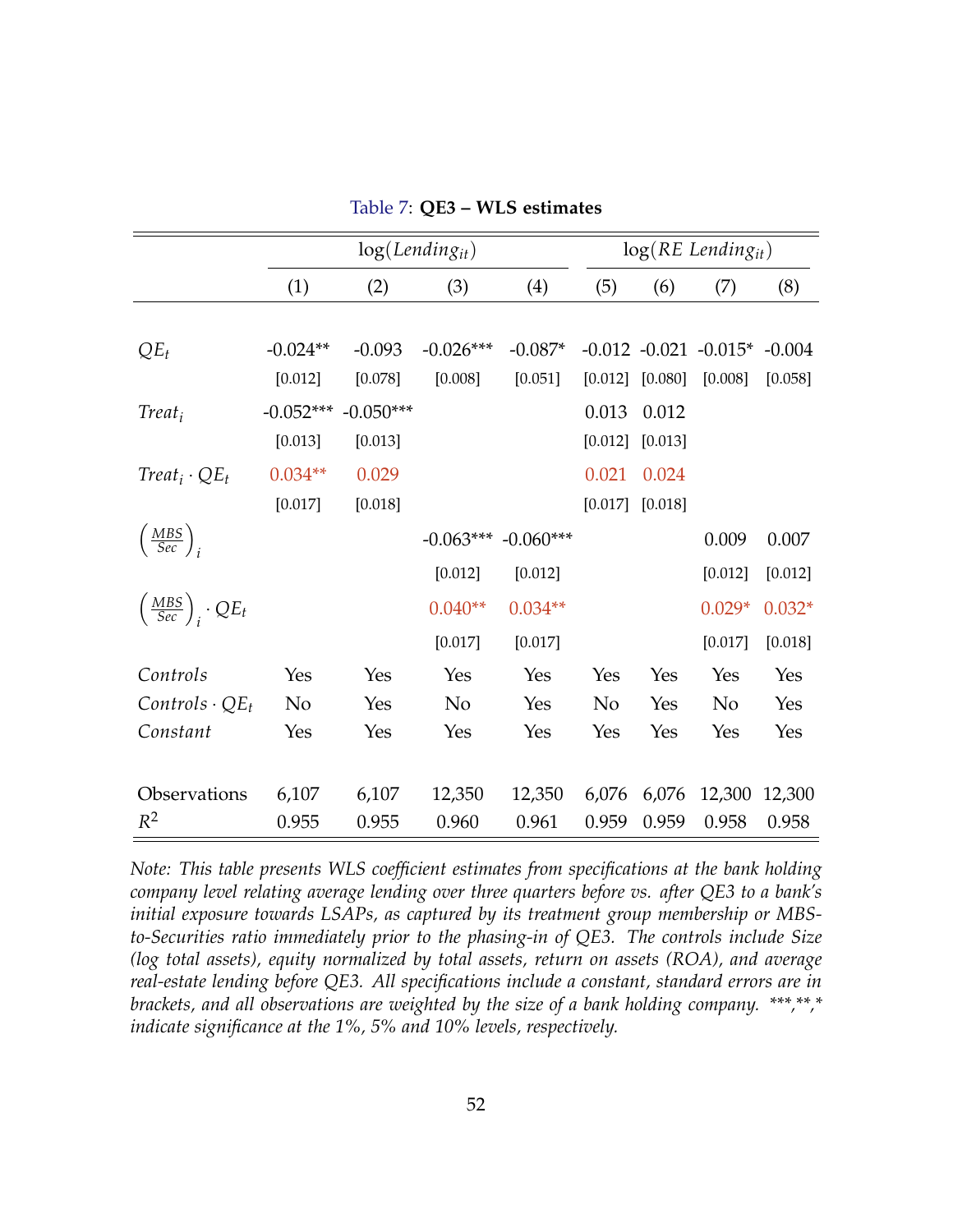<span id="page-52-0"></span>

|                    |            | odd: Δlog(loan); even: renewal |                                        |             |           |          |            |           |  |  |  |
|--------------------|------------|--------------------------------|----------------------------------------|-------------|-----------|----------|------------|-----------|--|--|--|
|                    |            | by median                      |                                        | by quartile | by decile |          | by median  |           |  |  |  |
|                    | (1)        | (2)                            | (3)                                    | (4)         | (5)       | (6)      | (7)        | (8)       |  |  |  |
|                    |            |                                |                                        |             |           |          |            |           |  |  |  |
| Treat <sub>h</sub> | $2.31***$  | $0.13***$                      | $4.49***$                              | $0.25***$   | $3.95**$  | $0.23**$ | $3.15***$  | $0.18***$ |  |  |  |
|                    | [0.77]     | [0.04]                         | [1.49]                                 | [0.08]      | [1.80]    | [0.10]   | [0.70]     | [0.04]    |  |  |  |
| Constant           | $-7.99***$ | $0.54***$                      | $-10.36***$ 0.40*** $-9.79***$ 0.44*** |             |           |          | $-8.78***$ | $0.50***$ |  |  |  |
|                    | [0.74]     | [0.04]                         | [1.46]                                 | [0.08]      | [1.72]    | [0.10]   | [0.68]     | $[0.04]$  |  |  |  |
| Firm FE            | Yes        | Yes                            | Yes                                    | Yes         | Yes       | Yes      | No         | No        |  |  |  |
|                    |            |                                |                                        |             |           |          |            |           |  |  |  |
| No. of firms       | 674        | 674                            | 605                                    | 605         | 470       | 470      |            |           |  |  |  |
| Observations       | 2116       | 2116                           | 1328                                   | 1328        | 703       | 703      | 2116       | 2116      |  |  |  |
| $R^2$              | 0.01       | 0.01                           | 0.01                                   | 0.01        | 0.01      | 0.01     | 0.01       | 0.01      |  |  |  |

Table 8: **QE3: Khwaja-Mian technique**

*Note: This table presents coefficient estimates from specifications at the C&I loan-level relating changes in lending to a bank's initial exposure towards QE3. The dependent variable is either i) the log change in the dollar amount of lending by a syndicate member from the pre- (Jul. 2010 – Sept. 2012) to the post-QE3 (Oct. 2012 – Dec. 2013) period (odd columns), or ii) a loan renewal dummy (even columns). Firm fixed-effects are included in columns (1)–(6), and Treat<sup>b</sup> denotes the MBS treatment indicator. The sample includes one observation for each lead lender and participant in the pre-QE3 syndicate. Standard errors are in brackets. \*\*\*,\*\*,\* indicate significance at the 1%, 5% and 10% levels, respectively.*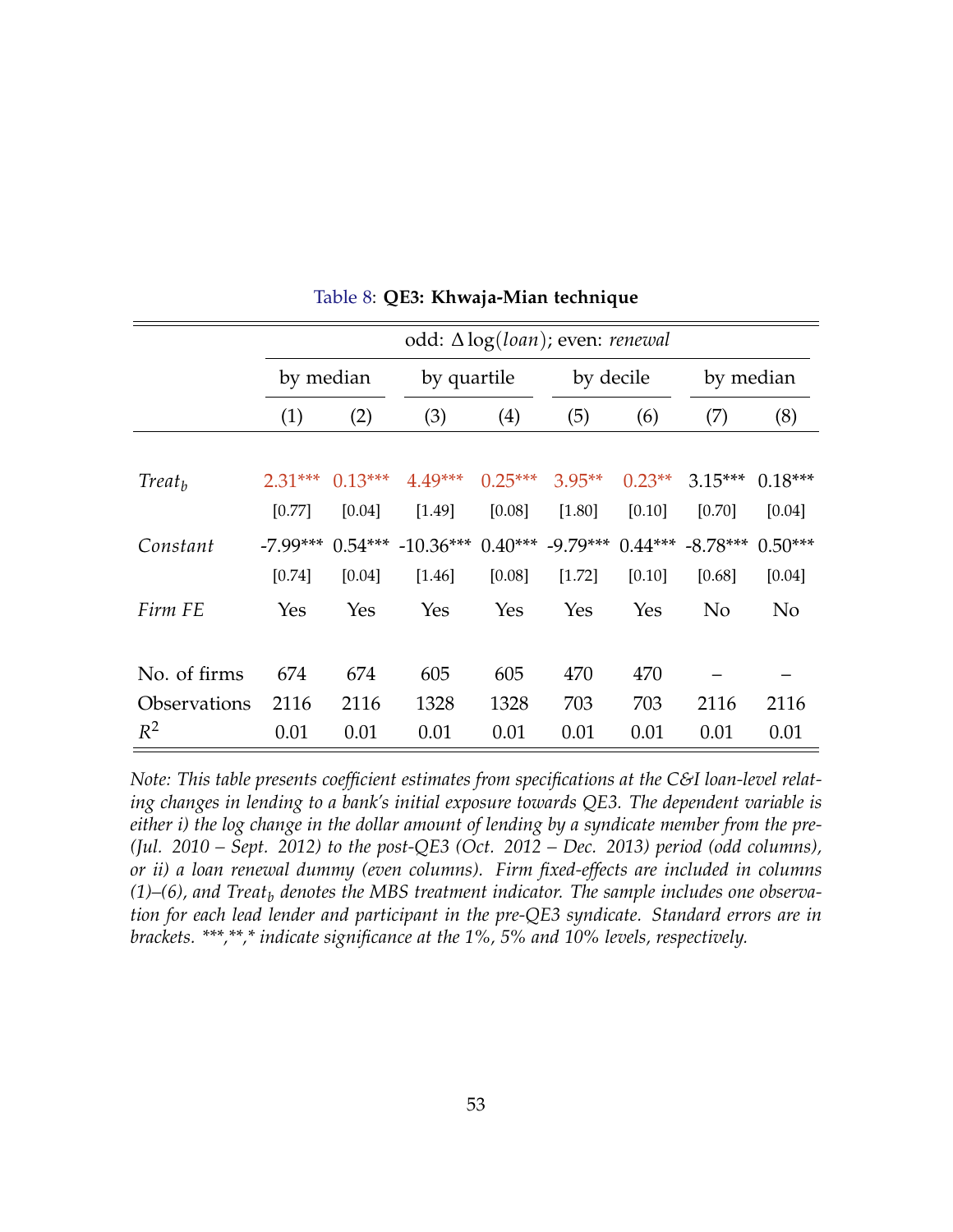|                                             |             |         | $log(Lending_{it})$                                       |                   |            | $log(RE$ Lending <sub>it</sub> ) |            |            |
|---------------------------------------------|-------------|---------|-----------------------------------------------------------|-------------------|------------|----------------------------------|------------|------------|
|                                             | (1)         | (2)     | (3)                                                       | (4)               | (5)        | (6)                              | (7)        | (8)        |
|                                             |             |         |                                                           |                   |            |                                  |            |            |
| $QE_t$                                      | $-0.178***$ |         | $-0.128***$ $-0.119***$ $-0.114***$ $-0.086**$ $-0.095**$ |                   |            |                                  | $-0.061*$  | $-0.074**$ |
|                                             | [0.043]     | [0.025] | [0.036]                                                   | [0.025]           | [0.040]    | [0.039]                          | [0.036]    | [0.035]    |
| $Treat_i$                                   | 0.002       |         |                                                           |                   | $-0.001$   |                                  |            |            |
|                                             | [0.012]     |         |                                                           |                   | [0.013]    |                                  |            |            |
| $Treat_i \cdot QE_t$                        | 0.004       | 0.004   |                                                           |                   | $-0.006$   | $-0.004$                         |            |            |
|                                             | [0.006]     | [0.006] |                                                           |                   | [0.008]    | [0.006]                          |            |            |
| $\left(\frac{TRE}{Sec}\right)_i$            |             |         | 0.000                                                     |                   |            |                                  | $-0.101**$ |            |
|                                             |             |         | [0.041]                                                   |                   |            |                                  | [0.049]    |            |
| $\left(\frac{TRE}{Sec}\right)_i \cdot QE_t$ |             |         | 0.015                                                     | 0.018             |            |                                  | $-0.039$   | $-0.002$   |
|                                             |             |         | [0.015]                                                   | [0.014]           |            |                                  | [0.048]    | [0.019]    |
| Controls                                    | Yes         | Yes     | Yes                                                       | Yes               | Yes        | Yes                              | Yes        | Yes        |
| $\textit{Controls} \cdot \textit{QE}_t$     | Yes         | Yes     | Yes                                                       | Yes               | Yes        | Yes                              | Yes        | Yes        |
| Constant                                    | Yes         |         | Yes                                                       | $\qquad \qquad -$ | Yes        |                                  | Yes        | —          |
|                                             |             |         |                                                           |                   |            |                                  |            |            |
| Method                                      | <b>OLS</b>  | FE      | <b>OLS</b>                                                | FE                | <b>OLS</b> | FE                               | <b>OLS</b> | FE         |
| Observations                                | 11,840      | 11,840  | 11,424                                                    | 11,424            | 11,783     | 11,783                           | 11,367     | 11,367     |
| Number of banks                             | 5,920       | 5,920   | 5,712                                                     | 5,712             | 5,892      | 5,892                            | 5,684      | 5,684      |
| $R^2$                                       | 0.957       | 0.450   | 0.956                                                     | 0.435             | 0.965      | 0.395                            | 0.965      | 0.398      |

<span id="page-53-0"></span>Table 9: **QE2 (treatment by Treasuries) – 3-period-averages around** 2010*Q*3

*Note: This table presents coefficient estimates from specifications at the bank holding company level relating average lending over three quarters before vs. after QE2 to a bank's initial exposure towards LSAPs, as captured by its treatment group membership or TREto-Securities ratio immediately prior to the phasing-in of QE2. The controls include Size (log total assets), equity normalized by total assets, return on assets (ROA), and average real-estate lending before QE2. All specifications include a constant and standard errors [in brackets] are clustered at the bank-level to allow for serial correlation across time. \*\*\*,\*\*,\* indicate significance at the 1%, 5% and 10% levels, respectively.*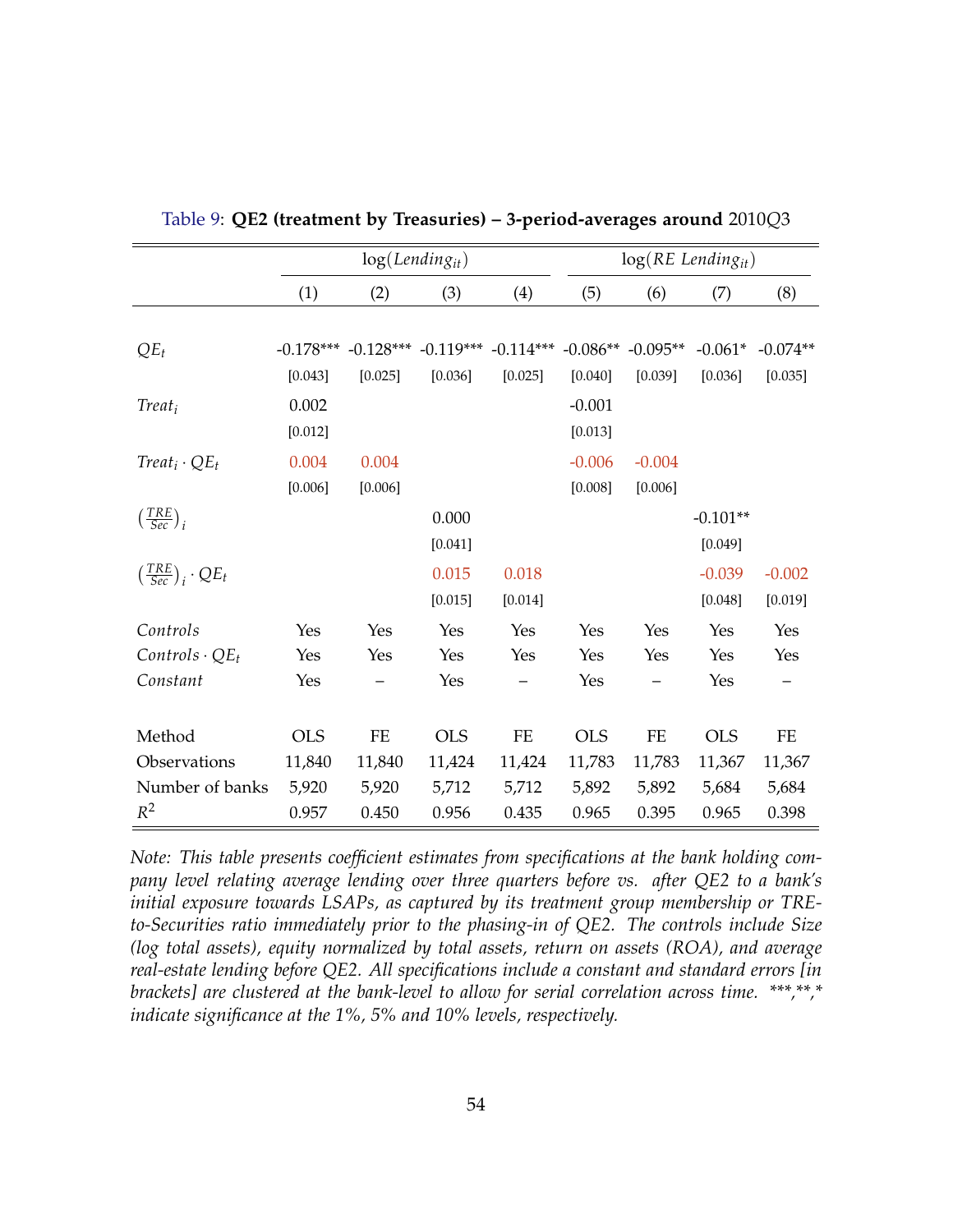<span id="page-54-0"></span>

|                                             |             |           | $log(Lending_{it})$                 |         |            |         | $log(RE$ Lending <sub>it</sub> ) |            |
|---------------------------------------------|-------------|-----------|-------------------------------------|---------|------------|---------|----------------------------------|------------|
|                                             | (1)         | (2)       | (3)                                 | (4)     | (5)        | (6)     | (7)                              | (8)        |
|                                             |             |           |                                     |         |            |         |                                  |            |
| $QE_t$                                      | $-0.130***$ |           | $-0.077***$ $-0.119***$ $-0.112***$ |         | $-0.041$   |         | $-0.051 - 0.060$                 | $-0.072**$ |
|                                             | [0.044]     | [0.028]   | [0.035]                             | [0.025] | [0.050]    | [0.042] | [0.037]                          | [0.036]    |
| $Treat_i$                                   | $-0.057***$ |           |                                     |         | $0.026**$  |         |                                  |            |
|                                             | [0.012]     |           |                                     |         | [0.013]    |         |                                  |            |
| $Treat_i \cdot QE_t$                        | 0.006       | $0.009**$ |                                     |         | 0.005      | 0.005   |                                  |            |
|                                             | [0.007]     | [0.004]   |                                     |         | [0.007]    | [0.007] |                                  |            |
| $\left(\frac{MBS}{Sec}\right)_i$            |             |           | $-0.041***$                         |         |            |         | 0.004                            |            |
|                                             |             |           | [0.015]                             |         |            |         | [0.014]                          |            |
| $\left(\frac{MBS}{Sec}\right)_i \cdot QE_t$ |             |           | $-0.002$                            | 0.004   |            |         | $0.012*$                         | 0.010      |
|                                             |             |           | [0.009]                             | [0.006] |            |         | [0.007]                          | [0.006]    |
| Controls                                    | Yes         | Yes       | Yes                                 | Yes     | Yes        | Yes     | Yes                              | Yes        |
| $Controls \cdot QE_t$                       | Yes         | Yes       | Yes                                 | Yes     | Yes        | Yes     | Yes                              | Yes        |
| Constant                                    | Yes         |           | Yes                                 |         | Yes        |         | Yes                              |            |
|                                             |             |           |                                     |         |            |         |                                  |            |
| Method                                      | <b>OLS</b>  | FE        | <b>OLS</b>                          | FE      | <b>OLS</b> | FE      | <b>OLS</b>                       | FE         |
| Observations                                | 5,854       | 5,854     | 11,424                              | 11,424  | 5,817      | 5,817   | 11,367                           | 11,367     |
| Number of banks                             | 2,927       | 2,927     | 5,712                               | 5,712   | 2,909      | 2,909   | 5,684                            | 5,684      |
| $R^2$                                       | 0.966       | 0.523     | 0.956                               | 0.435   | 0.971      | 0.399   | 0.965                            | 0.398      |

Table 10: **QE2 (treatment by MBS) – 3-period-averages around** 2010*Q*3

*Note: This table presents coefficient estimates from specifications at the bank holding company level relating average lending over three quarters before vs. after QE2 to a bank's initial exposure towards LSAPs, as captured by its treatment group membership or MBSto-Securities ratio immediately prior to the phasing-in of QE2. The controls include Size (log total assets), equity normalized by total assets, return on assets (ROA), and average real-estate lending before QE2. All specifications include a constant and standard errors [in brackets] are clustered at the bank-level to allow for serial correlation across time. \*\*\*,\*\*,\* indicate significance at the 1%, 5% and 10% levels, respectively.*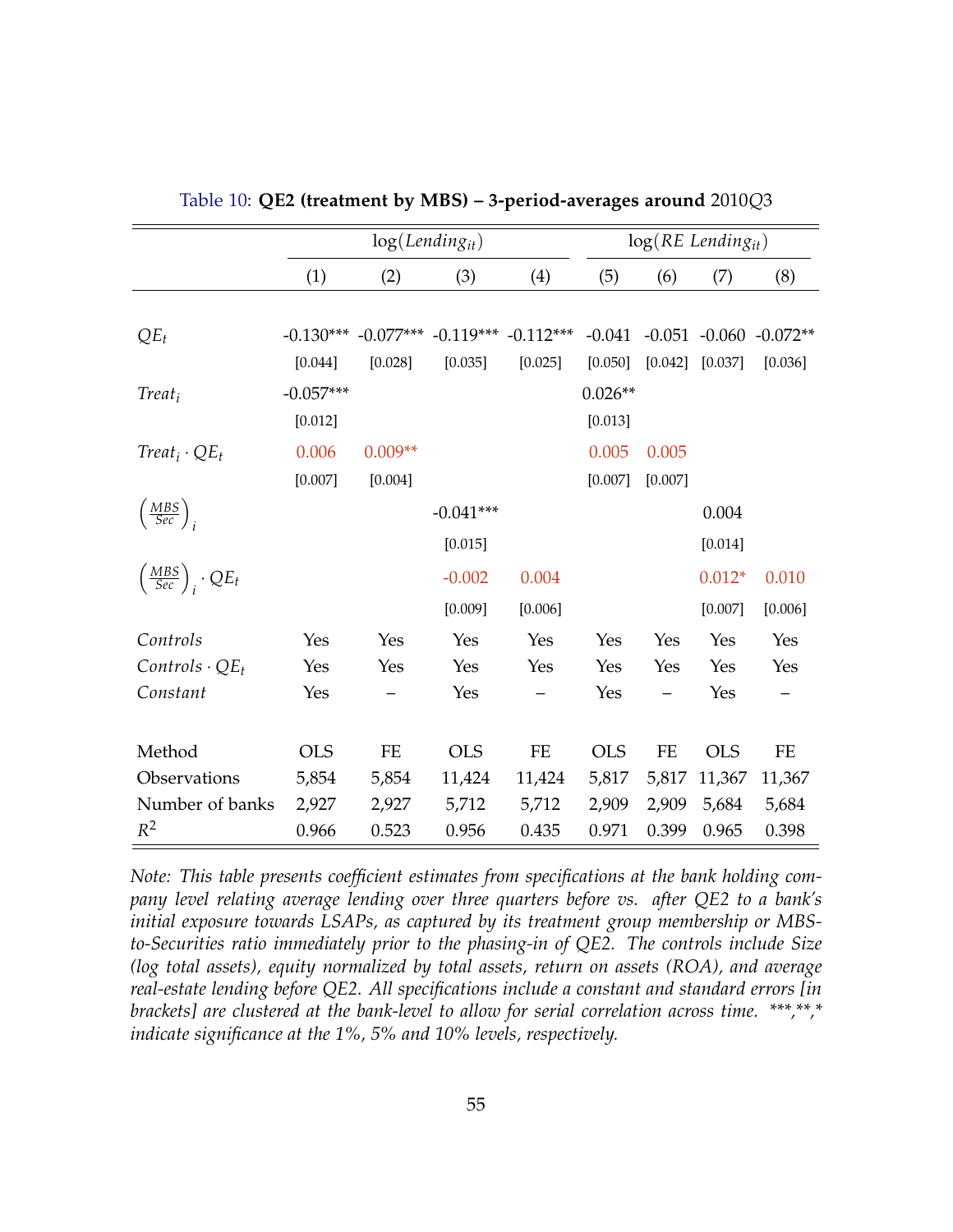<span id="page-55-0"></span>

|                     |            | odd: $\Delta \log (loan)$ ; even: <i>renewal</i> |            |             |            |           |                    |                |  |  |  |
|---------------------|------------|--------------------------------------------------|------------|-------------|------------|-----------|--------------------|----------------|--|--|--|
|                     |            | by median                                        |            | by quartile |            | by decile | by median          |                |  |  |  |
|                     | (1)        | (2)                                              |            | (4)         | (5)        | (6)       | (7)                | (8)            |  |  |  |
|                     |            |                                                  |            |             |            |           |                    |                |  |  |  |
| Treat <sub>h</sub>  | 0.81       | 0.04                                             | $2.59*$    | $0.14*$     | 2.19       | 0.12      | $1.54**$           | $0.82*$        |  |  |  |
|                     | [0.8]      | [0.05]                                           | [1.44]     | [0.08]      | [1.54]     | [0.09]    | [0.70]             | [0.04]         |  |  |  |
| Constant            | $-7.10***$ | $0.59***$                                        | $-8.70***$ | $0.50***$   | $-8.30***$ |           | $0.53***$ -7.77*** | $0.55***$      |  |  |  |
|                     | [0.77]     | [0.04]                                           | [1.41]     | [0.08]      | [1.48]     | [0.09]    | [0.74]             | [0.04]         |  |  |  |
| Firm FE             | Yes        | Yes                                              | Yes        | Yes         | Yes        | Yes       | No                 | N <sub>o</sub> |  |  |  |
|                     |            |                                                  |            |             |            |           |                    |                |  |  |  |
| No. of firms        | 514        | 514                                              | 463        | 463         | 379        | 379       |                    |                |  |  |  |
| <b>Observations</b> | 1763       | 1763                                             | 1109       | 1109        | 625        | 625       | 1763               | 1763           |  |  |  |
| $R^2$               | 0.00       | 0.00                                             | 0.00       | 0.00        | 0.01       | 0.01      | 0.00               | 0.00           |  |  |  |

Table 11: **QE2: Khwaja-Mian technique**

*Note: This table presents coefficient estimates from specifications at the C&I loan-level relating changes in lending to a bank's initial exposure towards QE2. The dependent variable is either i) the log change in the dollar amount of lending by a syndicate member from the pre- (Sept. 2008 – Nov. 2010) to the post-QE2 (Dec. 2010 – Jan. 2012) period (odd columns), or ii) a loan renewal dummy (even columns). Firm fixed-effects are included in columns (1)–(6), and Treat<sup>b</sup> denotes the MBS treatment indicator. The sample includes one observation for each lead lender and participant in the pre-QE2 syndicate. Standard errors are in brackets. \*\*\*,\*\*,\* indicate significance at the 1%, 5% and 10% levels, respectively.*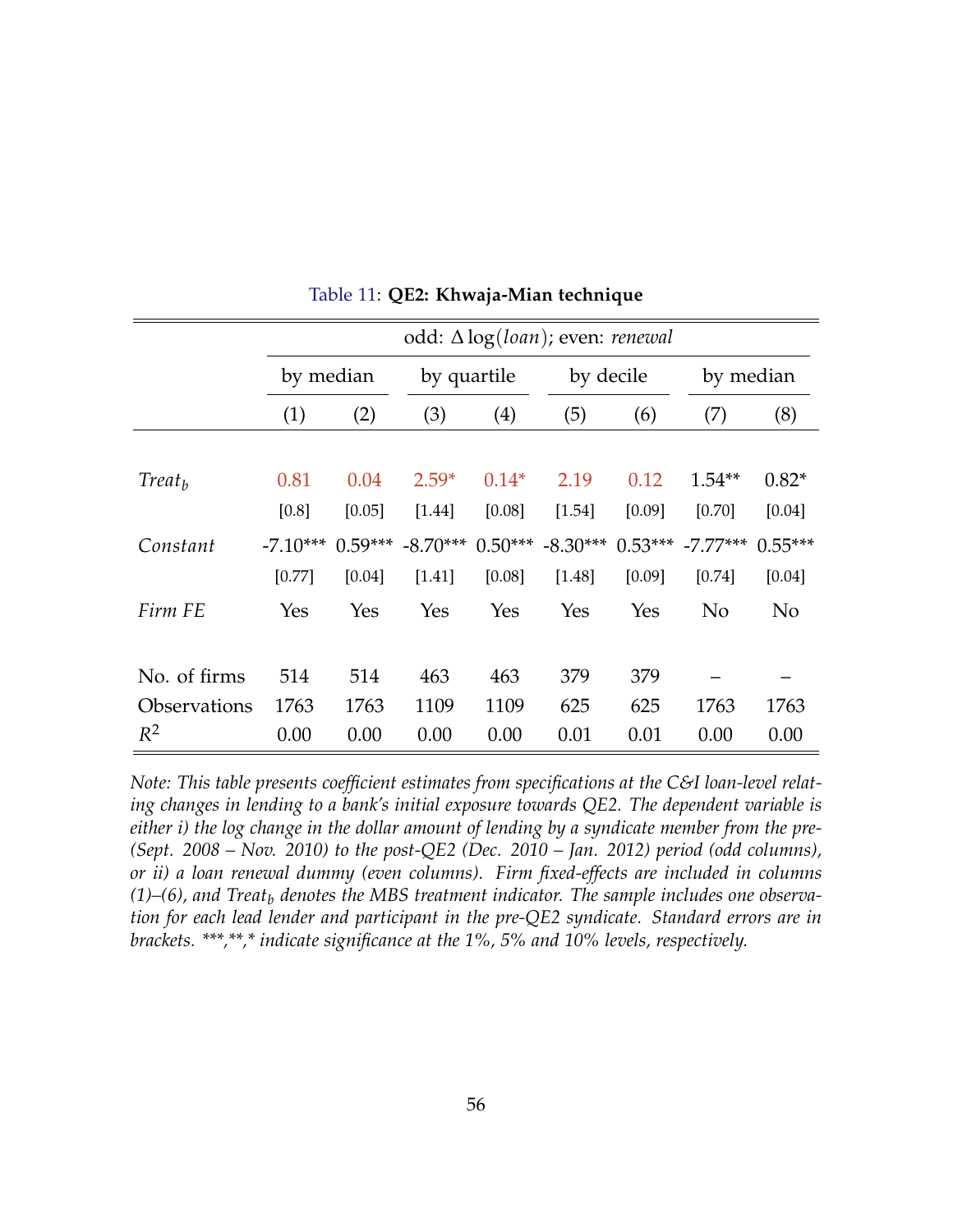<span id="page-56-0"></span>

|                                             | $log(Lending_{it})$ |            |             |            | $log(RE$ Lending <sub>it</sub> ) |            |            |            |
|---------------------------------------------|---------------------|------------|-------------|------------|----------------------------------|------------|------------|------------|
|                                             | (1)                 | (2)        | (3)         | (4)        | (5)                              | (6)        | (7)        | (8)        |
|                                             |                     |            |             |            |                                  |            |            |            |
| $QE_t$                                      | $0.146**$           | 0.032      | $0.109***$  | 0.009      | 0.094                            | 0.024      | $0.102**$  | 0.027      |
|                                             | [0.057]             | [0.029]    | [0.041]     | [0.021]    | [0.063]                          | [0.049]    | [0.050]    | [0.033]    |
| $Treat_i$                                   | $-0.077***$         |            |             |            | 0.025                            |            |            |            |
|                                             | [0.010]             |            |             |            | [0.015]                          |            |            |            |
| $Treat_i \cdot QE_t$                        | $0.029*$            | $0.016***$ |             |            | $0.023***$                       | $0.020***$ |            |            |
|                                             | [0.015]             | [0.006]    |             |            | [0.009]                          | [0.008]    |            |            |
| $\left(\frac{MBS}{Sec}\right)_i$            |                     |            | $-0.071***$ |            |                                  |            | 0.009      |            |
|                                             |                     |            | [0.012]     |            |                                  |            | [0.015]    |            |
| $\left(\frac{MBS}{Sec}\right)_i \cdot QE_t$ |                     |            | $0.022*$    | $0.016***$ |                                  |            | $0.029***$ | $0.022***$ |
|                                             |                     |            | [0.012]     | [0.006]    |                                  |            | [0.009]    | [0.008]    |
| Controls                                    | Yes                 | Yes        | Yes         | Yes        | Yes                              | Yes        | Yes        | Yes        |
| $\textit{Contents} \cdot \textit{QE}_t$     | Yes                 | Yes        | Yes         | Yes        | Yes                              | Yes        | Yes        | Yes        |
| Constant                                    | Yes                 |            | Yes         |            | Yes                              |            | Yes        |            |
|                                             |                     |            |             |            |                                  |            |            |            |
| Method                                      | <b>OLS</b>          | $\rm FE$   | <b>OLS</b>  | $\rm FE$   | <b>OLS</b>                       | $\rm FE$   | <b>OLS</b> | $\rm FE$   |
| Observations                                | 6,082               | 6,082      | 12,308      | 12,308     | 6,038                            | 6,038      | 12,247     | 12,247     |
| Number of banks                             | 3,043               | 3,043      | 6,156       | 6,156      | 3,020                            | 3,020      | 6,125      | 6,125      |
| $R^2$                                       | 0.957               | 0.739      | 0.955       | 0.732      | 0.959                            | 0.635      | 0.965      | 0.641      |

Table 12: **QE1 – 3-period-averages around** 2008*Q*4

*Note: This table presents coefficient estimates from specifications at the bank holding company level relating average lending over three quarters before vs. after QE1 to a bank's initial exposure towards LSAPs, as captured by its treatment group membership or MBSto-Securities ratio immediately prior to the phasing-in of QE1. The controls include Size (log total assets), equity normalized by total assets, return on assets (ROA), and average real-estate lending before QE1. All specifications include a constant and standard errors [in brackets] are clustered at the bank-level to allow for serial correlation across time. \*\*\*,\*\*,\* indicate significance at the 1%, 5% and 10% levels, respectively.*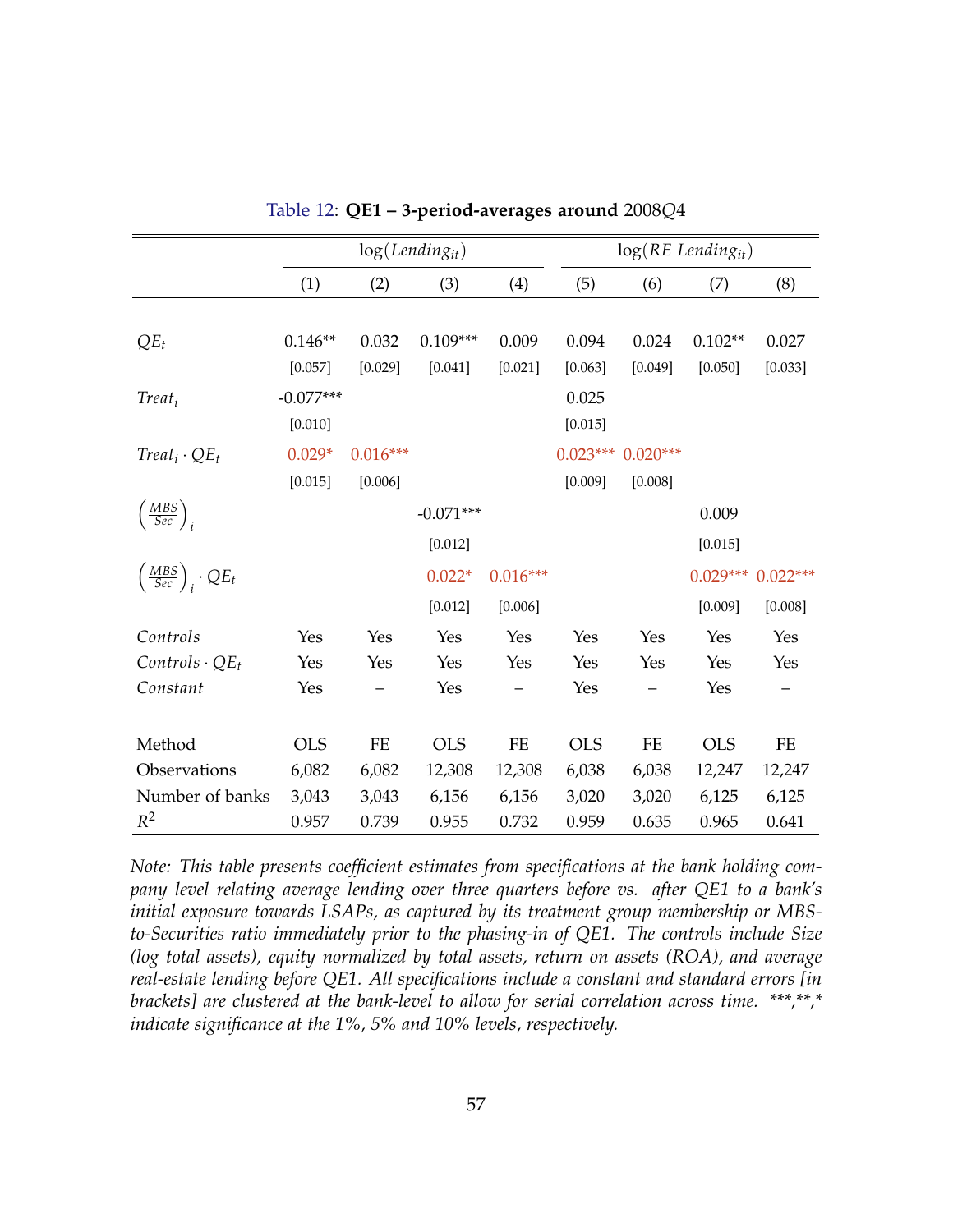<span id="page-57-0"></span>

|                     |             | odd: $\Delta \log (loan)$ ; even: <i>renewal</i> |             |             |                     |           |                   |           |  |
|---------------------|-------------|--------------------------------------------------|-------------|-------------|---------------------|-----------|-------------------|-----------|--|
|                     |             | by median                                        |             | by quartile |                     | by decile |                   | by median |  |
|                     | (1)         | (2)                                              | (3)         | (4)         | (5)                 | (6)       | (7)               | (8)       |  |
| Treat <sub>h</sub>  | $1.51**$    | $0.09**$                                         | 3.20        | $0.19***$   | 3.51                | 0.20      | $2.97***$         | $0.15***$ |  |
|                     | [0.80]      | [0.04]                                           | [2.14]      | [0.12]      | [2.49]              | [0.14]    | [0.78]            | [0.04]    |  |
| Constant            | $-12.17***$ | $31.02***$                                       | $-12.26***$ |             | $0.29*** -14.23***$ |           | $0.18 - 13.49***$ | $0.25***$ |  |
|                     | [0.75]      | [0.04]                                           | [2.14]      | [0.12]      | [2.38]              | [0.14]    | [0.74]            | $[0.04]$  |  |
| Firm FE             | Yes         | Yes                                              | Yes         | Yes         | Yes                 | Yes       | N <sub>o</sub>    | No        |  |
|                     |             |                                                  |             |             |                     |           |                   |           |  |
| No. of firms        | 367         | 367                                              | 325         | 325         | 270                 | 270       |                   |           |  |
| <b>Observations</b> | 1384        | 1384                                             | 774         | 774         | 467                 | 467       | 1384              | 1384      |  |
| $R^2$               | 0.01        | 0.01                                             | 0.02        | 0.02        | 0.02                | 0.02      | 0.01              | 0.01      |  |

|  |  | Table 13: QE1: Khwaja-Mian technique |  |
|--|--|--------------------------------------|--|
|--|--|--------------------------------------|--|

*Note: This table presents coefficient estimates from specifications at the C&I loan-level relating changes in lending to a bank's initial exposure towards QE1. The dependent variable is either i) the log change in the dollar amount of lending by a syndicate member from the pre- (Sept. 2005 – Nov. 2008) to the post-QE1 (Dec. 2008 – Jan. 2010) period (odd columns), or ii) a loan renewal dummy (even columns). Firm fixed-effects are included in columns (1)–(6), and Treat<sup>b</sup> denotes the MBS treatment indicator. The sample includes one observation for each lead lender and participant in the pre-QE1 syndicate. Standard errors are in brackets. \*\*\*,\*\*,\* indicate significance at the 1%, 5% and 10% levels, respectively.*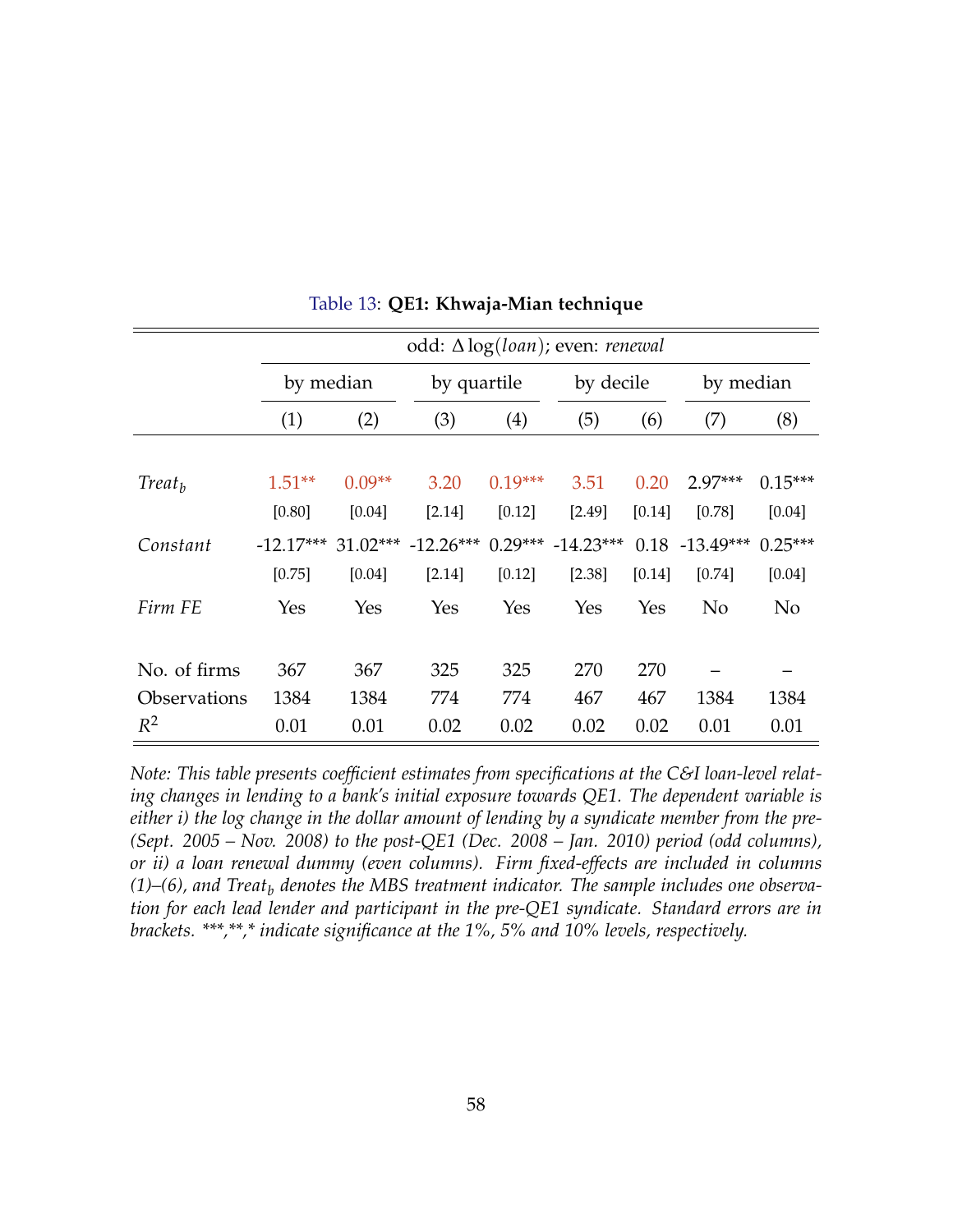<span id="page-58-0"></span>

## Figure 7: **Mechanisms**

Note: Panels (a) and (b) display the average net realized as well as unrealized gains or losses on securities as a fraction of assets around QE3 (red vertical line), respectively. Panels (c) and (d) plot the corresponding figures around QE1.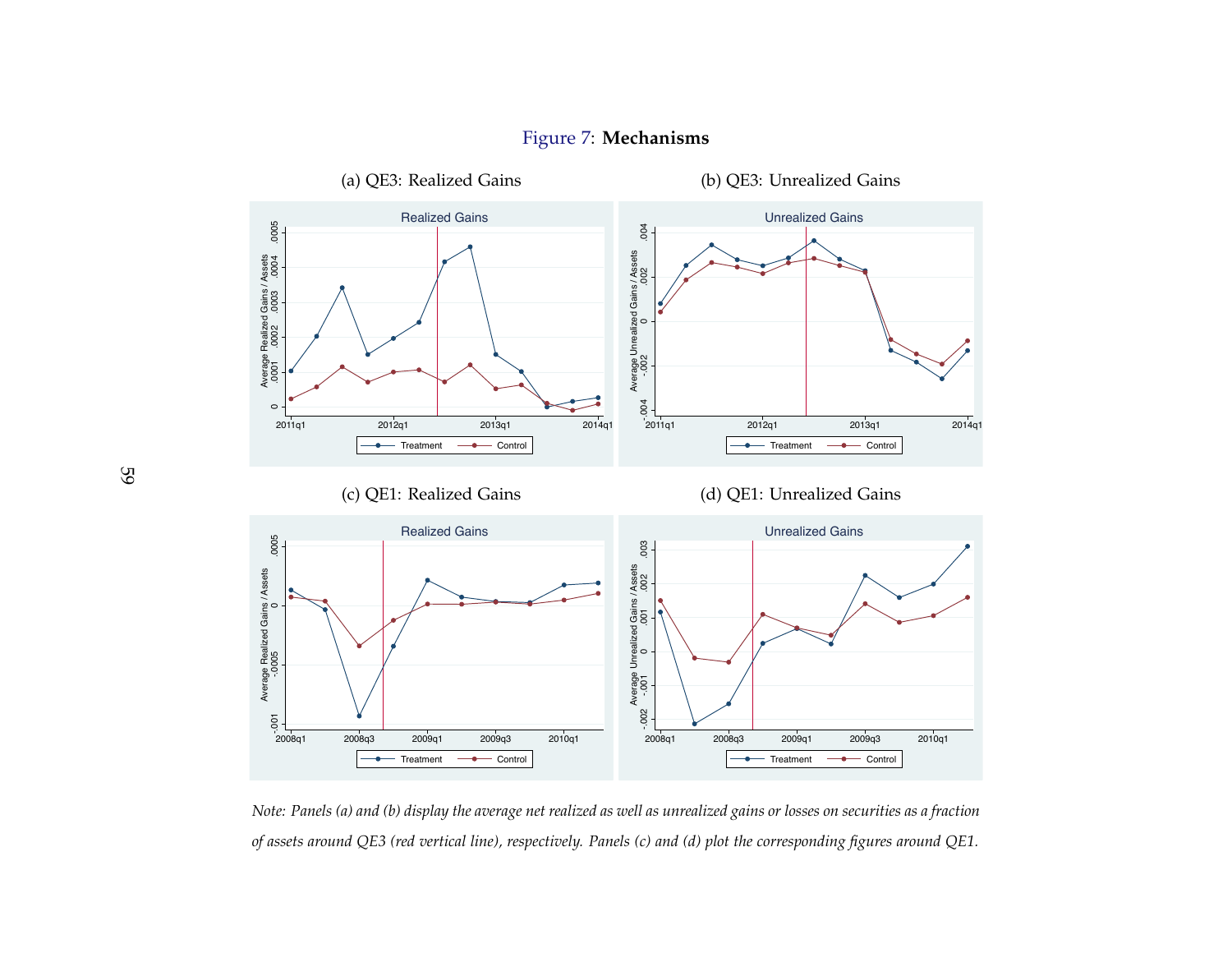<span id="page-59-0"></span>

|                                             | <b>QE3</b> : $log(A \, \text{s} \, \text{ets}_{it})$ |          |            |                                                                   | <b>QE1</b> : $log(A \, \text{ssets}_{it})$ |                     |            |            |  |
|---------------------------------------------|------------------------------------------------------|----------|------------|-------------------------------------------------------------------|--------------------------------------------|---------------------|------------|------------|--|
|                                             | (1)                                                  | (2)      | (3)        | (4)                                                               | (5)                                        | (6)                 | (7)        | (8)        |  |
|                                             |                                                      |          |            |                                                                   |                                            |                     |            |            |  |
| $QE_t$                                      | $0.094***$                                           |          |            | $0.062***$ $0.101***$ $0.078***$ $0.319***$ $0.167***$ $0.277***$ |                                            |                     |            | $0.131***$ |  |
|                                             | [0.017]                                              | [0.016]  | [0.017]    | [0.026]                                                           | [0.041]                                    | [0.051]             | [0.030]    | [0.036]    |  |
| $Treat_i$                                   | $0.014**$                                            |          |            |                                                                   | $0.017***$                                 |                     |            |            |  |
|                                             | [0.007]                                              |          |            |                                                                   | [0.003]                                    |                     |            |            |  |
| $Treat_i \cdot QE_t$                        | $-0.001$                                             | 0.000    |            |                                                                   |                                            | $0.048***$ 0.038*** |            |            |  |
|                                             | [0.004]                                              | [0.004]  |            |                                                                   | [0.007]                                    | [0.006]             |            |            |  |
| $\left(\frac{MBS}{Sec}\right)_i$            |                                                      |          | $0.013*$   |                                                                   |                                            |                     | $0.021***$ |            |  |
|                                             |                                                      |          | [0.007]    |                                                                   |                                            |                     | [0.003]    |            |  |
| $\left(\frac{MBS}{Sec}\right)_i \cdot QE_t$ |                                                      |          | 0.002      | 0.003                                                             |                                            |                     | $0.064***$ | $0.048***$ |  |
|                                             |                                                      |          | [0.005]    | [0.005]                                                           |                                            |                     | [0.008]    | [0.006]    |  |
| Controls                                    | Yes                                                  | Yes      | Yes        | Yes                                                               | Yes                                        | Yes                 | Yes        | Yes        |  |
| $\textit{Controls} \cdot \textit{QE}_t$     | Yes                                                  | Yes      | Yes        | Yes                                                               | Yes                                        | Yes                 | Yes        | Yes        |  |
| Constant                                    | Yes                                                  |          | Yes        |                                                                   | Yes                                        |                     | Yes        |            |  |
|                                             |                                                      |          |            |                                                                   |                                            |                     |            |            |  |
| Method                                      | <b>OLS</b>                                           | $\rm FE$ | <b>OLS</b> | $FE$                                                              | <b>OLS</b>                                 | $\rm FE$            | <b>OLS</b> | FE         |  |
| Observations                                | 5,408                                                | 5,408    | 11,140     | 11,140                                                            | 6,046                                      | 6,046               | 12,238     | 12,238     |  |
| $R^2$                                       | 0.984                                                | 0.206    | 0.984      | 0.182                                                             | 0.987                                      | 0.353               | 0.987      | 0.378      |  |
| Number of banks                             | 2,704                                                | 2,704    | 5,570      | 5,570                                                             | 3,023                                      | 3,023               | 6,119      | 6,119      |  |

Table 14: **Mechanisms – Effect on Assets**

*Note: This table presents coefficient estimates from specifications at the bank holding company level relating average assets over three quarters before vs. after either QE1 or QE3 to a bank's initial exposure towards LSAPs, as captured by its treatment group membership or MBS-to-Securities ratio immediately prior to the phasing-in of either QE1 or QE3. The controls include Size (log total assets) as of* 2011*Q*1 *for QE3 or as of* 2008*Q*1 *for QE1, equity normalized by total assets, return on assets (ROA), and average real-estate lending before either QE1 or QE3. All specifications include a constant and standard errors [in brackets] are clustered at the bank-level to allow for serial correlation across time. \*\*\*,\*\*,\* indicate significance at the 1%, 5% and 10% levels, respectively.*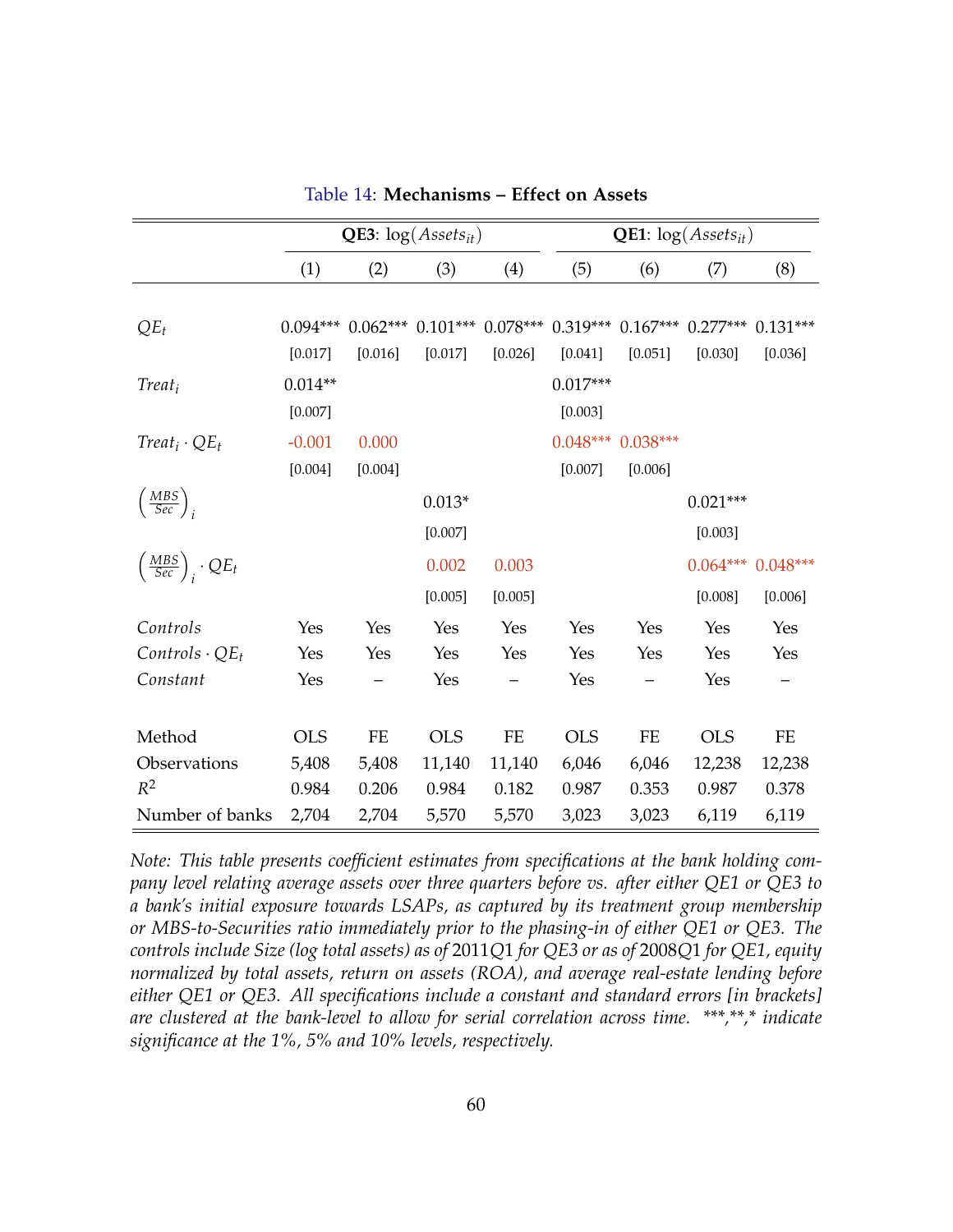<span id="page-60-0"></span>

|                                             | <b>QE3</b> : $log(Currencyit)$ |            |             |            | <b>QE1</b> : $log(Currency_{it})$ |            |             |            |
|---------------------------------------------|--------------------------------|------------|-------------|------------|-----------------------------------|------------|-------------|------------|
|                                             | (1)                            | (2)        | (3)         | (4)        | (5)                               | (6)        | (7)         | (8)        |
|                                             |                                |            |             |            |                                   |            |             |            |
| $QE_t$                                      | $-0.213**$                     | $-0.129$   | $-0.233***$ | $-0.106$   | $0.652***$                        | $0.671***$ | $0.760***$  | $0.769***$ |
|                                             | [0.090]                        | [0.082]    | [0.070]     | [0.081]    | [0.121]                           | [0.111]    | [0.088]     | [0.080]    |
| $Treat_i$                                   | $-0.227***$                    |            |             |            | $-0.162***$                       |            |             |            |
|                                             | [0.032]                        |            |             |            | [0.027]                           |            |             |            |
| $Treat_i \cdot QE_t$                        | $0.042**$                      | $0.045***$ |             |            | $0.046*$                          | 0.022      |             |            |
|                                             | [0.019]                        | [0.016]    |             |            | [0.025]                           | [0.024]    |             |            |
| $\left(\frac{MBS}{Sec}\right)_i$            |                                |            | $-0.278***$ |            |                                   |            | $-0.222***$ |            |
|                                             |                                |            | [0.036]     |            |                                   |            | [0.030]     |            |
| $\left(\frac{MBS}{Sec}\right)_i \cdot QE_t$ |                                |            | $0.037*$    | $0.046***$ |                                   |            | $0.046*$    | 0.030      |
|                                             |                                |            | [0.020]     | [0.018]    |                                   |            | [0.026]     | [0.026]    |
| Controls                                    | Yes                            | Yes        | Yes         | Yes        | Yes                               | Yes        | Yes         | Yes        |
| $Contents \cdot QE_t$                       | Yes                            | Yes        | Yes         | Yes        | Yes                               | Yes        | Yes         | Yes        |
| Constant                                    | Yes                            |            | Yes         |            | Yes                               |            | Yes         |            |
|                                             |                                |            |             |            |                                   |            |             |            |
| Method                                      | <b>OLS</b>                     | FE         | <b>OLS</b>  | $\rm FE$   | <b>OLS</b>                        | FE         | <b>OLS</b>  | FE         |
| Observations                                | 6,169                          | 6,169      | 12,432      | 12,432     | 6,137                             | 6,137      | 12,372      | 12,372     |
| $R^2$                                       | 0.645                          | 0.043      | 0.641       | 0.065      | 0.754                             | 0.125      | 0.766       | 0.112      |
| Number of banks                             | 3,085                          | 3,085      | 6,217       | 6,217      | 3,070                             | 3,070      | 6,188       | 6,188      |

Table 15: **Mechanisms – Effect on Currency**

*Note: This table presents coefficient estimates from specifications at the bank holding company level relating average non-interest bearing reserves (currency) over three quarters before vs. after either QE1 or QE3 to a bank's initial exposure towards LSAPs, as captured by its treatment group membership or MBS-to-Securities ratio immediately prior to the phasing-in of either QE1 or QE3. The controls include Size (log total assets), equity normalized by total assets, return on assets (ROA), and average real-estate lending before either QE1 or QE3. All specifications include a constant and standard errors [in brackets] are clustered at the bank-level to allow for serial correlation across time. \*\*\*,\*\*,\* indicate significance at the 1%, 5% and 10% levels, respectively.*